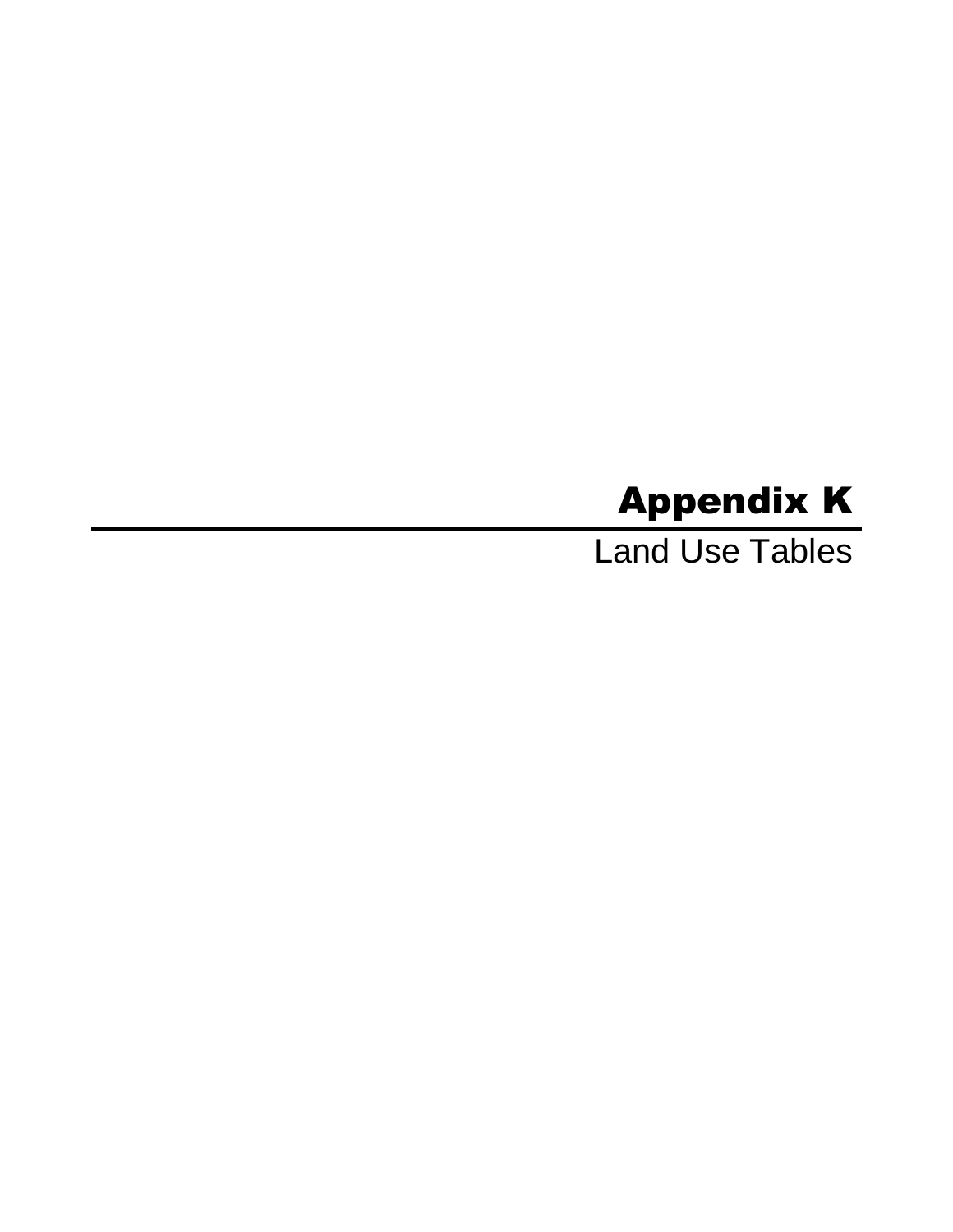# Appendix K Land Use Tables

As discussed in Section II, Project Description, and Section IV.G, Land Use, of this Draft EIR, the Project proposes two development options—the Residential Option and the Office Option. The analysis below accounts for both development options, and the term "Project" is used to describe all development scenarios unless stated otherwise.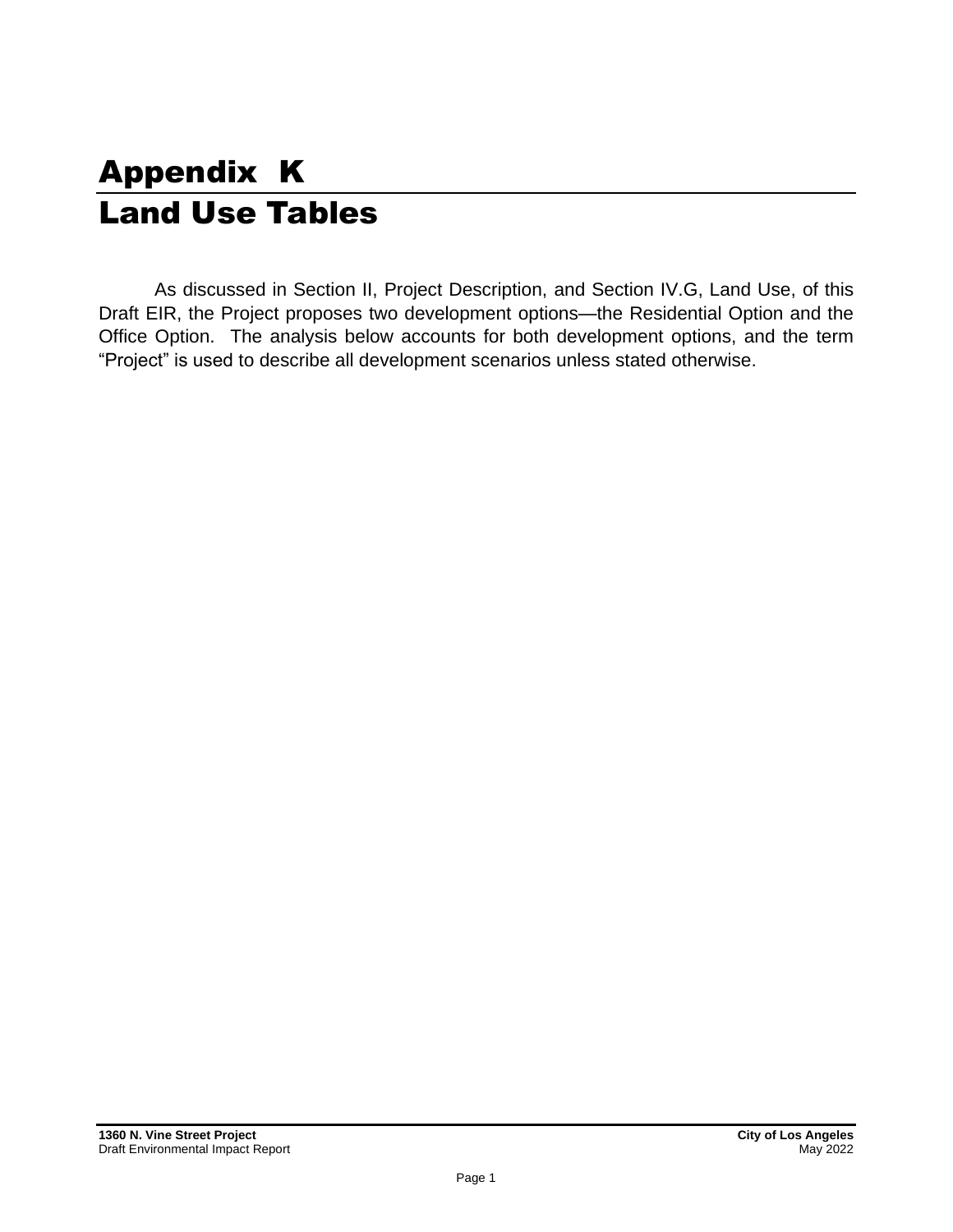**Table 1 Project Consistency with Applicable Goals of SCAG's 2020–2045 RTP/SCS**

| 2020-2045 RTP/SCS Goals                                                                                                                                                                                            | <b>Would the Project Conflict?</b>                                                                                                                                                                                                                                                                                                                                                                                                                                                                                                                                                                                                                                                                                                                                                                                                                                                                                                                                                                                                                                                                                                                                                                                                                                                                                                                                                                                                                                                                                                                                                                                                                                                                                                                                                                                                                                                                                                                                                                                                            |
|--------------------------------------------------------------------------------------------------------------------------------------------------------------------------------------------------------------------|-----------------------------------------------------------------------------------------------------------------------------------------------------------------------------------------------------------------------------------------------------------------------------------------------------------------------------------------------------------------------------------------------------------------------------------------------------------------------------------------------------------------------------------------------------------------------------------------------------------------------------------------------------------------------------------------------------------------------------------------------------------------------------------------------------------------------------------------------------------------------------------------------------------------------------------------------------------------------------------------------------------------------------------------------------------------------------------------------------------------------------------------------------------------------------------------------------------------------------------------------------------------------------------------------------------------------------------------------------------------------------------------------------------------------------------------------------------------------------------------------------------------------------------------------------------------------------------------------------------------------------------------------------------------------------------------------------------------------------------------------------------------------------------------------------------------------------------------------------------------------------------------------------------------------------------------------------------------------------------------------------------------------------------------------|
| Goal 2: Improve<br>mobility,<br>accessibility,<br>reliability, and travel safety for people and<br>goods.<br>Goal 4: Increase person and goods movement<br>and travel choices within the transportation<br>system. | No Conflict. Although these goals apply at a regional<br>level, the Project would be developed in an existing<br>urbanized area with an established network of roads and<br>freeways that provide local and regional access, including<br>to the Project Site. The availability and accessibility of<br>public transit in the Project area is documented by the<br>Project Site's location within a SCAG-designated HQTA.<br>The Project Site is located approximately 0.4 mile from<br>Metro B Line (Red) Hollywood/Vine Station.<br>the<br>Additionally, Metro and LADOT operate numerous bus<br>lines with stops located in close proximity to the Project<br>In particular, the Metro Line 210 local bus runs<br>Site.<br>along Vine Street in the northbound/southbound direction.<br>Bus stops for this line are located directly north of De<br>Longpre Avenue for the northbound direction, and across<br>from the Project Site on Vine Street directly south of De<br>Longpre Avenue for the southbound direction. In total,<br>seven local Metro (Routes 2, 4, 180, 210, 217, 212, and<br>222) and three LADOT DASH lines (Hollywood,<br>Beachwood Canyon, and Hollywood/Wilshire) service the<br>area. In addition, the Residential Option would include up<br>to 269 bicycle parking spaces, and the Office Option<br>would include up to 166 bicycle parking spaces. The<br>Project would also meet the City Green Building Code<br>Requirements for parking facilities capable of supporting<br>future electric vehicle supply equipment (EVSE), as well<br>as parking spaces equipped with electric vehicle (EV)<br>charging stations.<br>Given the Project's location in<br>proximity to a variety of transportation options, the Project<br>would maximize mobility, accessibility, and overall<br>productivity of the transportation system by providing<br>opportunities for the use of alternative modes of<br>transportation, including convenient access to public<br>transit and opportunities for walking and biking. |
|                                                                                                                                                                                                                    | With respect to safety, as discussed in Section IV.J,<br>Transportation, of this Draft EIR, the roadways adjacent to<br>the Project Site are part of the existing urban roadway<br>network and contain no sharp curves or dangerous<br>The Project Site is located in a highly<br>intersections.<br>urbanized<br>developed<br>with<br>area<br>roadways<br>and<br>infrastructure. All access and circulation associated with<br>the Project would be designed and constructed in<br>conformance with all applicable requirements established<br>by the City's Department of Building and Safety, Bureau<br>of Engineering, LADOT, LAFD, and the LAMC.<br>The<br>Project would not include any new roads that would result<br>in an increase in hazards due to a design feature. In<br>addition, the Project would not result in incompatible uses<br>as the proposed residential, commercial, and offices are<br>consistent with the increasingly mixed-use developments<br>in the Project vicinity. The Project's driveways would be                                                                                                                                                                                                                                                                                                                                                                                                                                                                                                                                                                                                                                                                                                                                                                                                                                                                                                                                                                                                          |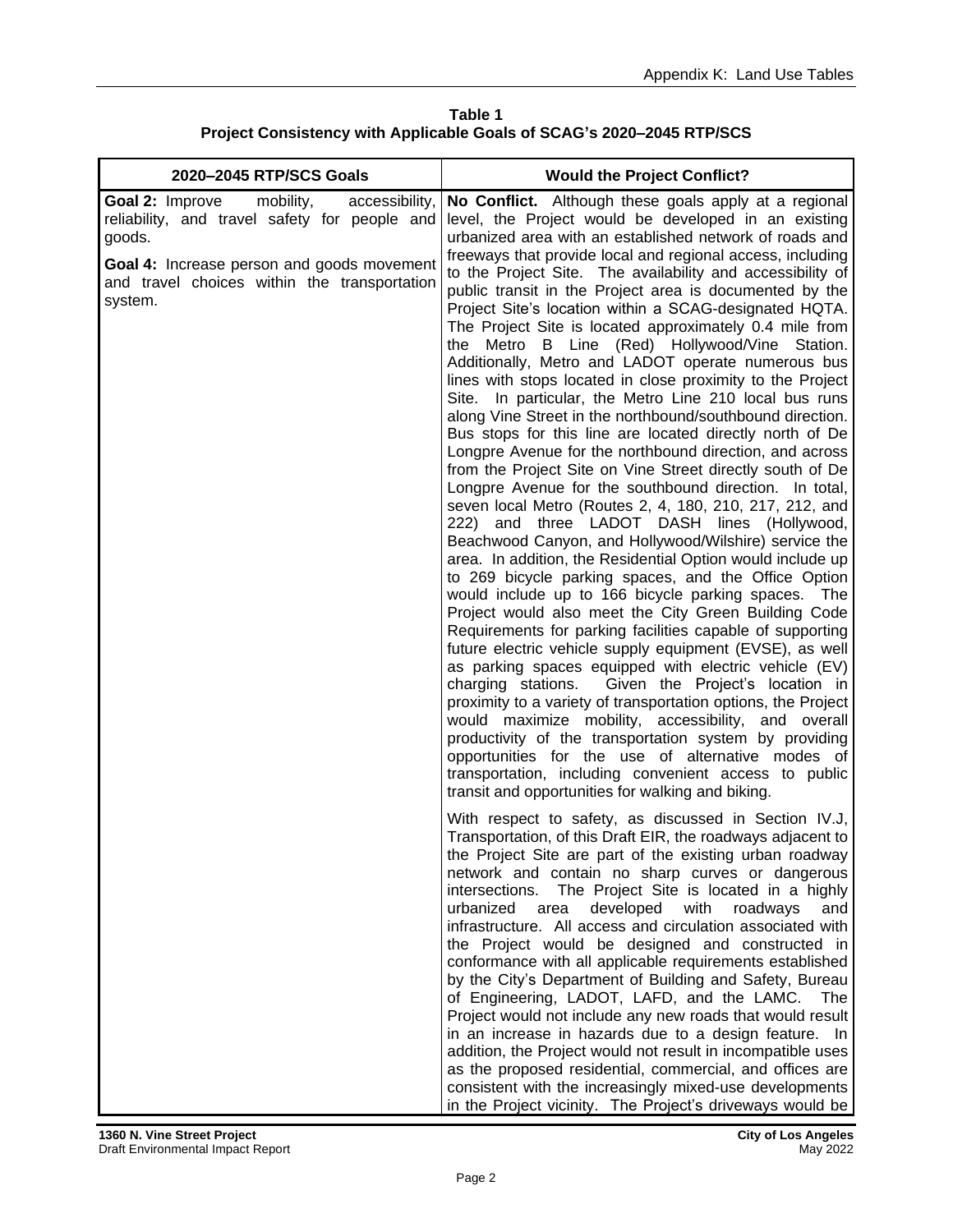#### **Table 1 (Continued) Project Consistency with Applicable Goals of SCAG's 2020–2045 RTP/SCS**

| 2020-2045 RTP/SCS Goals                                                                                        | <b>Would the Project Conflict?</b>                                                                                                                                                                                                                                                                                                                                                                                                                                                                                                                                                                                                                                                                                                                                                                                                                                                                                                                                                                                                                                                                                                                                                                                                                                                                                                                                                                                                                                                                                                                                                                                              |
|----------------------------------------------------------------------------------------------------------------|---------------------------------------------------------------------------------------------------------------------------------------------------------------------------------------------------------------------------------------------------------------------------------------------------------------------------------------------------------------------------------------------------------------------------------------------------------------------------------------------------------------------------------------------------------------------------------------------------------------------------------------------------------------------------------------------------------------------------------------------------------------------------------------------------------------------------------------------------------------------------------------------------------------------------------------------------------------------------------------------------------------------------------------------------------------------------------------------------------------------------------------------------------------------------------------------------------------------------------------------------------------------------------------------------------------------------------------------------------------------------------------------------------------------------------------------------------------------------------------------------------------------------------------------------------------------------------------------------------------------------------|
|                                                                                                                | designed according LADOT standards.<br>Furthermore,<br>during construction, the Project would prepare and<br>implement a Construction Traffic Management Plan,<br>including a Worksite Traffic Control Plan, to minimize<br>potential impacts to the surrounding area related to<br>construction trucks, construction worker parking, and any<br>possible sidewalk or lane closures and to ensure safe<br>passage for all modes of travel during Project construction<br>(see Project Design Feature TR-PDF-2 in Section IV.J,<br>Transportation, of this Draft EIR). As also detailed in<br>Section IV.J, Transportation, of this Draft EIR, based on<br>LADOT's interim freeway off-ramp safety guidance, a<br>potential safety issue at the US-101 Northbound Off-ramp<br>to Sunset Boulevard was identified. Per the guidance,<br>operational changes were explored to mitigate the<br>potential safety issue at the location and Mitigation<br>Measure TR-MM-1 was<br>identified:<br>addition of a<br>protected/permitted left-turn phase with reoptimized signal<br>timing for westbound Sunset Boulevard at Van Ness<br>This measure would address the identified<br>Avenue.<br>safety issue by partially alleviating congestion on Sunset<br>Boulevard that in turn affects the off-ramp, reducing the<br>off-ramp queue onto the freeway mainline and fully<br>mitigating the Project impact. As such, the Project's<br>contribution would not be cumulatively considerable;<br>however, the measure would only partially mitigate<br>impacts from cumulative traffic that would occur<br>irrespective of the Project. |
|                                                                                                                | Therefore, the Project would not conflict with these goals.                                                                                                                                                                                                                                                                                                                                                                                                                                                                                                                                                                                                                                                                                                                                                                                                                                                                                                                                                                                                                                                                                                                                                                                                                                                                                                                                                                                                                                                                                                                                                                     |
| <b>Goal 3:</b> Enhance the preservation, security,<br>and resilience of the regional transportation<br>system. | No Conflict. Although this goal applies at the regional<br>level, the Project would<br>not<br>conflict with<br>its<br>implementation.<br>As discussed<br>in<br>Section<br>IV.J,<br>Transportation, of this Draft EIR, the Project would result<br>in less-than-significant impacts with respect to conflicts<br>with programs, plans, policies, and ordinances addressing<br>the circulation system; and VMT. As discussed above,<br>per Project Design Feature TR-PDF-2, a Construction<br>Management Plan and Worksite Traffic Control Plan<br>would be implemented to ensure that adequate and safe<br>access is available within and near the Project Site during<br>construction. With regard to freeway off-tamp safety<br>based on LADOT's interim freeway off-ramp safety<br>guidance, Mitigation Measure TR-MM-1 would over-<br>mitigate Project impacts, and the Project's contribution<br>would not be cumulatively considerable; however, the<br>measure would only partially mitigate impacts from<br>cumulative traffic that would occur irrespective of the<br>Project. As such, the Project would preserve and not<br>affect the security of the regional transportation system,                                                                                                                                                                                                                                                                                                                                                                                                                                |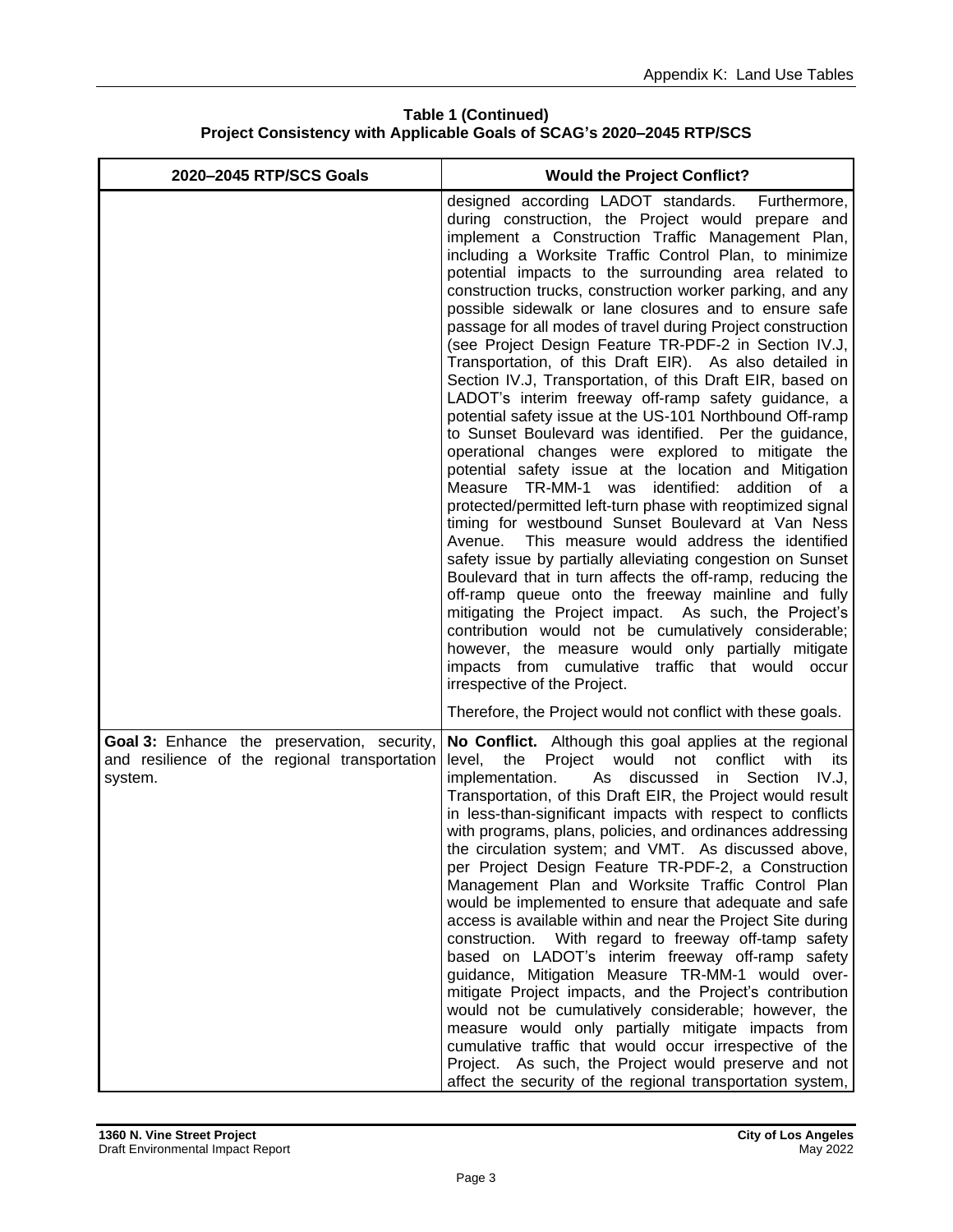#### **Table 1 (Continued) Project Consistency with Applicable Goals of SCAG's 2020–2045 RTP/SCS**

| 2020-2045 RTP/SCS Goals                                                                                                                            | <b>Would the Project Conflict?</b>                                                                                                                                                                                                                                                                                                                                                                                                                                                                                                                                                                                                                                                                                                                                                                                                                                                                                                                                                                                                                                                                                                                                                                                                                                                                                                                                                                                                                                                                                                                                                                                                                                                                                                                                                                                                                                                                                                      |
|----------------------------------------------------------------------------------------------------------------------------------------------------|-----------------------------------------------------------------------------------------------------------------------------------------------------------------------------------------------------------------------------------------------------------------------------------------------------------------------------------------------------------------------------------------------------------------------------------------------------------------------------------------------------------------------------------------------------------------------------------------------------------------------------------------------------------------------------------------------------------------------------------------------------------------------------------------------------------------------------------------------------------------------------------------------------------------------------------------------------------------------------------------------------------------------------------------------------------------------------------------------------------------------------------------------------------------------------------------------------------------------------------------------------------------------------------------------------------------------------------------------------------------------------------------------------------------------------------------------------------------------------------------------------------------------------------------------------------------------------------------------------------------------------------------------------------------------------------------------------------------------------------------------------------------------------------------------------------------------------------------------------------------------------------------------------------------------------------------|
|                                                                                                                                                    | and the Project would not conflict with these goals.                                                                                                                                                                                                                                                                                                                                                                                                                                                                                                                                                                                                                                                                                                                                                                                                                                                                                                                                                                                                                                                                                                                                                                                                                                                                                                                                                                                                                                                                                                                                                                                                                                                                                                                                                                                                                                                                                    |
| <b>Goal 5: Reduce greenhouse</b><br>emissions<br>gas<br>and improve air quality.<br>equitable<br>Goal 6: Support<br>healthy<br>and<br>communities. | No Conflict. As evaluated in Section IV.A, Air Quality, of<br>this Draft EIR, the Project would result in less-than-<br>significant impacts<br>related to air quality<br>during<br>construction and operation. As identified in Section II,<br>Project Description, and Section IV.E, Greenhouse Gas                                                                                                                                                                                                                                                                                                                                                                                                                                                                                                                                                                                                                                                                                                                                                                                                                                                                                                                                                                                                                                                                                                                                                                                                                                                                                                                                                                                                                                                                                                                                                                                                                                    |
| Goal 7: Adapt to a changing climate and<br>support an integrated regional development<br>pattern and transportation network.                       | Emissions, of this Draft EIR, the Project would include<br>specific project design features to further support and<br>promote environmental sustainability. Specifically, the<br>Project would be designed to meet the standards of LEED<br>Silver <sup>®</sup><br>building<br>or<br>equivalent<br>green<br>standards.<br>Sustainability features include but would not be limited to:<br>use of environmentally-friendly building materials such as<br>non-toxic paints; Energy Star-labeled; energy efficient<br>lighting appliances.<br>In accordance with CALGreen<br>requirements, the Project would also ensure that 10<br>percent of the total roof area of the new building would be<br>While these measures are intended to<br>solar-ready.<br>reduce GHG emissions, they would also improve air<br>quality. Furthermore, as concluded in Section IV.E,<br>Greenhouse Gas Emissions, of this Draft EIR, Project<br>impacts with respect to GHG emissions would be less<br>than significant. As also discussed above, the Project<br>Site is located in a designated HQTA and is well served<br>by transit including the Metro B Line (Red) and numerous<br>Metro and LADOT bus lines.<br>The Project would<br>encourage alternative modes of transportation through the<br>provision of bicycle parking and improvements to the<br>pedestrian realm. The Project would encourage walking<br>and enhance pedestrian activity on and around the<br>Project Site by siting commercial retail/restaurant uses,<br>providing open space and seating onsite, and providing<br>landscaping and streetscape improvements. As such, the<br>Project would encourage the use of alternative modes of<br>transportation (i.e., walking, biking, public transit) and<br>reduce dependency on single-occupancy vehicles and<br>support sustainability of healthy communities. Therefore,<br>the Project would not conflict with these goals. |
| Goal 8: Leverage<br>transportation<br>new<br>technologies and data-driven<br>solutions that<br>results in more efficient travel.                   | No Conflict. Although these goals apply at a regional<br>level, as discussed above, the Project would incorporate<br>environmentally sustainable<br>building<br>features<br>and<br>construction protocols required by the Los Angeles Green<br>Building Code and CALGreen. Specifically, the Project<br>would be designed to meet the standards of LEED Silver <sup>®</sup><br>or equivalent green building standards.<br>Sustainability<br>features would also include, but are not limited to, energy<br>conservation, water conservation, and waste reduction<br>features. The Project would promote non-auto travel and<br>reduce the use of single-occupant vehicle trips by being<br>located in a transit-rich area, providing bicycle parking,                                                                                                                                                                                                                                                                                                                                                                                                                                                                                                                                                                                                                                                                                                                                                                                                                                                                                                                                                                                                                                                                                                                                                                                   |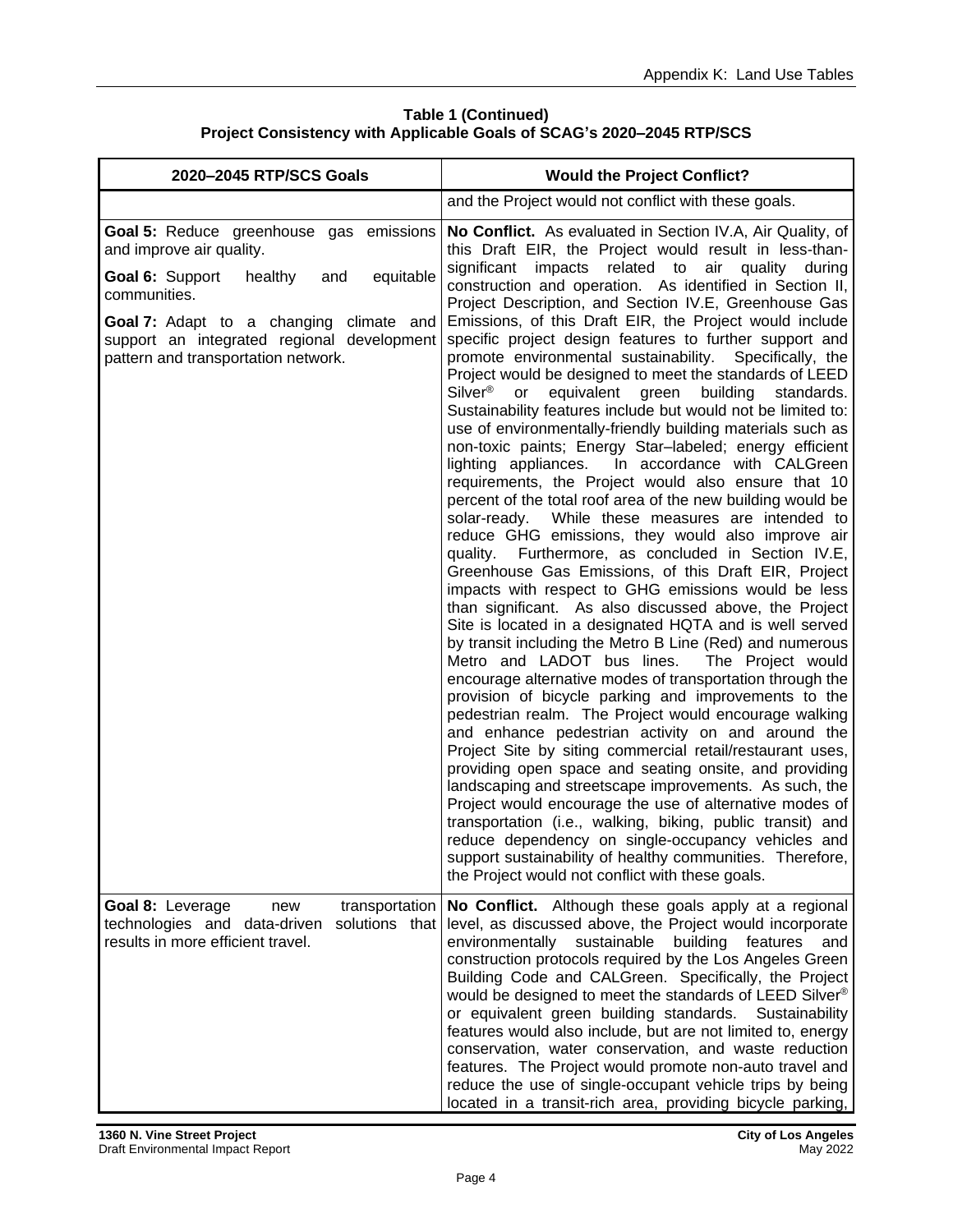#### **Table 1 (Continued) Project Consistency with Applicable Goals of SCAG's 2020–2045 RTP/SCS**

| 2020-2045 RTP/SCS Goals                                                                                                      | <b>Would the Project Conflict?</b>                                                                                                                                                                                                                                                                                                                                                                                                                                                                                                                                                                                                                                                                                                                                                                                                                                                                                                                                                                                                                                                                                    |
|------------------------------------------------------------------------------------------------------------------------------|-----------------------------------------------------------------------------------------------------------------------------------------------------------------------------------------------------------------------------------------------------------------------------------------------------------------------------------------------------------------------------------------------------------------------------------------------------------------------------------------------------------------------------------------------------------------------------------------------------------------------------------------------------------------------------------------------------------------------------------------------------------------------------------------------------------------------------------------------------------------------------------------------------------------------------------------------------------------------------------------------------------------------------------------------------------------------------------------------------------------------|
|                                                                                                                              | and improving the pedestrian environment. The Project<br>would also provide parking spaces that are equipped with<br>EV charging stations and additional spaces capable of<br>supporting future EVSE. Therefore, the Project would<br>encourage energy efficiency and would support more<br>efficient travel. The Project would not conflict with these<br>goals.                                                                                                                                                                                                                                                                                                                                                                                                                                                                                                                                                                                                                                                                                                                                                     |
| Goal 9: Encourage development of diverse<br>housing types in areas that are supported by<br>multiple transportation options. | No Conflict. As discussed above, the Project would<br>introduce a mixed-use development in an HQTA well-<br>served by multiple transportation options. The Residential<br>Option would provide a range of dwelling unit types<br>including 36 units designated for Very Low Income<br>households.<br>The Project's Residential Option would<br>include up to 269 bicycle parking spaces, and the Office<br>Option would include up to 166 bicycle parking spaces. In<br>addition, the Project would encourage walking and<br>enhance pedestrian activity on and around the Project<br>Site by siting retail and restaurant uses on the ground<br>level, providing open space and seating onsite, and<br>including landscaping and streetscape improvements. As<br>such, the Project would provide opportunities for the use<br>alternative<br>modes<br>of transportation,<br>of<br>thereby<br>encouraging the use of transit and active transportation.<br>Therefore, the Project would not conflict with these goals.                                                                                                |
| Goal 10: Promote conservation of natural and<br>agricultural lands and restoration of habitats.                              | No Conflict. As discussed in the Initial Study included as<br>Appendix A of this Draft EIR, the Project Site is located in<br>an urbanized area and is fully developed.<br>The site<br>includes limited ornamental landscaping, and six street<br>trees are located along Afton Place and Vine Street.<br>None of the street trees are Protected Trees as defined<br>under by the City's Protected Tree Ordinance 177,404.<br>No riparian or other sensitive natural community exists<br>on-site, and no agricultural uses or operations occur on-<br>site or in the vicinity. The Project Site and surrounding<br>area are not mapped as Prime Farmland, Unique<br>Farmland, or Farmland of Statewide Importance by the<br>California Department of Conservation. Furthermore, the<br>Project site is not located in or adjacent to a Biological<br>Resource Area as defined by the City of Los Angeles.<br>Accordingly, development of the Project would not<br>preclude the conservation of natural and agricultural lands<br>and restoration of habitats. Thus, the Project would not<br>conflict with this goal. |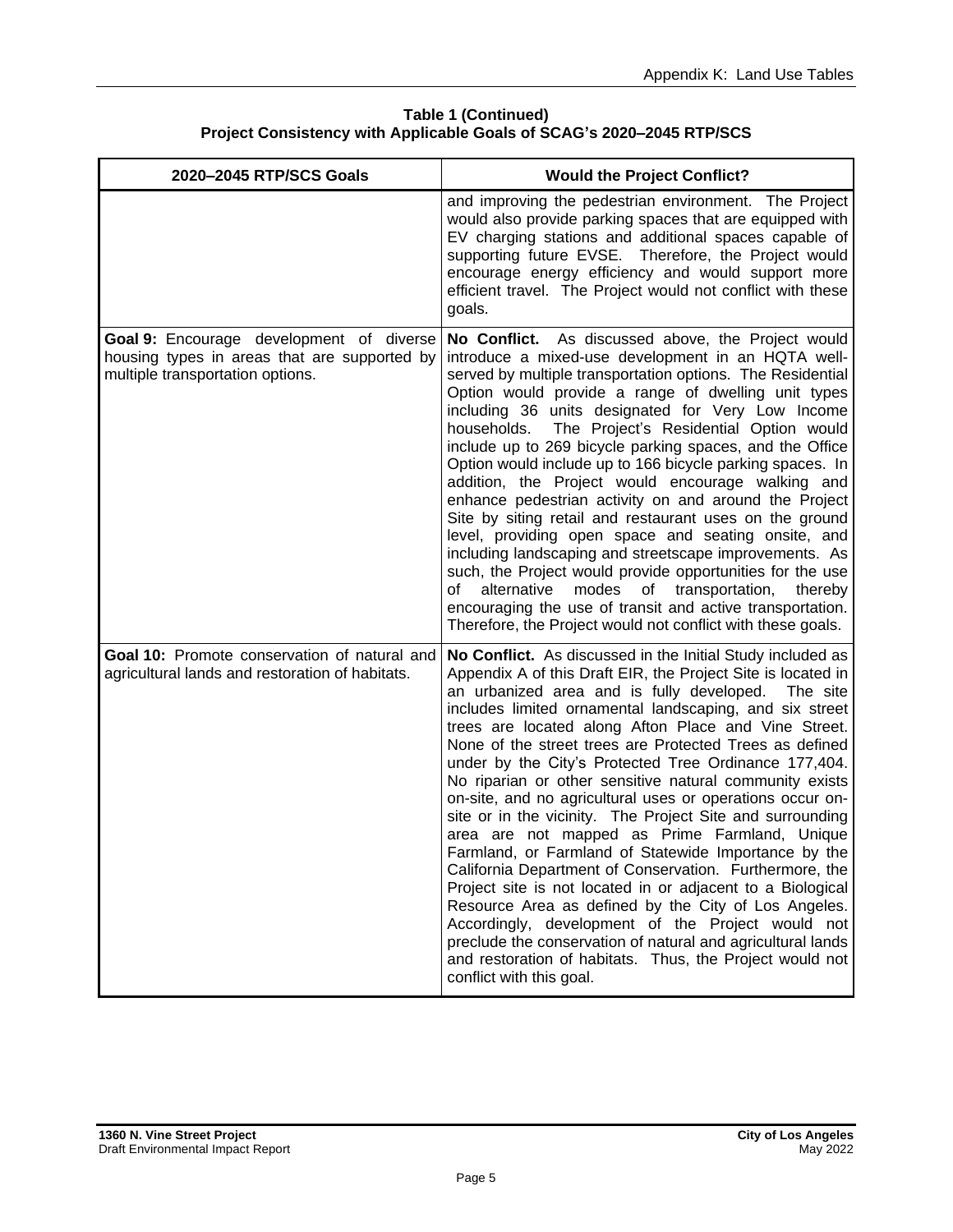| <b>Goal/Objective/Policy</b>                                                                                                                                                                                                                                                                                                                                                                                                                                                                                                                                                                                                                                                                                                | <b>Would the Project Conflict?</b>                                                                                                                                                                                                                                                                                                                                                                                                                                                                                                                                                                                                                                                                                                                                                                                                                                                                                                                                                                                                                                                                                                                                                                                                                                                                                                                                                                                                                                                                                                                                                                                                                                                                                                                                                                                                                                                                                                                                                                                                                                                                                                                                                                                                                                                                                                                                                                                                                                                                                                                                                                                                                                                                                                                                                                                                                                                 |
|-----------------------------------------------------------------------------------------------------------------------------------------------------------------------------------------------------------------------------------------------------------------------------------------------------------------------------------------------------------------------------------------------------------------------------------------------------------------------------------------------------------------------------------------------------------------------------------------------------------------------------------------------------------------------------------------------------------------------------|------------------------------------------------------------------------------------------------------------------------------------------------------------------------------------------------------------------------------------------------------------------------------------------------------------------------------------------------------------------------------------------------------------------------------------------------------------------------------------------------------------------------------------------------------------------------------------------------------------------------------------------------------------------------------------------------------------------------------------------------------------------------------------------------------------------------------------------------------------------------------------------------------------------------------------------------------------------------------------------------------------------------------------------------------------------------------------------------------------------------------------------------------------------------------------------------------------------------------------------------------------------------------------------------------------------------------------------------------------------------------------------------------------------------------------------------------------------------------------------------------------------------------------------------------------------------------------------------------------------------------------------------------------------------------------------------------------------------------------------------------------------------------------------------------------------------------------------------------------------------------------------------------------------------------------------------------------------------------------------------------------------------------------------------------------------------------------------------------------------------------------------------------------------------------------------------------------------------------------------------------------------------------------------------------------------------------------------------------------------------------------------------------------------------------------------------------------------------------------------------------------------------------------------------------------------------------------------------------------------------------------------------------------------------------------------------------------------------------------------------------------------------------------------------------------------------------------------------------------------------------------|
| <b>Land Use Chapter</b>                                                                                                                                                                                                                                                                                                                                                                                                                                                                                                                                                                                                                                                                                                     |                                                                                                                                                                                                                                                                                                                                                                                                                                                                                                                                                                                                                                                                                                                                                                                                                                                                                                                                                                                                                                                                                                                                                                                                                                                                                                                                                                                                                                                                                                                                                                                                                                                                                                                                                                                                                                                                                                                                                                                                                                                                                                                                                                                                                                                                                                                                                                                                                                                                                                                                                                                                                                                                                                                                                                                                                                                                                    |
| Section 2. Issue One: Distribution of Land Use                                                                                                                                                                                                                                                                                                                                                                                                                                                                                                                                                                                                                                                                              |                                                                                                                                                                                                                                                                                                                                                                                                                                                                                                                                                                                                                                                                                                                                                                                                                                                                                                                                                                                                                                                                                                                                                                                                                                                                                                                                                                                                                                                                                                                                                                                                                                                                                                                                                                                                                                                                                                                                                                                                                                                                                                                                                                                                                                                                                                                                                                                                                                                                                                                                                                                                                                                                                                                                                                                                                                                                                    |
| Goal 3A: A physically balanced distribution of<br>land uses that contributes towards<br>and<br>facilitates the City's long-term fiscal<br>and<br>economic<br>viability,<br>revitalization<br>οf<br>economically depressed areas, conservation of<br>existing residential neighborhoods, equitable<br>distribution of public resources, conservation of<br>natural resources, provision of adequate<br>infrastructure and public services, reduction of<br>traffic congestion and improvement of air<br>quality, enhancement of recreation and open<br>space<br>opportunities,<br>assurance<br>οf<br>environmental justice and a healthful living<br>environment, and achievement of the vision for<br>a more liveable city. | No Conflict. While this is a citywide goal, the Project<br>would contribute to this goal by revitalizing an existing infill<br>site and surface parking lot with a new mixed-use building<br>containing residential, commercial retail, office, restaurant,<br>and/or grocery store uses and by relocating<br>and<br>rehabilitating the existing six bungalows on-site.<br>The<br>Office Option would require a General Plan Amendment<br>for the five easterly parcels from Medium Residential to<br>Regional Center, in order to provide a consistent<br>designation across the Project Site and permit the<br>construction of the option. The proposed uses for the<br>Residential Option and the Office Option (with approval of<br>the General Plan Amendment) would be consistent with<br>the Project Site's Regional Center designation, which is<br>defined as a focal point of regional commerce and activity<br>featuring a diversity of uses, including corporate and<br>professional offices, residential, retail commercial malls,<br>government buildings, major health facilities,<br>major<br>entertainment and cultural facilities, and supporting<br>services. Development of the Project would create new<br>employment opportunities during construction<br>and<br>operation, which would support the City's long-term fiscal<br>and economic health. The Project would be developed<br>with sustainability features and landscaped open space<br>and recreational areas for both the public and Project<br>residents and tenants. In addition, the Project would<br>contribute towards creating a transit-oriented mixed-use<br>neighborhood that would reduce traffic congestion and<br>improve air quality in the Hollywood area since it would be<br>well-served by public transit. The Project Site is located<br>within 0.4 mile of the Metro B Line (Red) Hollywood/Vine<br>Station and is in proximity to numerous bus stops along<br>Hollywood Boulevard. As such, the Project would promote<br>walkability and the use of alternative modes of<br>transportation, including convenient access to public<br>transit and opportunities for walking and biking, thereby<br>promoting an improved quality of life and facilitating a<br>reduction in vehicle trips, vehicle miles traveled (VMT),<br>and air pollution. As discussed in Section IV.A, Air Quality,<br>of this Draft EIR, Project-related operational emission<br>would not exceed localized thresholds or SCAQMD's daily<br>regional operational thresholds. Therefore, air quality<br>impacts from Project operational emissions would be less<br>than significant. Furthermore, as discussed in Section<br>IV.I.1, Public Services-Fire Protection; Section IV.I.2,<br>Public Services-Police Protection; Section IV.I.3, Public<br>Services-Schools; Section IV.I.4, Public Services- |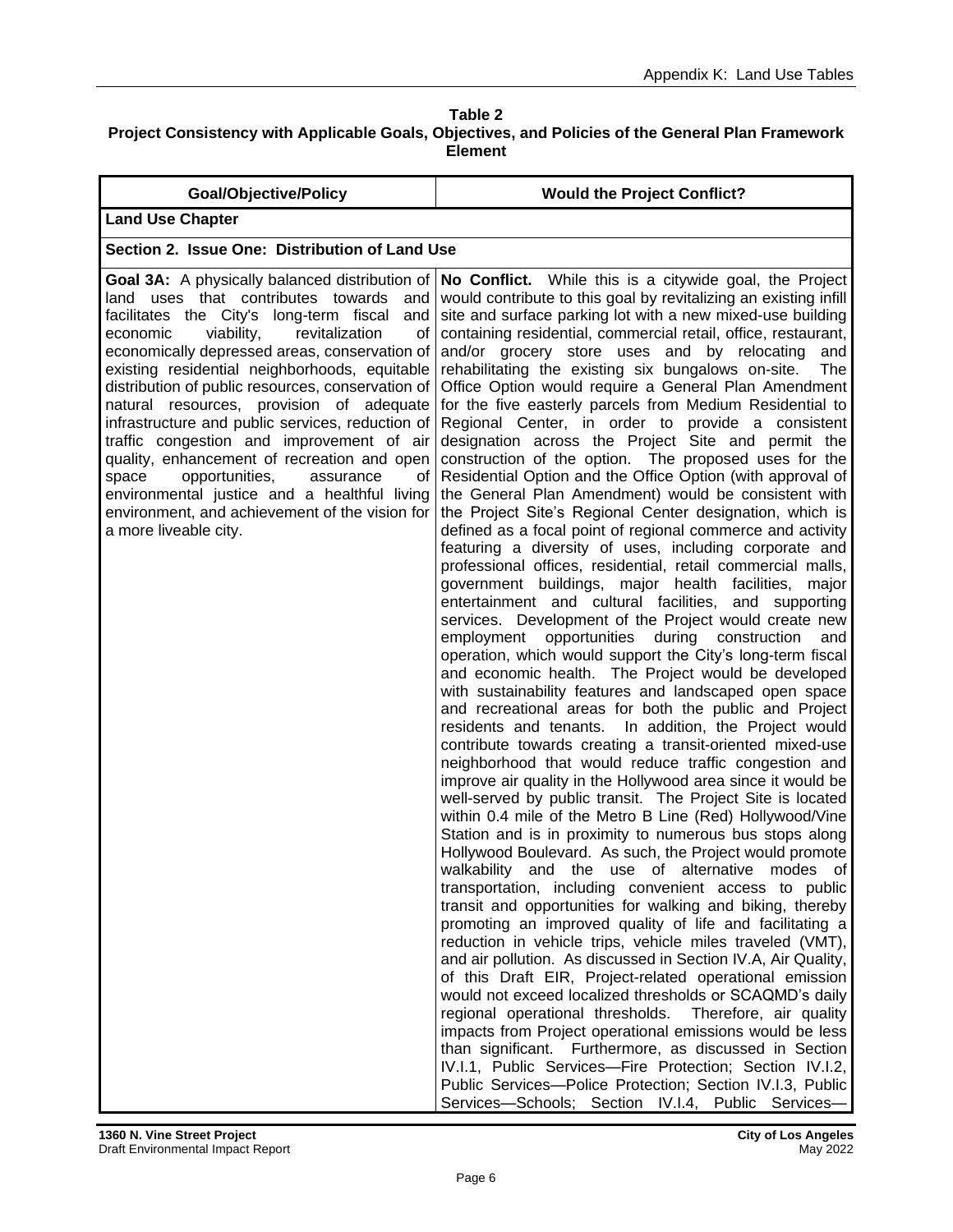| <b>Goal/Objective/Policy</b>                                                                                                                                                                                                                                                                                                                                                                                                 | <b>Would the Project Conflict?</b>                                                                                                                                                                                                                                                                                                                                                                                                                                                                                                                                                                                                                                                                                                                                                                                                                                                                                                                                                                                                                                                                                                                                                                                                                                                                                                                                                           |
|------------------------------------------------------------------------------------------------------------------------------------------------------------------------------------------------------------------------------------------------------------------------------------------------------------------------------------------------------------------------------------------------------------------------------|----------------------------------------------------------------------------------------------------------------------------------------------------------------------------------------------------------------------------------------------------------------------------------------------------------------------------------------------------------------------------------------------------------------------------------------------------------------------------------------------------------------------------------------------------------------------------------------------------------------------------------------------------------------------------------------------------------------------------------------------------------------------------------------------------------------------------------------------------------------------------------------------------------------------------------------------------------------------------------------------------------------------------------------------------------------------------------------------------------------------------------------------------------------------------------------------------------------------------------------------------------------------------------------------------------------------------------------------------------------------------------------------|
|                                                                                                                                                                                                                                                                                                                                                                                                                              | Libraries; Section IV.I.5, Public Services-Parks and<br>Recreation; Section IV.L.1, Utilities and Service Systems-<br>Water Supply and Infrastructure; Section IV.L.2, Utilities<br>and Service Systems--Wastewater; and Section IV.L.3,<br>Utilities and Service Systems-Energy Infrastructure, of<br>this Draft EIR; and the Initial Study included in Appendix A<br>of this Draft EIR, agencies providing public services and<br>utilities to the Project Site would have capacity to serve the<br>Project. The Project would not conflict with this goal.                                                                                                                                                                                                                                                                                                                                                                                                                                                                                                                                                                                                                                                                                                                                                                                                                                |
| Objective 3.1: Accommodate a diversity of<br>uses that support the needs of the City's<br>existing and future residents, businesses, and<br>visitors.                                                                                                                                                                                                                                                                        | No Conflict. The Project would achieve this City objective<br>by constructing a mixed-use development with a diversity<br>Specifically, the Residential Option would<br>of uses.<br>develop a total of 484,421 square feet of floor area,<br>consisting of 429 residential units (including 36 units<br>designated for Very Low Income households), an<br>approximately<br>55,000-square-foot<br>grocery<br>store,<br>approximately 5,000 square feet of neighborhood-serving<br>commercial retail uses, and up to 8,988 square feet of<br>The Office Option would develop<br>restaurant uses.<br>463,521 square feet of office uses and 11,914 square feet<br>of restaurant uses in the new building as well as nine<br>residential units in the rehabilitated bungalows.<br><b>These</b><br>proposed uses would support the housing, employment,<br>and commercial needs of existing and future residents,<br>businesses, and visitors of the Hollywood community. The<br>Project would not conflict with this objective.                                                                                                                                                                                                                                                                                                                                                                  |
| Policy 3.1.1: Identify areas on the Land Use<br>Diagram and the Community Plans sufficient<br>for the development of a diversity of uses that<br>serve the needs of existing and future<br>residents<br>(housing,<br>employment,<br>retail,<br>cultural/institutional,<br>entertainment,<br>educational, health, services, recreation, and<br>similar uses), provide job opportunities, and<br>support visitors and tourism. | No Conflict. While this policy primarily pertains to the<br>citywide distribution of land uses, the Project is consistent<br>with the Project Site's land use designation in the General<br>Plan Framework's Long Range Land Use Diagram and the<br>Community Plan. The Long Range Land Use Diagram<br>shows that the Project Site is located within a Regional<br>Center, which is defined as a focal point of regional<br>commerce and activity featuring a diversity of uses,<br>including corporate and professional offices, residential,<br>retail commercial malls, government buildings, major<br>health facilities, major entertainment and cultural facilities,<br>and supporting services. The Community Plan designates<br>the Project Site as Regional Center Commercial and<br>Medium Residential. Development of the Residential<br>Option would support the intent of the Regional Center,<br>Regional Center Commercial, and Medium Residential<br>designations by providing a mix of commercial and/or<br>residential uses that provide employment opportunities,<br>enhance commercial services, and fulfill the housing<br>needs of existing and future residents in the Hollywood<br>area. With approval of a General Plan Amendment for the<br>five easterly parcels from Medium Residential to Regional<br>Center, the Office Option would also support the intent of |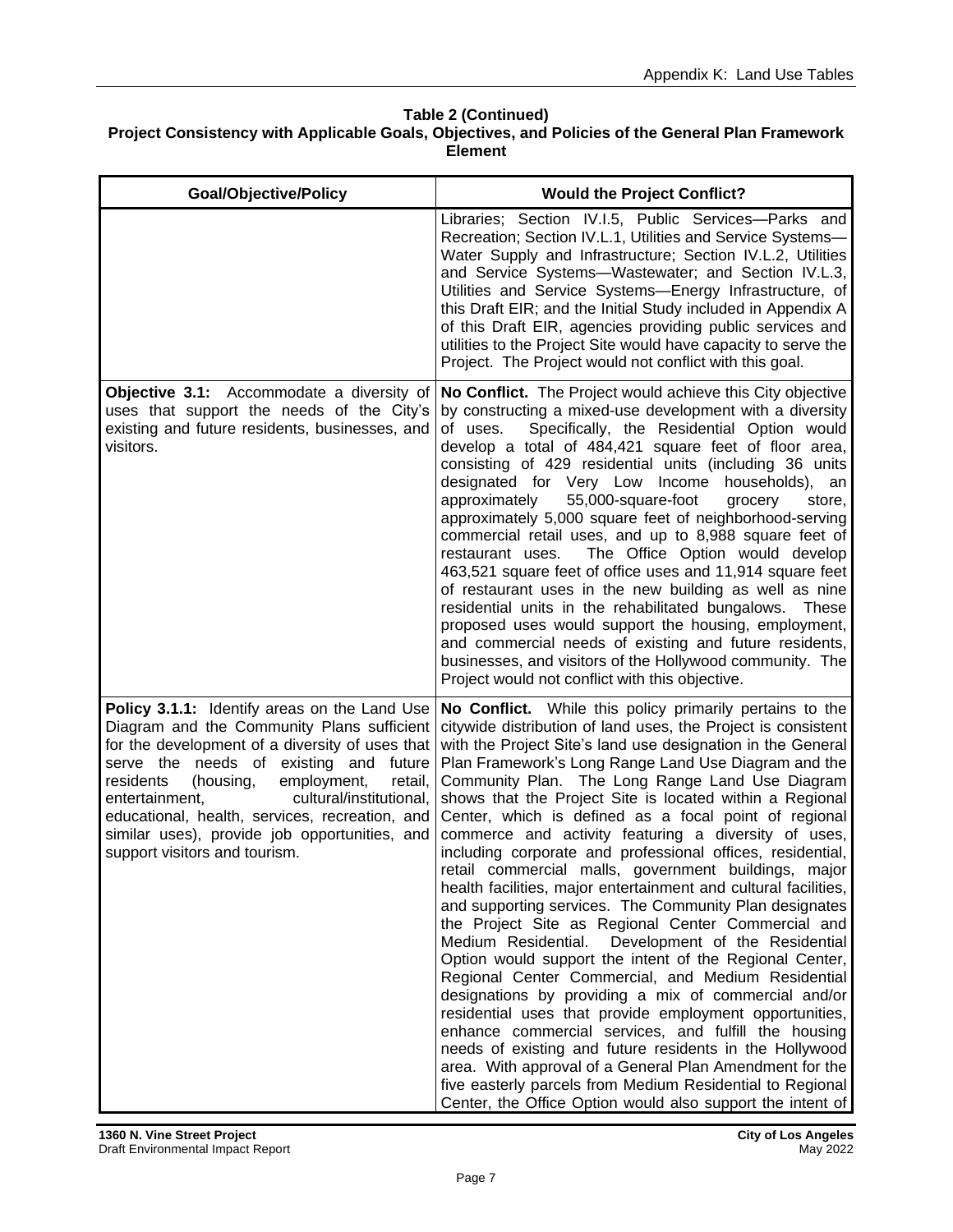| <b>Goal/Objective/Policy</b>                                                                                                                                                                                                                                                                                       | <b>Would the Project Conflict?</b>                                                                                                                                                                                                                                                                                                                                                                                                                                                                                                                                                                                                                                                                                                                                                                                                                                                                                                                                                                                                                                                                                                                                                                                                                                                                                         |
|--------------------------------------------------------------------------------------------------------------------------------------------------------------------------------------------------------------------------------------------------------------------------------------------------------------------|----------------------------------------------------------------------------------------------------------------------------------------------------------------------------------------------------------------------------------------------------------------------------------------------------------------------------------------------------------------------------------------------------------------------------------------------------------------------------------------------------------------------------------------------------------------------------------------------------------------------------------------------------------------------------------------------------------------------------------------------------------------------------------------------------------------------------------------------------------------------------------------------------------------------------------------------------------------------------------------------------------------------------------------------------------------------------------------------------------------------------------------------------------------------------------------------------------------------------------------------------------------------------------------------------------------------------|
|                                                                                                                                                                                                                                                                                                                    | the Regional Center designations.<br>Furthermore, the<br>development of the Project would be consistent with the<br>range of floor area ratios from 1.5:1 to 6:1 contemplated by<br>the Framework Element. The Project would not conflict<br>with this policy.                                                                                                                                                                                                                                                                                                                                                                                                                                                                                                                                                                                                                                                                                                                                                                                                                                                                                                                                                                                                                                                             |
| Allow for the provision of<br>Policy 3.1.2:<br>sufficient public infrastructure and services to<br>support the projected needs of the City's<br>population and businesses within the patterns<br>of use established in the community plans as<br>guided by the Framework Citywide Long-<br>Range Land Use Diagram. | No Conflict. While this policy refers to the citywide<br>provision of public infrastructure, as discussed in Section<br>IV.I.1, Public Services-Fire Protection; Section IV.I.2,<br>Public Services-- Police Protection; Section IV.I.3, Public<br>Services-Schools; Section IV.I.4, Public Services-<br>Libraries; Section IV.I.5, Public Services-Parks and<br>Recreation; Section IV.L.1, Utilities and Service Systems-<br>Water Supply and Infrastructure; Section IV.L.2, Utilities<br>and Service Systems--Wastewater; and Section IV.L.3,<br>Utilities and Service Systems-Energy Infrastructure, of<br>this Draft EIR; and the Initial Study included in Appendix A<br>of this Draft EIR, agencies providing public services and<br>utilities to the Project Site would have capacity to serve the<br>Project. The Project would not conflict with this policy.                                                                                                                                                                                                                                                                                                                                                                                                                                                   |
| Policy 3.1.3:<br>Identify<br>for<br>area<br>the<br>of<br>establishment<br>new<br>space<br>open<br>opportunities to serve the needs of existing<br>and future residents. These opportunities may<br>include a citywide linear network of parkland<br>sand trails, neighborhood parks, and urban<br>open spaces.     | No Conflict. While this policy relates to citywide provision<br>of open space, the Project would provide a variety of open<br>space areas within the Project Site, including a common<br>access lobby, recreational amenities for residents and/or<br>tenants, and a landscaped buffer between the new mixed-<br>use building and the relocated bungalows. In total, the<br>Residential Option would provide approximately 54,850<br>square feet of open space, which would exceed the 54,275<br>square feet required by LAMC Section 12.21-G. Amenities<br>would include, but not be limited to, a dog run, a fitness<br>center and/or club room, an outdoor deck with a pool and<br>landscaping, seating areas, private outdoor balconies. If<br>the Office Option is developed with restaurants or offices<br>(i.e., not residential uses) within the rehabilitated<br>bungalows, 20,510 square feet of outdoor amenities and<br>15,821 square feet of indoor amenities would be provided.<br>If the Office Option is developed with nine two-bedroom<br>residential units within the rehabilitated bungalows, then<br>the option would additionally provide 2,100 square feet of<br>open space exceeding the 1,575 square feet required by<br>the LAMC. Therefore, the Project would not conflict with<br>this policy. |
| Policy 3.1.4: Accommodate new development<br>in accordance with land use and density<br>provisions of the General Plan Framework<br>Long-Range Land Use Diagram (Figures 3-1<br>to 3-4) and Table 3-1.                                                                                                             | No Conflict. As discussed above, the Long-Range Land<br>Use Diagram shows that the Project Site is within a<br>Regional Center, and the Community Plan designates the<br>Project Site as Regional Center Commercial and Medium<br>Residential. Regional Centers are generally characterized<br>by a range of floor area ratios from 1.5:1 to 6.0:1 and<br>building heights of 6-stories to 20-stories (or higher). In                                                                                                                                                                                                                                                                                                                                                                                                                                                                                                                                                                                                                                                                                                                                                                                                                                                                                                      |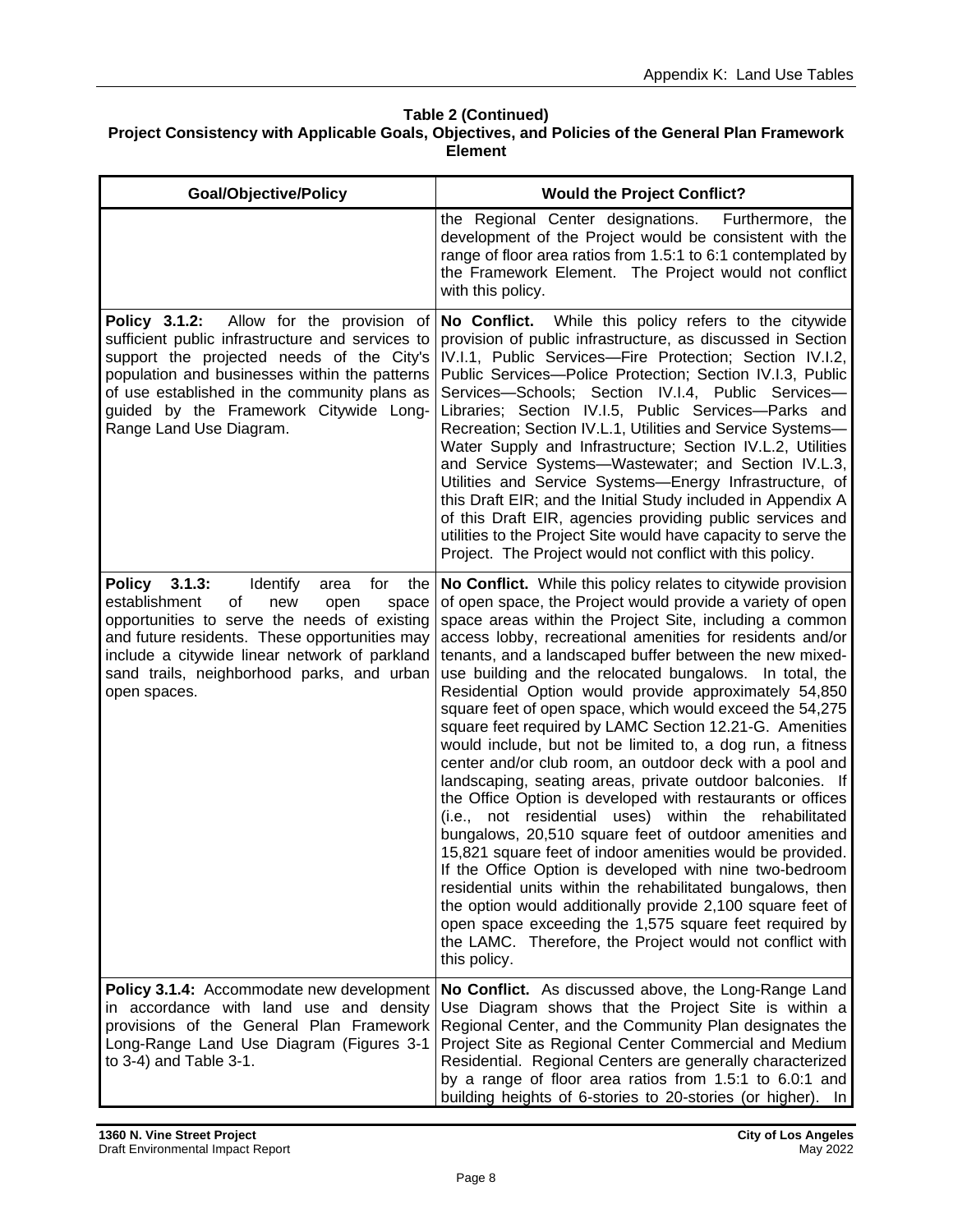| <b>Goal/Objective/Policy</b>                                                                                                                                                                                                                                                                                                                                                                                                                                                                                                                                                                                                                                                                                                                                                                                                                     | <b>Would the Project Conflict?</b>                                                                                                                                                                                                                                                                                                                                                                                                                                                                                                                                                                                                                                                                                                                                                                                                                                                                                                                                                                                                                                                                                                                                                                                                                                                                                                                                                                                                                                                                                                                                          |
|--------------------------------------------------------------------------------------------------------------------------------------------------------------------------------------------------------------------------------------------------------------------------------------------------------------------------------------------------------------------------------------------------------------------------------------------------------------------------------------------------------------------------------------------------------------------------------------------------------------------------------------------------------------------------------------------------------------------------------------------------------------------------------------------------------------------------------------------------|-----------------------------------------------------------------------------------------------------------------------------------------------------------------------------------------------------------------------------------------------------------------------------------------------------------------------------------------------------------------------------------------------------------------------------------------------------------------------------------------------------------------------------------------------------------------------------------------------------------------------------------------------------------------------------------------------------------------------------------------------------------------------------------------------------------------------------------------------------------------------------------------------------------------------------------------------------------------------------------------------------------------------------------------------------------------------------------------------------------------------------------------------------------------------------------------------------------------------------------------------------------------------------------------------------------------------------------------------------------------------------------------------------------------------------------------------------------------------------------------------------------------------------------------------------------------------------|
|                                                                                                                                                                                                                                                                                                                                                                                                                                                                                                                                                                                                                                                                                                                                                                                                                                                  | addition, some Regional Centers will only be commercially<br>oriented, while others will contain a mix of residential and<br>commercial uses. Regional Centers are generally major<br>transportation hubs as well. As discussed in Section II,<br>Project Description, of this Draft EIR, the Project would<br>provide a new mixed-use building with residential, office,<br>commercial retail, restaurant, and/or grocery store uses;<br>and relocate and rehabilitate six bungalows on-site. In<br>total, the Residential Option would include approximately<br>484,421 square feet of floor area, corresponding to a total<br>FAR of approximately 5.4:1. <sup>1</sup> As previously mentioned,<br>the Office Option would request a General Plan<br>Amendment for the five easterly parcels from Medium<br>Residential to Regional Center in order to provide a<br>consistent designation across the Project Site and permit<br>the construction of the option. The Office Option would<br>include 484,423 square feet of floor area, corresponding to<br>a total FAR of approximately 5.98:1. Therefore, the<br>Project would be within the acceptable FAR limit in the<br>Regional Center. Furthermore, the Project Site is located<br>approximately 0.4 mile south of the Metro B Line (Red)<br>Hollywood/Vine Station, which is a regional transportation<br>hub. As such, the Project would be consistent with the<br>type of development that is envisioned for Regional<br>Centers in the Framework Element. The Project would not<br>conflict with this policy. |
| Policy 3.1.5:<br>Allow amendments to the<br>community plans and coastal plans to further<br>refine General Plan Framework Element land<br>use boundaries and categories to reflect local<br>conditions, parcel characteristics, existing land<br>uses, and public input. These changes shall be<br>allowed<br>provided<br>(a)<br>that<br>the<br>basic<br>differentiation and relationships among land<br>use districts are maintained, (b) there is no<br>reduction in overall housing capacity, and (c)<br>additional environmental review is conducted<br>California<br>with<br>the<br>accordance<br>in<br>Environmental Quality Act should the impacts<br>the changes exceed the<br>levels<br>of<br>of<br>defined<br>and<br>modify<br>significance<br>the<br>conclusions<br>of the Framework Element's<br><b>Environmental Impact Report.</b> | No Conflict.<br>The Office Option would request an<br>amendment to redesignate the five easterly parcels of the<br>Project Site from Medium Residential to Regional Center<br>in order to create a unified Regional Center land use<br>designation on the Project Site. The bungalows would be<br>rehabilitated and reused as restaurants or nine residential<br>units within the Afton Square Historic District. In addition,<br>the Project would not result in a reduction in housing<br>capacity, which would otherwise require the construction of<br>replacement housing elsewhere. As such, the Project<br>would maintain and reinforce the basic differentiation and<br>relationships among land use districts by not physically<br>dividing established communities. The Project is subject<br>to environmental review in accordance with CEQA, as<br>provided by this Draft EIR. Therefore, the Project would<br>not conflict with this policy                                                                                                                                                                                                                                                                                                                                                                                                                                                                                                                                                                                                                    |
| Objective 3.2:                                                                                                                                                                                                                                                                                                                                                                                                                                                                                                                                                                                                                                                                                                                                                                                                                                   | Provide for the spatial   No Conflict. The Project is located in an area well-served<br>distribution of development that promotes an by public transit. The Project Site is located approximately                                                                                                                                                                                                                                                                                                                                                                                                                                                                                                                                                                                                                                                                                                                                                                                                                                                                                                                                                                                                                                                                                                                                                                                                                                                                                                                                                                           |

*<sup>1</sup> This is based on the gross lot area prior to dedications per the on menu density bonus incentive. Without such incentive, the FAR would be 5.98:1 based on a net lot area of 81,050 square feet.*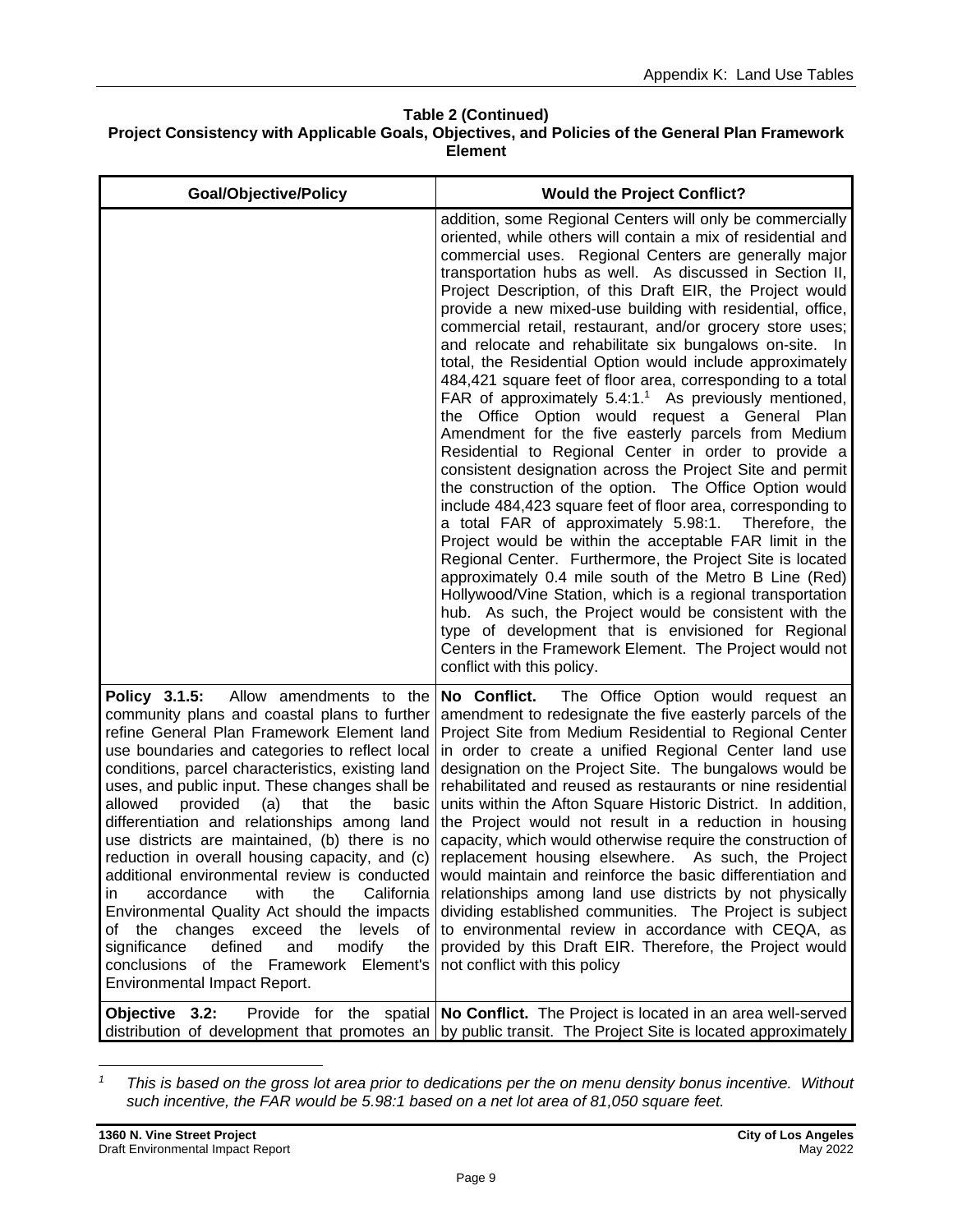| <b>Goal/Objective/Policy</b>                                                                                                                                                                                                                                   | <b>Would the Project Conflict?</b>                                                                                                                                                                                                                                                                                                                                                                                                                                                                                                                                                                                                                                                                                                                                                                                                                                                                                                                                                                                                                                                                                                                                                                                                                                                                                                                                                                                                                                                                                                             |
|----------------------------------------------------------------------------------------------------------------------------------------------------------------------------------------------------------------------------------------------------------------|------------------------------------------------------------------------------------------------------------------------------------------------------------------------------------------------------------------------------------------------------------------------------------------------------------------------------------------------------------------------------------------------------------------------------------------------------------------------------------------------------------------------------------------------------------------------------------------------------------------------------------------------------------------------------------------------------------------------------------------------------------------------------------------------------------------------------------------------------------------------------------------------------------------------------------------------------------------------------------------------------------------------------------------------------------------------------------------------------------------------------------------------------------------------------------------------------------------------------------------------------------------------------------------------------------------------------------------------------------------------------------------------------------------------------------------------------------------------------------------------------------------------------------------------|
| quality of life by facilitating a<br>improved<br>reduction of vehicle trips, vehicle<br>miles<br>traveled, and air pollution.                                                                                                                                  | 0.4 mile south of the Metro B Line (Red) Line<br>Hollywood/Vine Station. The Project Site is also served by<br>seven local Metro bus lines and three LADOT DASH bus<br>lines. Furthermore, the Residential Option would include<br>up to 269 bicycle parking spaces, and the Office Option<br>would include up to 162 bicycle parking spaces.<br>In.<br>addition, the ground floor retail/restaurant uses and<br>streetscape improvements proposed by the Project, as<br>well as the private walkway separating the new<br>development and the relocated bungalows, would promote<br>walkability in the vicinity of the Project Site. Therefore, the<br>Project would provide opportunities for the use of<br>alternative modes of transportation, including convenient<br>access to public transit and opportunities for walking and<br>biking, thereby promoting an improved quality of life and<br>facilitating a reduction in vehicle trips, vehicle miles<br>traveled, and air pollution. The Project would not conflict<br>with this objective.                                                                                                                                                                                                                                                                                                                                                                                                                                                                                          |
| <b>Policy 3.2.3:</b> Provide for the development of<br>land use patterns that emphasize pedestrian/<br>bicycle access<br>and<br>use in<br>appropriate<br>locations.                                                                                            | No Conflict. See Objective 3.2.                                                                                                                                                                                                                                                                                                                                                                                                                                                                                                                                                                                                                                                                                                                                                                                                                                                                                                                                                                                                                                                                                                                                                                                                                                                                                                                                                                                                                                                                                                                |
| Policy 3.2.4: Provide for the siting and design<br>of new development that maintains the<br>prevailing scale and character of the City's<br>stable<br>residential<br>neighborhoods<br>and<br>enhances the character of commercial and<br>industrial districts. | No Conflict. The Project Site's eight western parcels<br>nearest to Vine Street are currently designated for<br>commercial uses. The remainder of the Project Site is<br>designated for residential uses. The Project Site is<br>surrounded by a mix of commercial and residential uses,<br>and the Sunset Vine tower to the north; multi-family<br>residential uses to the east; hospital/medical uses to the<br>northeast; commercial and single-family residential uses to<br>the south; and the mixed-use Academy on Vine<br>development under construction to the west. Within the<br>Project vicinity, major arterials such as Sunset Boulevard<br>are generally developed with denser residential and<br>commercial development, while lower density mixed-use<br>and residential areas are located along the adjacent<br>collector streets.<br>The Project would develop a new mixed-use high-rise<br>building within the western portion of the Project Site. In<br>addition, the six historic bungalows on the eastern portion<br>of the Project Site would be relocated and rehabilitated in<br>accordance with the Secretary of the Interior's Standards<br>for the Treatment of Historic Properties. The design of the<br>new building would feature a contemporary architectural<br>style with the main façade fronting on Vine Street. The<br>proposed maximum building height would be similar to and<br>compatible with the Sunset Vine Tower, the Sunset Media<br>Center, and other high-rise buildings within the vicinity. |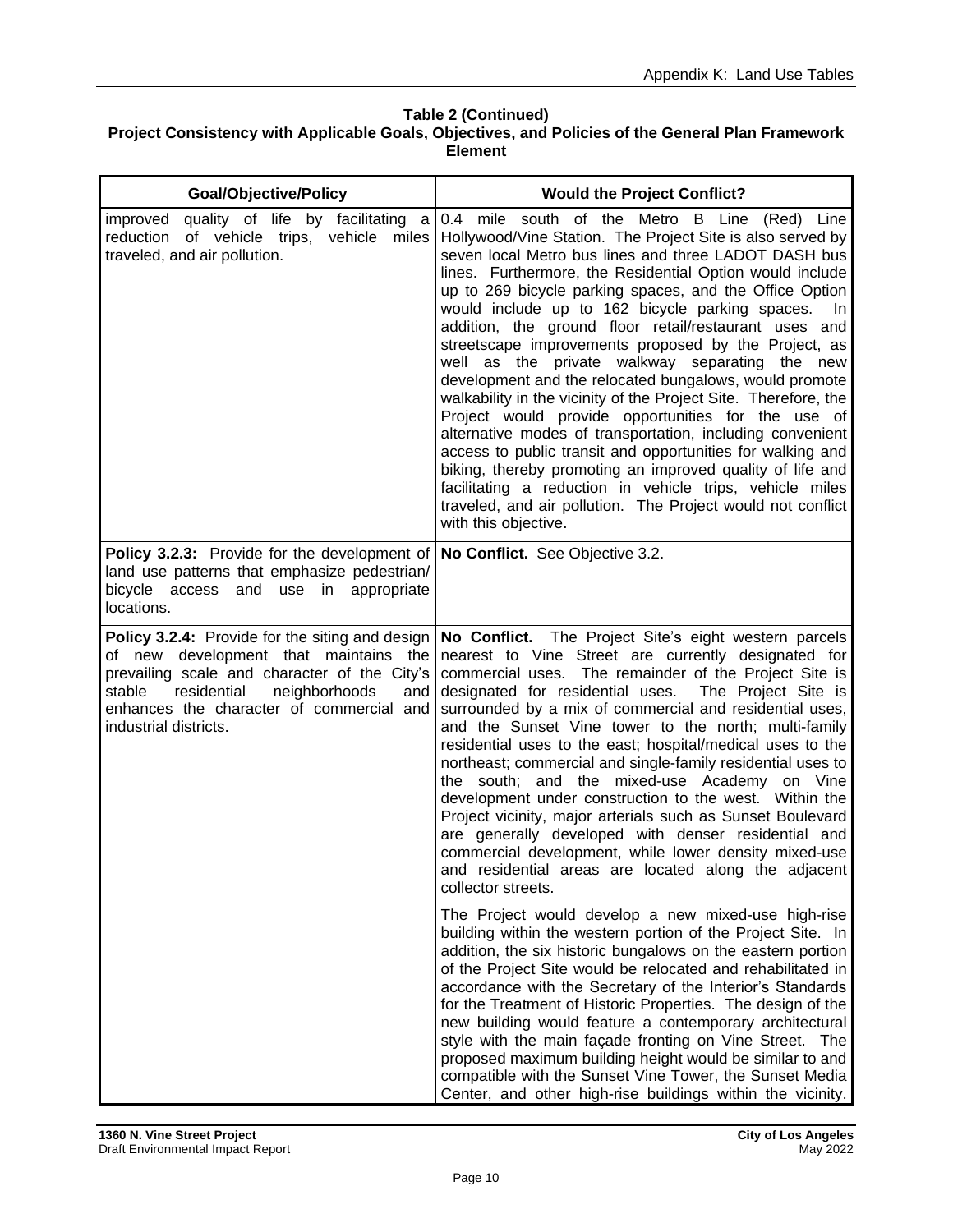| <b>Goal/Objective/Policy</b>                                                                                                                                                                                                                          | <b>Would the Project Conflict?</b>                                                                                                                                                                                                                                                                                                                                                                                                                                                                                                                                                                                                                                                                                                                                                                                                                                                                                                                                                                                                                                                                                                                                                                                                                                                                                                                                                                                                                                                                |
|-------------------------------------------------------------------------------------------------------------------------------------------------------------------------------------------------------------------------------------------------------|---------------------------------------------------------------------------------------------------------------------------------------------------------------------------------------------------------------------------------------------------------------------------------------------------------------------------------------------------------------------------------------------------------------------------------------------------------------------------------------------------------------------------------------------------------------------------------------------------------------------------------------------------------------------------------------------------------------------------------------------------------------------------------------------------------------------------------------------------------------------------------------------------------------------------------------------------------------------------------------------------------------------------------------------------------------------------------------------------------------------------------------------------------------------------------------------------------------------------------------------------------------------------------------------------------------------------------------------------------------------------------------------------------------------------------------------------------------------------------------------------|
|                                                                                                                                                                                                                                                       | Under the Residential Option, the residential tower of the<br>new building would be situated atop the podium within the<br>northwest portion of the Project Site. The height of the<br>Project would transition from the proposed 32-story<br>residential tower within the northwestern portion of the<br>Project Site (at Vine Street and De Longpre Avenue),<br>which would be highest point of the building, to the<br>proposed 9-story podium within the southwestern portion<br>of the Project Site (at Vine Street and Afton Place). Along<br>the eastern façade, the building would be terraced at Level<br>3. As such, the proposed mixed-use building would be<br>designed to step down to the generally lower-scaled and<br>lower-density historic bungalows within the Afton Square<br>Historic District and other residential uses to the east.<br>Furthermore, the new building and relocated bungalows<br>would be separated by a private landscaped pedestrian<br>walkway under the Residential Option. Under the Office<br>Option, the new high-rise building would be designed as a<br>tower with glass and glazed facades. The new building<br>and relocated bungalows would be separated by a private<br>buffer for use by tenants of the new building. Thus, the<br>Project would be generally consistent with the scale and<br>character of the surrounding uses, and the Project would<br>not conflict with this policy                                                     |
| Objective 3.3:<br>Accommodate projected<br>population and employment growth within the<br>City and each community plan area and plan<br>for the provision of adequate supporting<br>transportation and utility infrastructure and<br>public services. | No Conflict. As detailed in the Initial Study prepared for<br>the Project, which is included in Appendix A of this Draft<br>EIR, and Section VI, Other CEQA Consideration, of this<br>Draft EIR, the Project's population and employment growth<br>would be well within SCAG's projections for the Subregion,<br>which serve as the basis for the Framework Element's<br>demographics projections and planned provisions of<br>transportation and utility infrastructure and public services.<br>As discussed in Objective 3.2 above, the Project would be<br>located in an area well-served by public transit, including<br>the Metro B Line (Red) subway, seven local Metro bus<br>lines and three LADOT DASH bus lines. In addition, as<br>discussed in Section IV.I.1, Public Services-Fire<br>Protection; Section IV.I.2, Public Services-Police<br>Protection; Section IV.I.3, Public Services-Schools;<br>Section IV.I.4, Public Services-Libraries; Section IV.I.5,<br>Public Services-Parks and Recreation; Section IV.L.1,<br>Utilities and Service Systems-Water Supply and<br>Infrastructure; Section IV.L.2; Utilities and Service<br>Systems-Wastewater; and Section IV.L.3, Utilities and<br>Service Systems-Energy Infrastructure, and the Initial<br>Study included in Appendix A of this Draft EIR, agencies<br>providing public services and utilities to the Project Site<br>would have capacity to serve the Project. The Project<br>would not conflict with this objective. |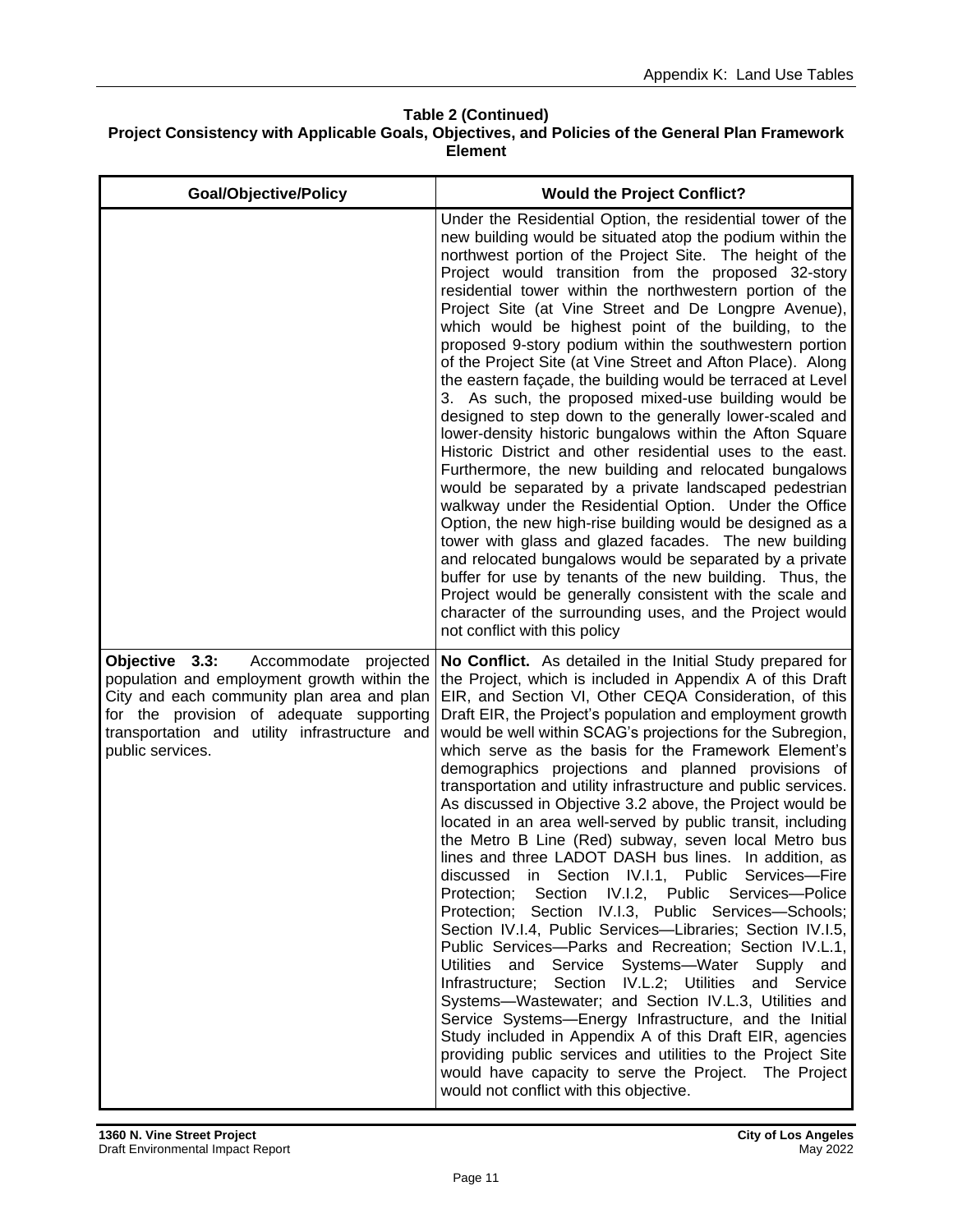| <b>Goal/Objective/Policy</b>                                                                                                                                                                                                                                                                                                                                                                                                                                                                                                                                                                                                                 | <b>Would the Project Conflict?</b>                                                                                                                                                                                                                                                                                                                                                                                                                                                                                                                                                                                                                                                                                                                                                                                                                                                                                                                                                                                                                                                                                                                                  |
|----------------------------------------------------------------------------------------------------------------------------------------------------------------------------------------------------------------------------------------------------------------------------------------------------------------------------------------------------------------------------------------------------------------------------------------------------------------------------------------------------------------------------------------------------------------------------------------------------------------------------------------------|---------------------------------------------------------------------------------------------------------------------------------------------------------------------------------------------------------------------------------------------------------------------------------------------------------------------------------------------------------------------------------------------------------------------------------------------------------------------------------------------------------------------------------------------------------------------------------------------------------------------------------------------------------------------------------------------------------------------------------------------------------------------------------------------------------------------------------------------------------------------------------------------------------------------------------------------------------------------------------------------------------------------------------------------------------------------------------------------------------------------------------------------------------------------|
| Objective 3.4: Encourage new multi-family<br>residential, retail commercial,<br>and<br>office<br>development in the City's neighborhood<br>districts, community, regional, and downtown<br>centers, as well as along primary transit<br>corridors/boulevards, while at the same time<br>conserving existing neighborhoods and related<br>districts.                                                                                                                                                                                                                                                                                          | No Conflict. The Project would develop a new mixed-use<br>development within a Regional Center, along primary<br>transit corridors/boulevards.<br>The Project would also<br>relocate and rehabilitate the six existing historic bungalows<br>within the eastern portion of the Project Site, which would<br>occur in accordance with the Secretary of Interior's<br>Standards for the Treatment of Historic Properties.<br>- In<br>total, the Residential Option would provide 429 new<br>residential units (including 36 units designated for Very<br>Low Income households), an approximately 55,000-<br>square-foot grocery store, approximately 5,000 square feet<br>of neighborhood-serving commercial retail uses, and up to<br>8,988 square feet of restaurant uses. The Office Option<br>would include approximately 463,521 square feet of office<br>uses and 11,914 square feet of restaurant uses in the new<br>building, as well as 8,988 square feet of restaurant use or<br>nine residential units in the rehabilitated bungalows. See<br>Objectives 3.1 and 3.2 and Policies 3.1.4 and 3.2.4. The<br>Project would not conflict with this objective. |
| Policy 3.4.1:<br>Conserve existing stable<br>residential neighborhoods and lower-intensity<br>commercial<br>districts<br>and<br>encourage<br>the<br>majority of new commercial and mixed-use<br>commercial<br>and<br>(integrated<br>residential)<br>development to be located (a) in a network of<br>neighborhood districts, community, regional,<br>and downtown centers, (b) in proximity to rail<br>and bus transit stations and corridors, and (c)<br>along the City's major boulevards, referred to<br>districts,<br>centers,<br>and<br>mixed-use<br>as<br>boulevards, in accordance with the Framework<br>Long-Range Land Use Diagram. | No Conflict.<br>See Policy 3.1.4 for a discussion of the<br>Project's location within a Regional Center, Objective 3.2 for<br>a discussion of the Project's location in an area well-served<br>by public transit, and Policy 3.2.4 for a discussion of the<br>Project's location within an area occupied by buildings of the<br>same scale and character as those proposed by the Project.<br>The Project would not conflict with this policy.                                                                                                                                                                                                                                                                                                                                                                                                                                                                                                                                                                                                                                                                                                                      |
| Section 3. Issue Two: Uses, Density, Characteristics-Multi-Family Residential                                                                                                                                                                                                                                                                                                                                                                                                                                                                                                                                                                |                                                                                                                                                                                                                                                                                                                                                                                                                                                                                                                                                                                                                                                                                                                                                                                                                                                                                                                                                                                                                                                                                                                                                                     |
| Goal 3C:<br>and future residents.                                                                                                                                                                                                                                                                                                                                                                                                                                                                                                                                                                                                            | Multi-family neighborhoods that <b>No Conflict.</b> The Residential Option and the Office Option<br>enhance the quality of life for the City's existing would provide multi-family residential units and open space<br>and recreational amenities for both existing and future<br>residents. Residents of the Project and surrounding multi-<br>family neighborhoods would be provided streetscape<br>improvements and new commercial retail, office, restaurant,<br>and/or grocery store uses, which would provide employment<br>opportunities that enhance quality of life. The Project would<br>not conflict with this goal.                                                                                                                                                                                                                                                                                                                                                                                                                                                                                                                                     |
| Objective 3.7:<br>Provide for the stability and<br>multi-family<br>enhancement<br>residential<br>οf<br>neighborhoods and allow for growth in areas<br>where there is sufficient public infrastructure<br>and services and the residents' quality of life                                                                                                                                                                                                                                                                                                                                                                                     | No Conflict. While this is a citywide objective, the Project<br>would result in growth in an area where there is sufficient<br>public infrastructure. In addition, the Project would introduce<br>new residential units and public amenities to the Project<br>area, including streetscape improvements.<br>The Project                                                                                                                                                                                                                                                                                                                                                                                                                                                                                                                                                                                                                                                                                                                                                                                                                                             |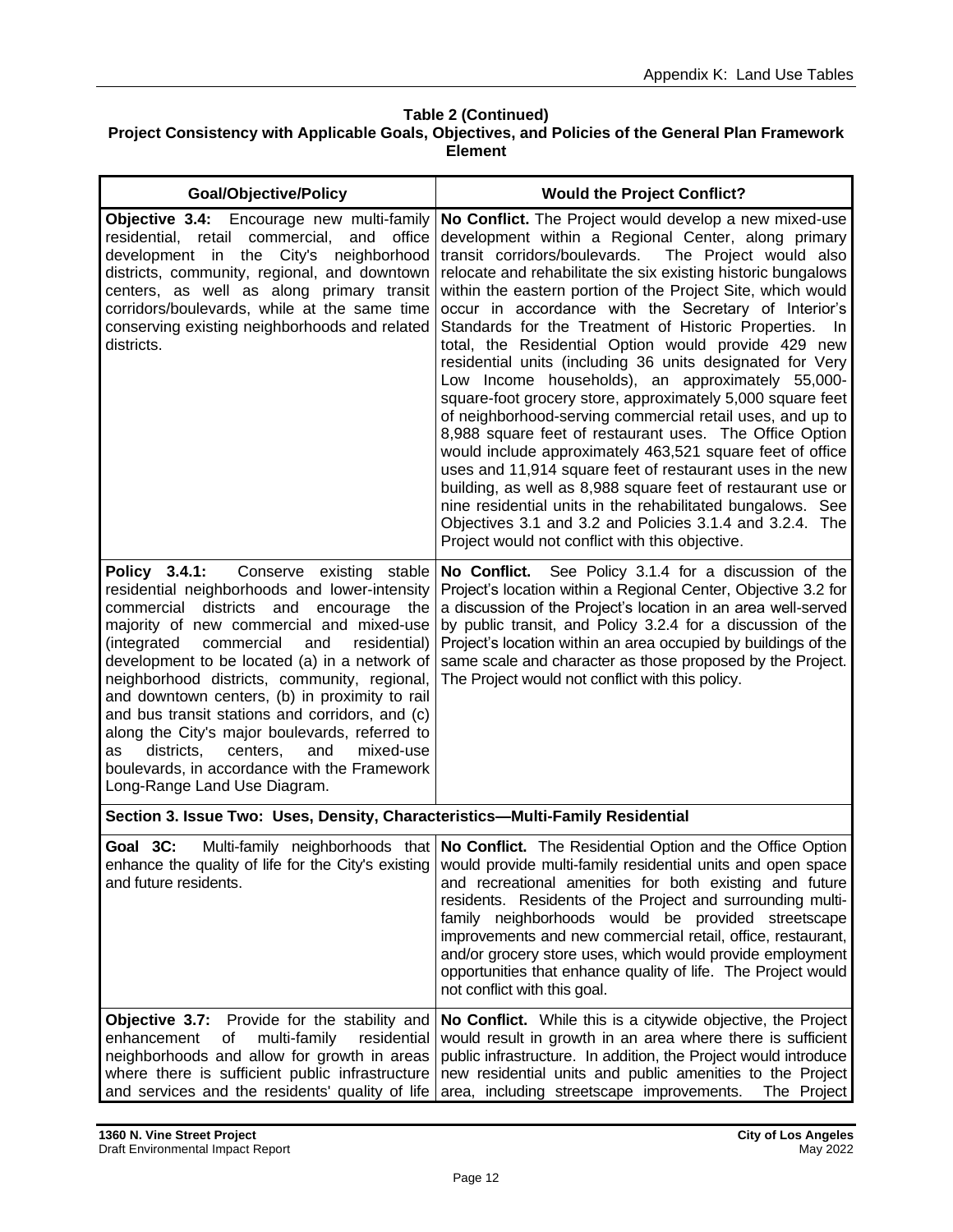| <b>Goal/Objective/Policy</b>                                                                                                                                                                                                                                                                                                           | <b>Would the Project Conflict?</b>                                                                                                                                                                                                                                                                                                                                                                                                                                                                                                                                                                                                                                                                                                                                                                                                                                                                                                                                                                                                                                                                                                                                                                                                                                                                                                                                                                                                                                                                                                                                                                                                                                                                                                                                                                                                                                                                                                                                                                                                            |
|----------------------------------------------------------------------------------------------------------------------------------------------------------------------------------------------------------------------------------------------------------------------------------------------------------------------------------------|-----------------------------------------------------------------------------------------------------------------------------------------------------------------------------------------------------------------------------------------------------------------------------------------------------------------------------------------------------------------------------------------------------------------------------------------------------------------------------------------------------------------------------------------------------------------------------------------------------------------------------------------------------------------------------------------------------------------------------------------------------------------------------------------------------------------------------------------------------------------------------------------------------------------------------------------------------------------------------------------------------------------------------------------------------------------------------------------------------------------------------------------------------------------------------------------------------------------------------------------------------------------------------------------------------------------------------------------------------------------------------------------------------------------------------------------------------------------------------------------------------------------------------------------------------------------------------------------------------------------------------------------------------------------------------------------------------------------------------------------------------------------------------------------------------------------------------------------------------------------------------------------------------------------------------------------------------------------------------------------------------------------------------------------------|
| can be maintained or improved.                                                                                                                                                                                                                                                                                                         | would provide commercial retail, office, restaurant, and/or<br>grocery store uses as well as employment opportunities.<br>See Policy 3.1.2 and Objective 3.3 for a discussion of<br>sufficient public infrastructure and Policy 3.2.4 for a<br>discussion of enhancement to the character of the existing<br>commercial district. The Project would not conflict with this<br>objective.                                                                                                                                                                                                                                                                                                                                                                                                                                                                                                                                                                                                                                                                                                                                                                                                                                                                                                                                                                                                                                                                                                                                                                                                                                                                                                                                                                                                                                                                                                                                                                                                                                                      |
| Policy 3.7.1: Accommodate the development<br>of multi-family residential units in areas<br>the community<br>designated<br>plans<br>in<br><i>in</i><br>accordance with Table 3-1<br>and Zoning<br>Ordinance densities indicated in Table 3-3,<br>with the density permitted for each parcel to be<br>identified in the community plans. | No Conflict. The Project would be located in an area<br>designed as the Regional Center, which is defined in the<br>General Plan Framework's Long-Range Land Use<br>Diagram as a "focal point of regional commerce, identity and<br>activity and containing a diversity of uses such as corporate<br>and professional offices, residential, retail commercial malls,<br>buildings,<br>facilities,<br>government<br>major health<br>major<br>entertainment and cultural facilities and supporting services."<br>Generally, different types of Regional Centers will fall within<br>the range of floor area ratios from 1.5:1 to 6.0:1. Some will<br>only be commercially oriented; others will contain a mix of<br>residential and commercial uses. Generally, Regional<br>Centers are characterized by 6- to 20-stories (or higher).<br>Regional Centers are usually major transportation hubs."<br>The Residential Option would propose a FAR of 5.4:1 <sup>2</sup><br>would include development of 429 residential units (including<br>36 units designated for Very Low Income households) and<br>neighborhood-serving retail, restaurant, and grocery store<br>uses in accordance with the uses identified for Regional<br>Centers in Table 3-1 of the Framework Element. With<br>approval of a zone change, as well as the request to<br>average density across the [Q]C4-2-SN and R3-1XL portions<br>of the Project Site, the Residential Option would provide<br>adequate densities and land uses identified in Tables 3-1<br>and 3-3. In addition, the Office Option would propose a<br>total FAR of 5.98:1. The Office Option would also require<br>approval of a Zone Change and Height District Change to<br>C4-2 and a General Plan Amendment for the five easterly<br>parcels to Regional Center to create a unified Regional<br>Center land use designation on the Project Site. As such,<br>the Project would accommodate the development of multi-<br>family residential units and density according to the<br>Community Plan. |

*<sup>2</sup> This is based on the gross lot area prior to dedications per the on-menu density bonus incentive. Without such incentive, the FAR would be 5.98:1 based on a net lot area of 81,050 square feet.*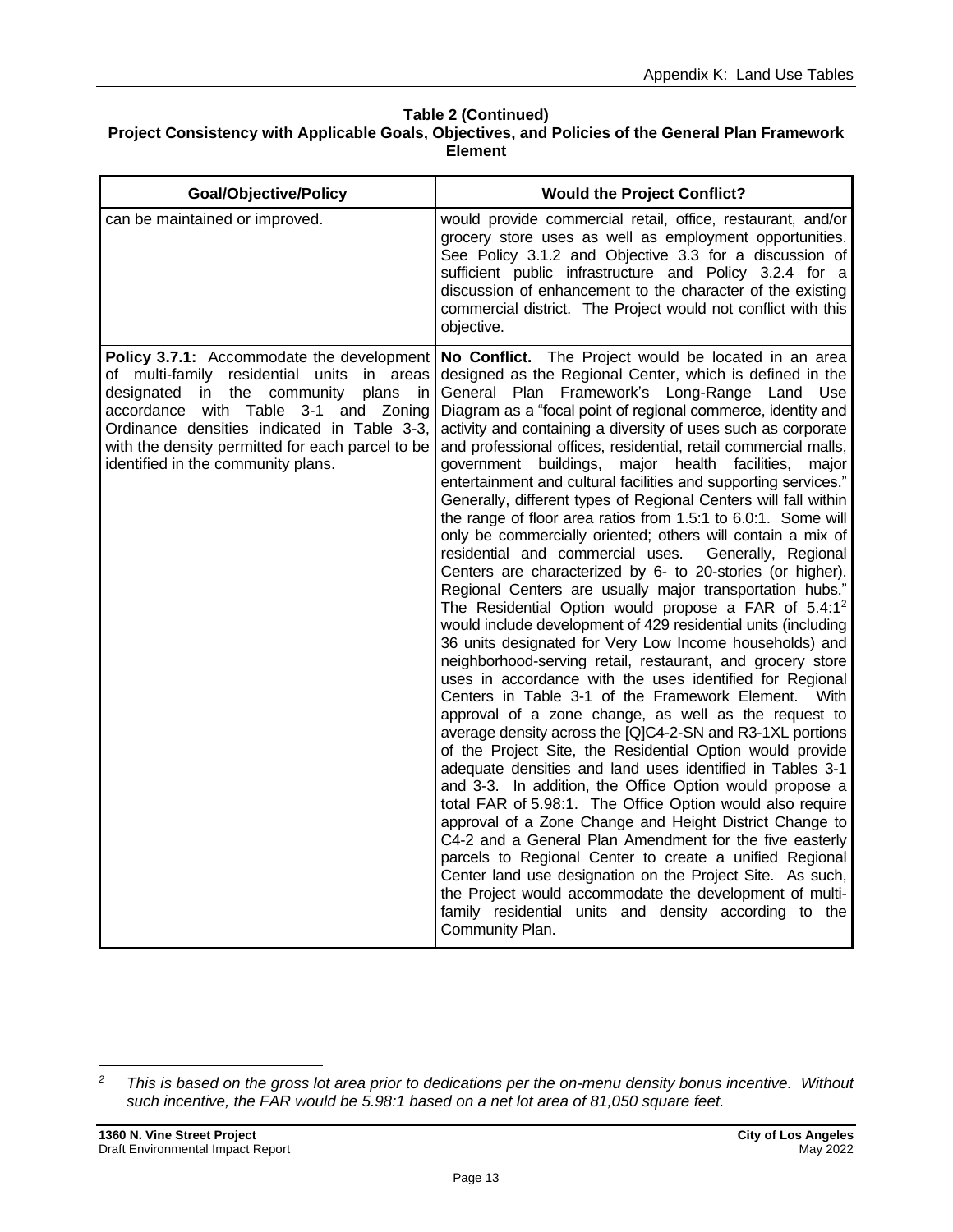| <b>Goal/Objective/Policy</b>                                                                                                                                                                                                                                                                                                              | <b>Would the Project Conflict?</b>                                                                                                                                                                                                                                                                                                                                                                                                                                                                                                                                                                                                                                                                                                                                                              |
|-------------------------------------------------------------------------------------------------------------------------------------------------------------------------------------------------------------------------------------------------------------------------------------------------------------------------------------------|-------------------------------------------------------------------------------------------------------------------------------------------------------------------------------------------------------------------------------------------------------------------------------------------------------------------------------------------------------------------------------------------------------------------------------------------------------------------------------------------------------------------------------------------------------------------------------------------------------------------------------------------------------------------------------------------------------------------------------------------------------------------------------------------------|
| Policy 3.7.4<br>(Design and Development):<br>quality of new<br>multi-family<br>Improve the<br>dwelling units based on the standards in<br>Chapter 5 Urban Form and Neighborhood<br>Design Chapter of this Element.                                                                                                                        | No Conflict. The Project would revitalize the Project Site<br>by developing new residential, commercial retail, office,<br>restaurant, and/or grocery store uses and relocating and<br>rehabilitating the six existing bungalows on the Project<br>The Project would result in an improved and<br>Site.<br>aesthetically appealing streetscape that would promote<br>pedestrian activity and enhance the urban lifestyle and<br>livability of the neighborhood. As discussed further below,<br>the Project would be consistent with the relevant goals,<br>objectives, and policies of the Framework Element's Urban<br>Form and Neighborhood Design Chapter. See Goal 5A,<br>Objective 5.8, and Objective 5.9 further below in this table.<br>The Project would not conflict with this policy. |
| Section 3. Issue Two: Uses, Density, Characteristics-Neighborhood Districts                                                                                                                                                                                                                                                               |                                                                                                                                                                                                                                                                                                                                                                                                                                                                                                                                                                                                                                                                                                                                                                                                 |
| Goal 3D: Pedestrian-oriented districts that<br>provide local identity, commercial activity, and<br>support Los Angeles' neighborhoods.                                                                                                                                                                                                    | No Conflict. The Project would revitalize the Project Site<br>by developing an integrated mixed-use development that<br>provides new multi-family housing opportunities, office<br>uses, neighborhood-serving commercial retail, restaurant,<br>and/or grocery store uses that serve the community and<br>promote walkability. As the Project Site is located in a<br>commercial corridor, the Project would further improve the<br>local streetscape and introduce commercial uses for area<br>residents and visitors along Vine Street, De Longpre<br>Avenue, and Afton Place. Therefore, the Project would not<br>conflict with this goal.                                                                                                                                                   |
| Reinforce existing<br>Objective 3.8:<br>and<br>establish new neighborhood districts which<br>accommodate a broad range of uses that<br>serve the needs of adjacent<br>residents,<br>promote neighborhood activity, are compatible<br>adjacent neighborhoods,<br>with<br>and<br>are<br>developed as desirable places to work and<br>visit. | No Conflict. The Project would develop new residential<br>uses, offices, neighborhood-serving commercial retail,<br>restaurant, and/or grocery store uses in a commercial<br>corridor that is in close proximity to public transportation.<br>The proposed uses would meet the housing<br>and<br>employment needs of the local residents and be<br>compatible with the variety of residential and commercial<br>uses surrounding the Project Site. Therefore, the Project<br>would not conflict with this objective.                                                                                                                                                                                                                                                                            |
| Policy 3.8.4: Enhance pedestrian activity by<br>the design and siting of structures.                                                                                                                                                                                                                                                      | No Conflict. The Project would enhance pedestrian<br>activity along Vine Street, De Longpre Avenue, and Afton<br>Place through building design and proposed streetscape<br>amenities by providing ground-level neighborhood-serving<br>commercial retail and restaurant uses on the ground-level.<br>The six existing historic bungalows would be relocated and<br>rehabilitated within the eastern portion of the Project Site.<br>In addition, a private landscaped walkway would be<br>installed between the new building and relocated<br>bungalows. Streetscape amenities provided by the Project<br>would include a row of street trees on Vine Street, De<br>Longpre Avenue, and Afton Place, as well as pedestrian-<br>scale lighting fixtures and elements. Therefore, the Project     |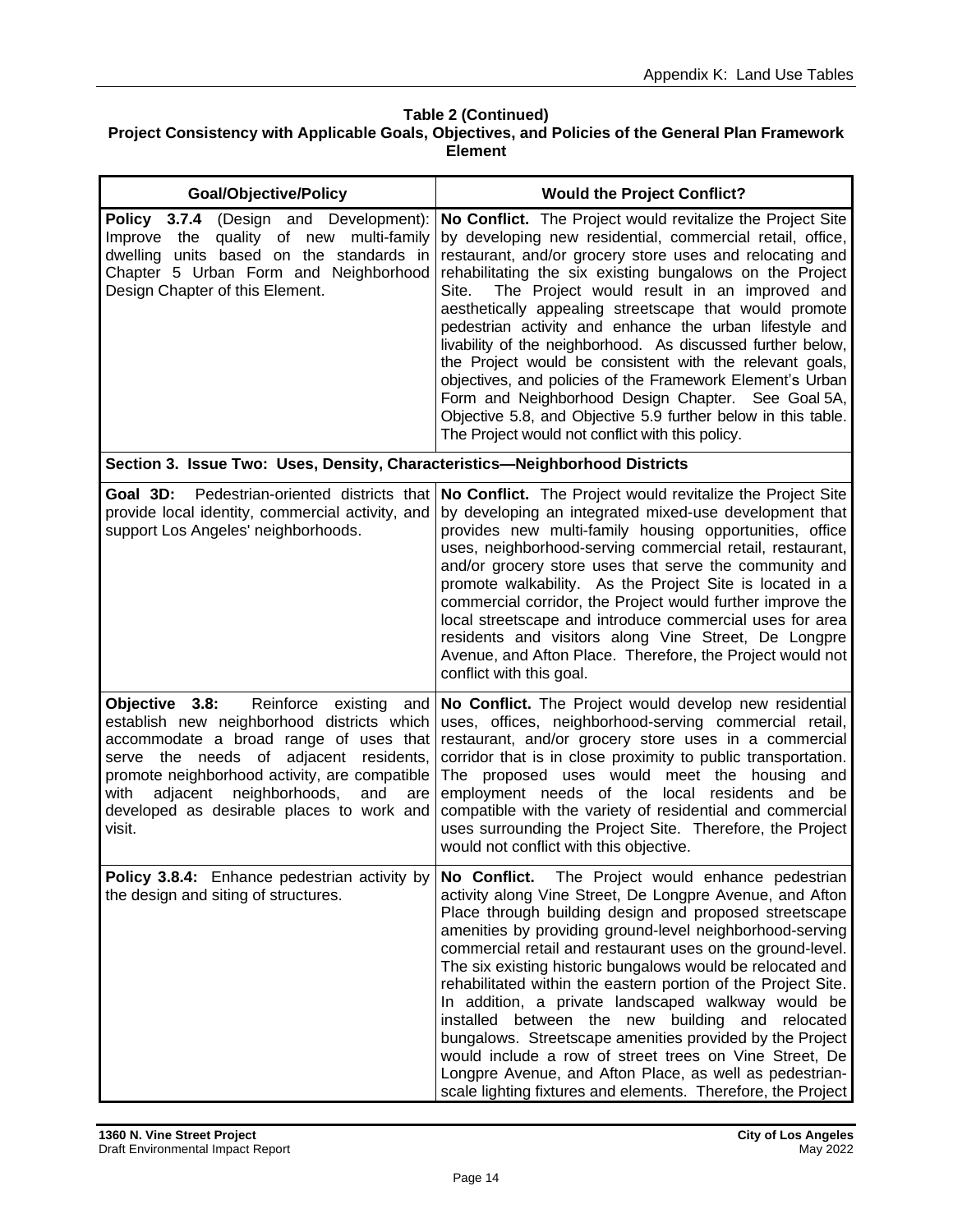| <b>Goal/Objective/Policy</b>                                                                                                                                                                                                                                                                                                                                                            | <b>Would the Project Conflict?</b>                                                                                                                                                                                                                                                                                                                                                                                                                                                                                                                                                                                                                                                                                                                                                                                                                                                                                                                                                                                                                                                                                                                                                                                                                                                                                   |
|-----------------------------------------------------------------------------------------------------------------------------------------------------------------------------------------------------------------------------------------------------------------------------------------------------------------------------------------------------------------------------------------|----------------------------------------------------------------------------------------------------------------------------------------------------------------------------------------------------------------------------------------------------------------------------------------------------------------------------------------------------------------------------------------------------------------------------------------------------------------------------------------------------------------------------------------------------------------------------------------------------------------------------------------------------------------------------------------------------------------------------------------------------------------------------------------------------------------------------------------------------------------------------------------------------------------------------------------------------------------------------------------------------------------------------------------------------------------------------------------------------------------------------------------------------------------------------------------------------------------------------------------------------------------------------------------------------------------------|
|                                                                                                                                                                                                                                                                                                                                                                                         | would not conflict with this policy.                                                                                                                                                                                                                                                                                                                                                                                                                                                                                                                                                                                                                                                                                                                                                                                                                                                                                                                                                                                                                                                                                                                                                                                                                                                                                 |
| Section 3. Issue Two: Uses, Density, Characteristics-Regional Centers                                                                                                                                                                                                                                                                                                                   |                                                                                                                                                                                                                                                                                                                                                                                                                                                                                                                                                                                                                                                                                                                                                                                                                                                                                                                                                                                                                                                                                                                                                                                                                                                                                                                      |
| <b>Goal 3F:</b> Mixed-use centers that provide jobs,<br>entertainment, culture, and serve the region.                                                                                                                                                                                                                                                                                   | No Conflict. While this is a citywide goal, the Project<br>would introduce a mix of residential, office, commercial<br>retail, restaurant, and/or grocery store uses on the Project<br>Site.<br>Therefore, the Project would provide increased<br>employment, commercial retail, and dining opportunities to<br>support the promotion of entertainment and culture in the<br>Hollywood area. The Project would not conflict with this<br>goal.                                                                                                                                                                                                                                                                                                                                                                                                                                                                                                                                                                                                                                                                                                                                                                                                                                                                       |
| Objective 3.10:<br>Reinforce existing and<br>encourage the development of new regional<br>centers that accommodate a broad range of<br>uses that serve, provide job opportunities, and<br>are accessible to the region, are compatible<br>with adjacent land uses, and are developed to<br>enhance urban lifestyles.                                                                    | No Conflict. While this citywide objective addresses the<br>development of new regional centers, as discussed in<br>Policy 3.1.4 above, the Project would develop a mix of uses<br>on the Project Site that is well-served by transit and within a<br>Regional Center designation. Also, as discussed in Policy<br>3.2.4, the Project would be compatible with adjacent land<br>uses. Furthermore, as discussed in Policy 3.7.4 above, as<br>an infill project, the Project would result in an improved<br>and aesthetically appealing streetscape that would<br>promote pedestrian activity and enhance the urban lifestyle<br>and livability of the neighborhood. As such, the Project<br>would provide new employment opportunities.<br>The<br>proposed uses would be easily accessible to the region,<br>compatible with adjacent land uses, and developed to<br>enhance urban lifestyles. Therefore, the Project would not<br>conflict with this objective.                                                                                                                                                                                                                                                                                                                                                     |
| Policy 3.10.1: Accommodate land uses that<br>serve a regional market in areas designated as<br>"Regional Center" in accordance with Tables<br>3-1 and 3-6. Retail uses and services that<br>support and are integrated with the primary<br>uses shall be permitted. The range and<br>densities/intensities of uses permitted in any<br>area shall be identified in the community plans. | No Conflict. As described above, the Project Site is<br>located within an area designated as Regional Center. As<br>detailed in Policy 3.1.4 above, the Project proposes land<br>uses consistent with the characteristics/uses and zoning<br>identified for Regional Centers in Tables 3-1 and 3-6 of the<br>Framework Element. Under the Community Plan, the<br>eight western parcels on Project Site nearest to Vine<br>Street are designated Regional Center Commercial and<br>the remaining eastern parcels on the Project Site are<br>designated Medium Residential. As previously mentioned,<br>the Office Option would request a General Plan<br>Amendment for the five easterly parcels from Medium<br>Residential to Regional Center in order to provide a<br>consistent designation across the Project Site and permit<br>the construction of the option. As discussed in Policy<br>3.7.1 above, the proposed residential, neighborhood-<br>serving commercial retail, office, restaurant, and/or grocery<br>store uses would also be consistent with permitted uses<br>and densities identified in the Community Plan. Therefore,<br>the Project would not conflict with this policy.<br><b>Policy 3.10.4:</b> Provide for the development of No Conflict. One of the Project's specific objectives is to |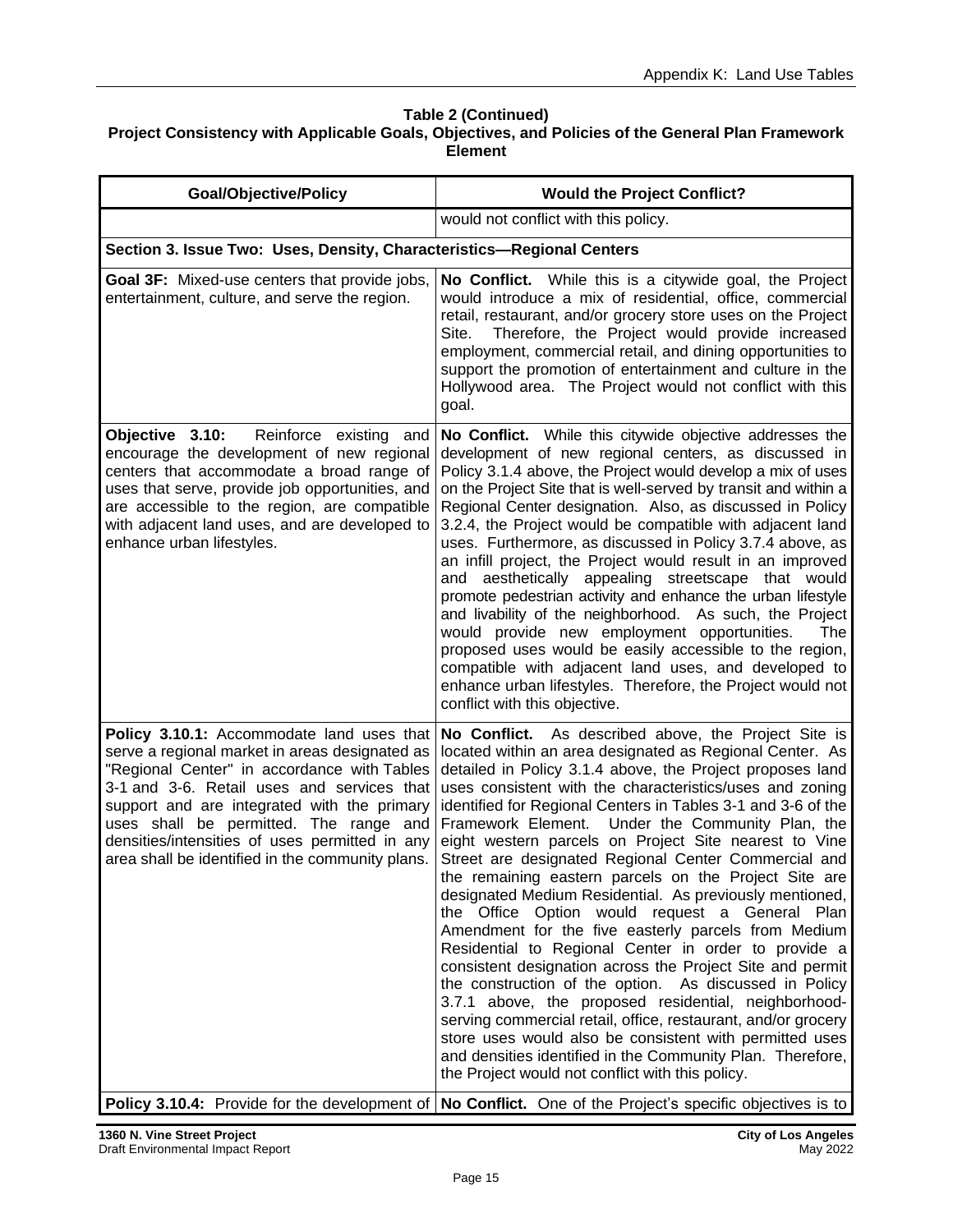| <b>Goal/Objective/Policy</b>                                                                                                                                                                          | <b>Would the Project Conflict?</b>                                                                                                                                                                                                                                                                                                                                                                                                                                                                                                                                                                                                                                                                                                                                                                                                                                                                                                                                                                                         |
|-------------------------------------------------------------------------------------------------------------------------------------------------------------------------------------------------------|----------------------------------------------------------------------------------------------------------------------------------------------------------------------------------------------------------------------------------------------------------------------------------------------------------------------------------------------------------------------------------------------------------------------------------------------------------------------------------------------------------------------------------------------------------------------------------------------------------------------------------------------------------------------------------------------------------------------------------------------------------------------------------------------------------------------------------------------------------------------------------------------------------------------------------------------------------------------------------------------------------------------------|
| public<br>improvements,<br>where<br>streetscape<br>appropriate.                                                                                                                                       | enhance the public realm by introducing active street<br>adjacent uses such as neighborhood-serving commercial<br>retail and restaurant uses that would be consistent with the<br>Citywide Design Guidelines. As part of the Project, all six<br>existing street trees located along Afton Place and Vine<br>Street would be removed. The six street trees would be<br>replaced on a minimum 2:1 basis with a minimum of<br>24-inch box trees or as determined by the Department of<br>Public Works, and the Project would provide street trees in<br>accordance with Urban Forestry Division requirement. All<br>new street and pedestrian lighting within the public right-of-<br>way would comply with applicable City regulations and<br>would be approved by the Bureau of Street Lighting in<br>order to maintain appropriate and safe lighting levels on<br>both sidewalks and roadways, while minimizing light and<br>glare on adjacent properties. Therefore, the Project would<br>not conflict with this policy. |
| Support the development of<br>Policy 3.10.5:<br>small parks incorporating pedestrian-oriented<br>plazas, benches, other streetscape amenities<br>and, where appropriate, landscaped<br>play<br>areas. | No Conflict. As part of the Project's landscaped area, street<br>trees would be planted along Vine Street, De Longpre<br>Avenue, and Afton Place. In addition, the Project would<br>provide a landscaped buffer between the new mixed-use<br>building and the relocated bungalows. Furthermore, the<br>Project would provide recreational amenities and open<br>space for Project residents and tenants. Therefore, the<br>Project would not conflict with this policy.                                                                                                                                                                                                                                                                                                                                                                                                                                                                                                                                                    |
| Policy 3.10.6: Require that Regional Centers<br>be lighted to standards<br>appropriate<br>for<br>nighttime access and use.                                                                            | No Conflict. All new street and pedestrian lighting within<br>the public right-of-way would comply with applicable City<br>regulations and would be subject to approval by the<br>Bureau of Street Lighting in order to maintain appropriate<br>and safe lighting levels on both sidewalks and roadways<br>while minimizing light and glare on adjacent properties.<br>Therefore, the Project would not conflict with this policy.                                                                                                                                                                                                                                                                                                                                                                                                                                                                                                                                                                                         |
| Section 3. Issue Two: Uses, Density, Characteristics-Historic District                                                                                                                                |                                                                                                                                                                                                                                                                                                                                                                                                                                                                                                                                                                                                                                                                                                                                                                                                                                                                                                                                                                                                                            |
| architectural districts are valued.                                                                                                                                                                   | Goal 3G: A City where significant historic and No Conflict. As discussed in Section IV.B, Cultural<br>Resources, of this Draft EIR, six existing bungalows within<br>the eastern portion of the Project Site are contributing<br>resources to the Afton Square Historic District.<br>The<br>Project would relocate and rehabilitate the six historic<br>bungalows according to the Secretary of Interior's<br>Standards for the Treatment of Historic Properties. As set<br>forth in Project Design Feature CUL-PDF-1, the precise<br>methods for rehabilitating the bungalows would be<br>addressed in a Preservation Plan. In addition, the Project                                                                                                                                                                                                                                                                                                                                                                      |

would comply with the Secretary of the Interior's Standards during the construction process. During grading and construction activities, the bungalows would be temporarily removed from the Project Site. Upon relocation to the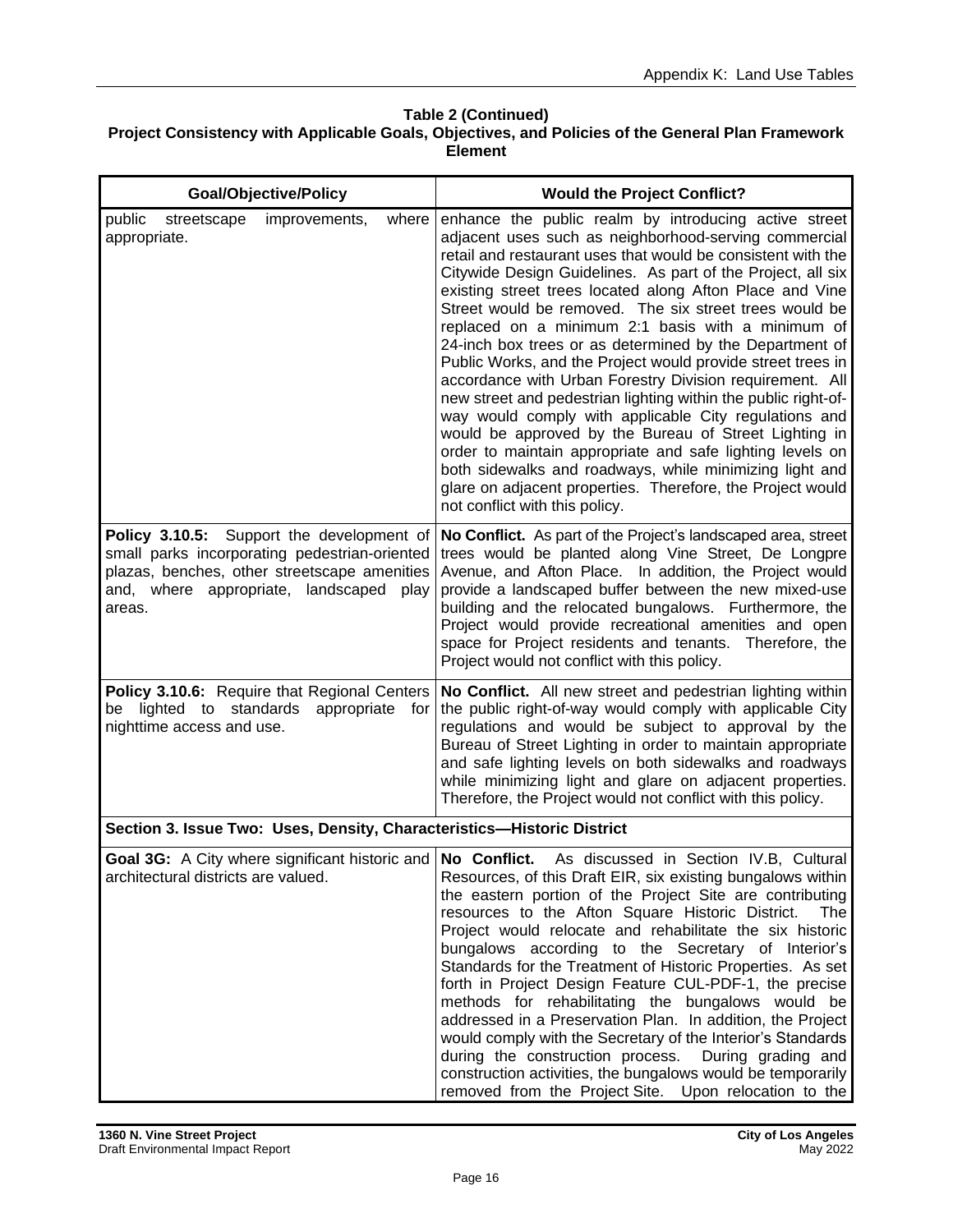| <b>Goal/Objective/Policy</b>                                                                                                                                                                                                                                                                                                | <b>Would the Project Conflict?</b>                                                                                                                                                                                                                                                                                                                                                                                                                                                                                                                                                                                                                                                                                                                                                                                                                                                                                                                                                                                                                                                                                                                                                                                                                                      |
|-----------------------------------------------------------------------------------------------------------------------------------------------------------------------------------------------------------------------------------------------------------------------------------------------------------------------------|-------------------------------------------------------------------------------------------------------------------------------------------------------------------------------------------------------------------------------------------------------------------------------------------------------------------------------------------------------------------------------------------------------------------------------------------------------------------------------------------------------------------------------------------------------------------------------------------------------------------------------------------------------------------------------------------------------------------------------------------------------------------------------------------------------------------------------------------------------------------------------------------------------------------------------------------------------------------------------------------------------------------------------------------------------------------------------------------------------------------------------------------------------------------------------------------------------------------------------------------------------------------------|
|                                                                                                                                                                                                                                                                                                                             | eastern portion of the Project Site, the six bungalows<br>would remain within the Afton Square Historic District.<br>Currently, three of the bungalows face De Longpre<br>Avenue, while the other three bungalows face Afton Place.<br>The Project proposes to temporarily move all six of the<br>bungalows off the Project Site and relocate the three<br>bungalows facing De Longpre Avenue back to their<br>original locations, while the three bungalows facing Afton<br>Place would each be relocated one lot to the east of their<br>original locations. In addition, the buffer between the new<br>development to the west and the lower-scaled and lower-<br>density development of the Afton Square Historic District<br>to the east. As such, the Project's design demonstrates<br>attention to and respect for the historic and architectural<br>features of the Afton Square Historic District. Therefore,<br>the Project would not conflict with this goal.                                                                                                                                                                                                                                                                                                |
| Objective 3.11: Maintain significant historic<br>and architectural districts while allowing for the<br>development of economically viable uses.                                                                                                                                                                             | No Conflict. See Goal 3G above for a discussion of the six<br>bungalows within the Project Site and the Project's<br>development with respect to historic and architectural<br>districts.<br>In relocating and rehabilitating these six<br>contributing resources to the Afton Square Historic District,<br>the Project would adapt the bungalows for reuse as<br>residential or restaurant uses. The Project would not conflict<br>with this objective.                                                                                                                                                                                                                                                                                                                                                                                                                                                                                                                                                                                                                                                                                                                                                                                                                |
| Section 3. Issue Two: Uses, Density, Characteristics-Transit Stations                                                                                                                                                                                                                                                       |                                                                                                                                                                                                                                                                                                                                                                                                                                                                                                                                                                                                                                                                                                                                                                                                                                                                                                                                                                                                                                                                                                                                                                                                                                                                         |
| Objective 3.15: Focus mixed commercial<br>/residential uses, neighborhood-oriented retail,<br>employment opportunities, and civic and quasi-<br>public uses around urban transit stations, while<br>protecting and preserving surrounding low-<br>density neighborhoods from the encroachment<br>of incompatible land uses. | No Conflict. The Project would provide new mixed use<br>residential and commercial development in an area served<br>by the Metro B Line (Red) subway and multiple regional and<br>local Metro bus routes and local LADOT lines. The Project's<br>mixed-use<br>containing residential<br>building<br>and<br>new<br>commercial uses would be located along Vine Street on<br>commercially zoned parcels within Hollywood's dense<br>The new building would feature a tiered<br>community.<br>transition from the highest point of the building within the<br>northwest portion of the Project Site (at Vine Street and De<br>Longpre Avenue) as height is reduced to a podium at Level<br>9 and terraced at Level 3. As such, the east elevation would<br>be designed to meet the lower-scaled and lower-density<br>development of the Afton Square Historic District.<br>Furthermore, the new building would be separated from the<br>relocated bungalows by an approximately 22- to 57-foot<br>buffer in the form of a private accessible pedestrian<br>walkway. Thus, the Project would provide additional housing<br>without<br>encroaching<br>into surrounding<br>low<br>density<br>neighborhoods. Therefore, the Project would not conflict<br>with this objective. |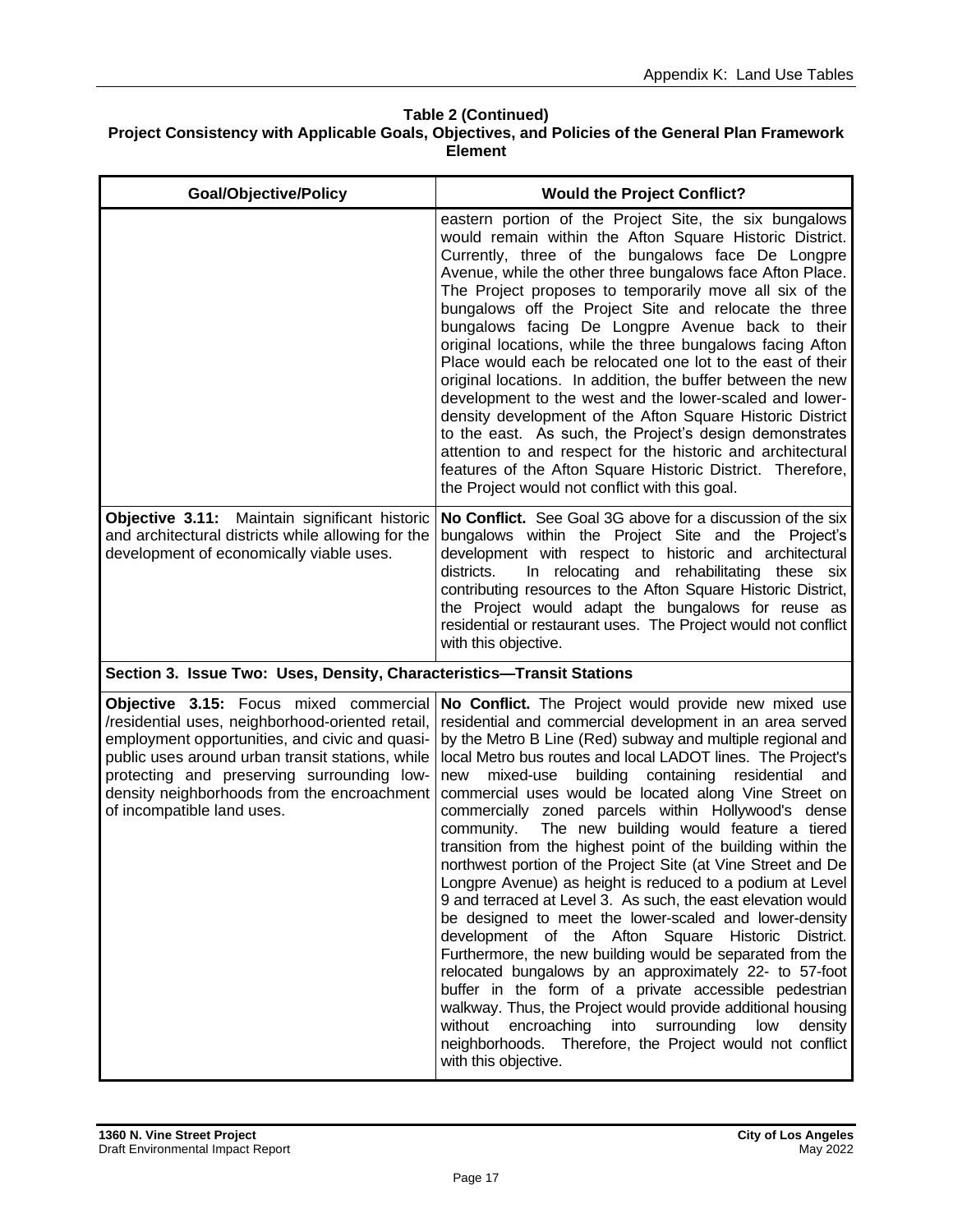| <b>Goal/Objective/Policy</b>                                                                                                                                                                                                                  | <b>Would the Project Conflict?</b>                                                                                                                                                                                                                                                                                                                                                                                                                                                                                                                                                                                                                                                                                                                                                                                                                                                                                                                                                                                                                                                                                                                                                                                                                                                                                            |
|-----------------------------------------------------------------------------------------------------------------------------------------------------------------------------------------------------------------------------------------------|-------------------------------------------------------------------------------------------------------------------------------------------------------------------------------------------------------------------------------------------------------------------------------------------------------------------------------------------------------------------------------------------------------------------------------------------------------------------------------------------------------------------------------------------------------------------------------------------------------------------------------------------------------------------------------------------------------------------------------------------------------------------------------------------------------------------------------------------------------------------------------------------------------------------------------------------------------------------------------------------------------------------------------------------------------------------------------------------------------------------------------------------------------------------------------------------------------------------------------------------------------------------------------------------------------------------------------|
| <b>Density</b>                                                                                                                                                                                                                                | Section 3. Issue Two: Uses, Density, Characteristics-Existing Areas of Over-Concentration of                                                                                                                                                                                                                                                                                                                                                                                                                                                                                                                                                                                                                                                                                                                                                                                                                                                                                                                                                                                                                                                                                                                                                                                                                                  |
| Mixed-use, multi-family residential<br>Goal 3N:<br>and commercial areas that enhance the quality<br>of life for the City's existing and future residents<br>and businesses.                                                                   | No Conflict. The Project is an infill redevelopment that<br>would revitalize an existing infill site by providing a new<br>building<br>with<br>mixed-use<br>multi-family<br>residential,<br>commercial retail, office, restaurant, and/or grocery store<br>uses. Thus, the Project would introduce new housing and<br>employment opportunities in an area that is well-served by<br>public transit. Residents and employees at the Project<br>Site would have easy access to other commercial, dining,<br>and entertainment options in the surrounding areas. The<br>Project would be compatible with adjacent land uses and<br>would improve the pedestrian environment on the Project<br>Site and in the immediate area. Thus, the Project would<br>enhance the quality of life for existing and future residents<br>in the Hollywood area. See also Objective 3.1, Policies<br>3.1.1 and 3.1.3, and Goal 3C above. Therefore, the<br>Project would not conflict with this goal.                                                                                                                                                                                                                                                                                                                                            |
| Objective 3.18: Provide for the stability and<br>enhancement of<br>multi-family<br>residential,<br>mixed-use, and/or commercial areas of the<br>City and direct growth to areas where sufficient<br>public infrastructure and services exist. | No Conflict. The Project would develop a new mixed-use<br>development with a diversity of uses, including affordable<br>and market-rate multi-family residential units, commercial<br>retail, office, restaurant, and/or grocery store uses. The<br>Project would also provide for the adaptive reuse of six<br>existing bungalows as residential or restaurant uses. As<br>discussed in Policy 3.1.2, agencies providing public<br>services and utilities to the Project Site would have<br>capacity to serve the Project within their existing<br>See Section IV.I.1, Public Services-Fire<br>infrastructure.<br>Section IV.I.2, Public Services-Police<br>Protection;<br>Protection; Section IV.I.3, Public Services-Schools;<br>Section IV.I.4, Public Services-Libraries; Section IV.I.5,<br>Public Services--- Parks and Recreation; Section IV.L.1,<br>Utilities and Service Systems-Water<br>Supply and<br>Infrastructure; Section IV.L.2, Utilities and Service<br>Systems-Wastewater; and Section IV.L.3, Utilities and<br>Service Systems-Energy Infrastructure, of this Draft EIR,<br>and the Initial Study included in Appendix A. As explained<br>in Objective 3.2, the Project would be located in an area<br>well-served by public transit. Therefore, the Project would<br>not conflict with this objective. |
| <b>Housing Chapter</b>                                                                                                                                                                                                                        |                                                                                                                                                                                                                                                                                                                                                                                                                                                                                                                                                                                                                                                                                                                                                                                                                                                                                                                                                                                                                                                                                                                                                                                                                                                                                                                               |
| <b>Goal 4A:</b> An equitable distribution of housing<br>opportunities by type and cost accessible to all<br>residents of the City.                                                                                                            | No Conflict. While this is a citywide goal, the Residential<br>Option would support this goal by providing 429 new multi-<br>family residential units (including 36 units designated for<br>Very Low Income households), consisting of one-bedroom<br>units, one-bedroom plus den units, and two-bedroom units<br>of varying configurations.<br>The Office Option with the                                                                                                                                                                                                                                                                                                                                                                                                                                                                                                                                                                                                                                                                                                                                                                                                                                                                                                                                                    |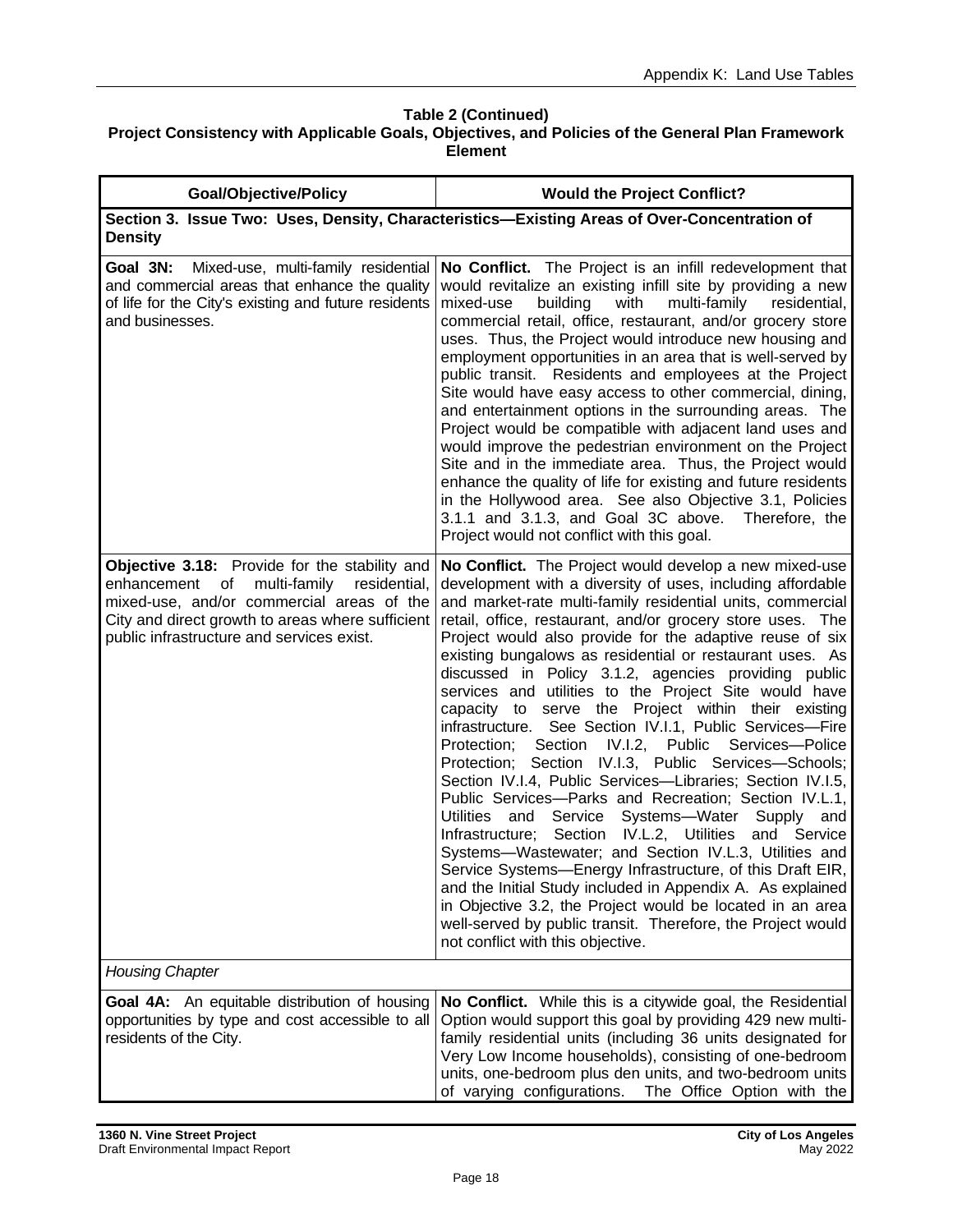| <b>Goal/Objective/Policy</b>                                                                                                                                                                                                                                                                                                                    | <b>Would the Project Conflict?</b>                                                                                                                                                                                                                                                                                                                                                                                                                                                                                                                                                                                                                                                                                                                                                                                                                                                                                                                                                                                                                                                                                                                                                                                                                                                                            |
|-------------------------------------------------------------------------------------------------------------------------------------------------------------------------------------------------------------------------------------------------------------------------------------------------------------------------------------------------|---------------------------------------------------------------------------------------------------------------------------------------------------------------------------------------------------------------------------------------------------------------------------------------------------------------------------------------------------------------------------------------------------------------------------------------------------------------------------------------------------------------------------------------------------------------------------------------------------------------------------------------------------------------------------------------------------------------------------------------------------------------------------------------------------------------------------------------------------------------------------------------------------------------------------------------------------------------------------------------------------------------------------------------------------------------------------------------------------------------------------------------------------------------------------------------------------------------------------------------------------------------------------------------------------------------|
|                                                                                                                                                                                                                                                                                                                                                 | bungalows used as residential would provide nine two-<br>bedroom units. Therefore, the Project would not conflict<br>with this goal.                                                                                                                                                                                                                                                                                                                                                                                                                                                                                                                                                                                                                                                                                                                                                                                                                                                                                                                                                                                                                                                                                                                                                                          |
| Objective 4.1: Plan the capacity for and<br>develop incentives to encourage production of<br>an adequate supply of housing units of various<br>types within each City subregion.                                                                                                                                                                | No Conflict. Even though this housing objective applies to<br>a citywide subregion level, the Residential Option would<br>nonetheless<br>support<br>this<br>objective<br>through<br>the<br>development of 429 new multi-family residential units<br>(including 36 units designated for Very Low Income<br>households), consisting of one-bedroom units, one-<br>bedroom plus den units, and two-bedroom units of varying<br>configurations. The Office Option with the bungalows<br>used as residential would provide nine two-bedroom units.<br>As such, the Project could contribute to the housing supply<br>available at the Project Site, as well as the diversity of unit<br>types in the Hollywood area. Therefore, the Project would<br>not conflict with this objective.                                                                                                                                                                                                                                                                                                                                                                                                                                                                                                                             |
| Objective 4.2: Encourage the location of new<br>multi-family housing development to occur in<br>proximity to transit stations, along some transit<br>corridors, and within some high activity areas<br>with adequate transitions and buffers between<br>higher-density developments and surrounding<br>lower-density residential neighborhoods. | No Conflict. As discussed in Objective 3.2 above, the<br>Project Site is located approximately 0.4 mile from the<br>Metro B Line (Red) Hollywood/Vine Station. In addition,<br>the Project Site is served by the Metro Red rail line, seven<br>local Metro bus lines and three LADOT DASH bus lines.<br>The Project Site is located along Vine Street in close<br>proximity to Hollywood's entertainment and commercial<br>core, and the Project's proposed ground floor commercial<br>retail and restaurant uses, and streetscape improvements<br>would promote walkability in the vicinity of the Project Site.<br>The Project would install an approximately 22- to 57-foot<br>landscaped buffer between the Project's new high-density<br>and tiered development and the lower-scaled bungalows<br>relocated to the eastern portion of the Project Site. As<br>discussed above, under the Residential Option, the east<br>elevation of the Project Site would be terraced to meet the<br>lower-scaled and lower-density development of the Afton<br>Square Historic District. See Policy 3.2.4 for a discussion<br>of the Project's design and location with respect to<br>compatibility in density and scale of the surrounding areas.<br>Therefore, the Project would not conflict with this objective. |
| <b>Urban Form and Neighborhood Design Chapter</b>                                                                                                                                                                                                                                                                                               |                                                                                                                                                                                                                                                                                                                                                                                                                                                                                                                                                                                                                                                                                                                                                                                                                                                                                                                                                                                                                                                                                                                                                                                                                                                                                                               |
| Goal 5A: A livable City for existing and future<br>residents and one that is attractive to future<br>investment. A City of interconnected, diverse<br>neighborhoods that builds on the strengths of<br>those neighborhoods and functions at both the<br>neighborhood and Citywide scales.                                                       | The Project is located in the Hollywood<br>No Conflict.<br>community in a highly urbanized area featuring medium- to<br>and<br>high-rise commercial,<br>high-density,<br>low-<br>and<br>multifamily structures, as well as entertainment uses. The<br>Project is an infill redevelopment that would revitalize an<br>existing site by providing a new mixed-use building with<br>multi-family<br>residential,<br>office,<br>commercial<br>retail,<br>restaurant, and/or grocery store uses. The Project would<br>create a new development that would be attractive to                                                                                                                                                                                                                                                                                                                                                                                                                                                                                                                                                                                                                                                                                                                                         |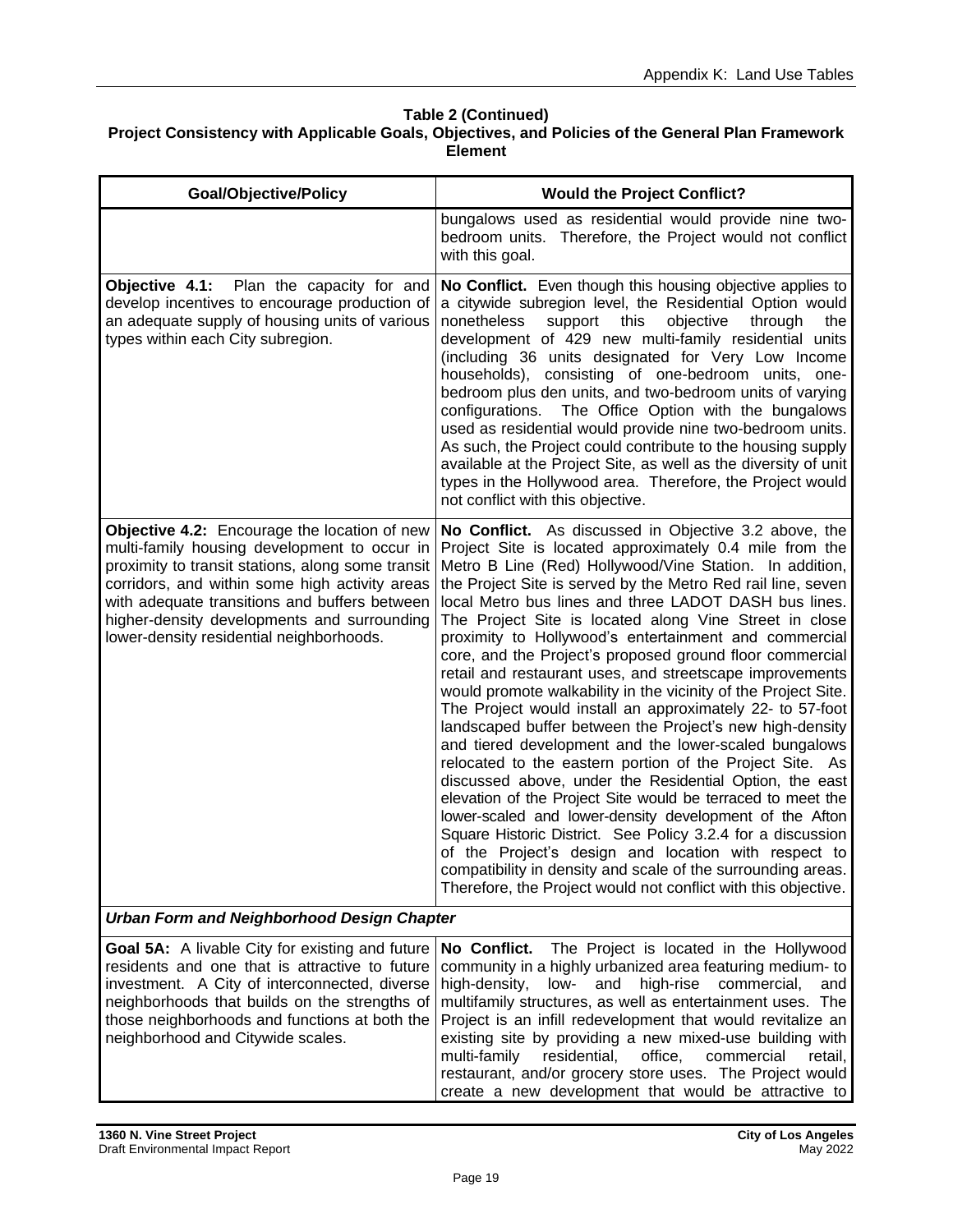| <b>Goal/Objective/Policy</b>                                                                                                                                                                                                                                                                                                                                                                                              | <b>Would the Project Conflict?</b>                                                                                                                                                                                                                                                                                                                                                                                                                                                                                                                                                                                                                                                                                                                                                                                                                                                                                                                                                                                                                                                                                                                                                                                                                                                                                                               |
|---------------------------------------------------------------------------------------------------------------------------------------------------------------------------------------------------------------------------------------------------------------------------------------------------------------------------------------------------------------------------------------------------------------------------|--------------------------------------------------------------------------------------------------------------------------------------------------------------------------------------------------------------------------------------------------------------------------------------------------------------------------------------------------------------------------------------------------------------------------------------------------------------------------------------------------------------------------------------------------------------------------------------------------------------------------------------------------------------------------------------------------------------------------------------------------------------------------------------------------------------------------------------------------------------------------------------------------------------------------------------------------------------------------------------------------------------------------------------------------------------------------------------------------------------------------------------------------------------------------------------------------------------------------------------------------------------------------------------------------------------------------------------------------|
|                                                                                                                                                                                                                                                                                                                                                                                                                           | future investment. In addition, the Project would contribute<br>to a transit-oriented mixed-use neighborhood at both the<br>local and citywide scale when considered with other<br>developments within the vicinity, such as the related<br>projects identified in Table III-1 and Figure III-1 in Section<br>III, Environmental Setting, of this Draft EIR. Therefore, the<br>Project would not conflict with this goal.                                                                                                                                                                                                                                                                                                                                                                                                                                                                                                                                                                                                                                                                                                                                                                                                                                                                                                                        |
| Objective 5.2: Encourage future development<br>in centers and in nodes along corridors that<br>are served by transit and are already<br>functioning as centers for the surrounding<br>neighborhoods, the community or the region.                                                                                                                                                                                         | No Conflict. The Project Site is located along Vine Street<br>in close proximity to Hollywood's entertainment and<br>commercial core, and is well-served by public transit. As<br>discussed in Objective 3.2 above, the Project Site is<br>located approximately 0.4 mile from the Metro B Line<br>(Red) Hollywood/Vine Station. In addition, the Project Site<br>is served by seven local Metro bus lines and three LADOT<br>DASH bus lines. The majority of these bus lines provide<br>frequency of service intervals of 15 minutes or less during<br>the A.M. and P.M. peak commute periods. Therefore, the<br>Project would not conflict with this objective.                                                                                                                                                                                                                                                                                                                                                                                                                                                                                                                                                                                                                                                                                |
| Policy 5.2.2: Encourage the development of<br>districts.<br>and<br>selected<br>centers,<br>corridor/boulevard nodes such that the land<br>uses, scale, and built form allowed and/or<br>encouraged within these areas allow them to<br>function as centers and support transit use,<br>both in daytime and nighttime. Additionally,<br>develop these areas so that they are<br>compatible with surrounding neighborhoods. | No Conflict. See Policy 3.2.4 and Objective 3.4.                                                                                                                                                                                                                                                                                                                                                                                                                                                                                                                                                                                                                                                                                                                                                                                                                                                                                                                                                                                                                                                                                                                                                                                                                                                                                                 |
| Objective 5.5: Enhance the livability of all<br>neighborhoods by upgrading the quality of<br>development and improving the quality of the<br>public realm.                                                                                                                                                                                                                                                                | No Conflict. The Project is an infill development that<br>would revitalize the Project Site by developing a mixed-use<br>building containing multi-family residential, commercial<br>retail, office, restaurant, and/or grocery store uses and<br>rehabilitating the six existing bungalows. The Residential<br>Option's new mixed-use building would feature a<br>contemporary architectural design and would front on Vine<br>Street. The height of new building would transition from the<br>32-story residential tower within the northwest portion of the<br>Project Site (at Vine Street and De Longpre Avenue), which<br>is the highest point of the building, to a 9-story podium within<br>the southwestern portion of the Project Site (at Vine Street<br>and Afton Place). Along the eastern façade, the building<br>would be terraced at Level 3. As such, the proposed mixed-<br>use building would be designed to step down to the lower-<br>scaled and lower-density residential uses within the Afton<br>Square Historic District. The Office Option's building would<br>feature a modern architectural style with a glass façade.<br>The six existing historic bungalows on the eastern portion<br>of the Project Site that are within the Afton Square Historic<br>District would be relocated and rehabilitated in accordance |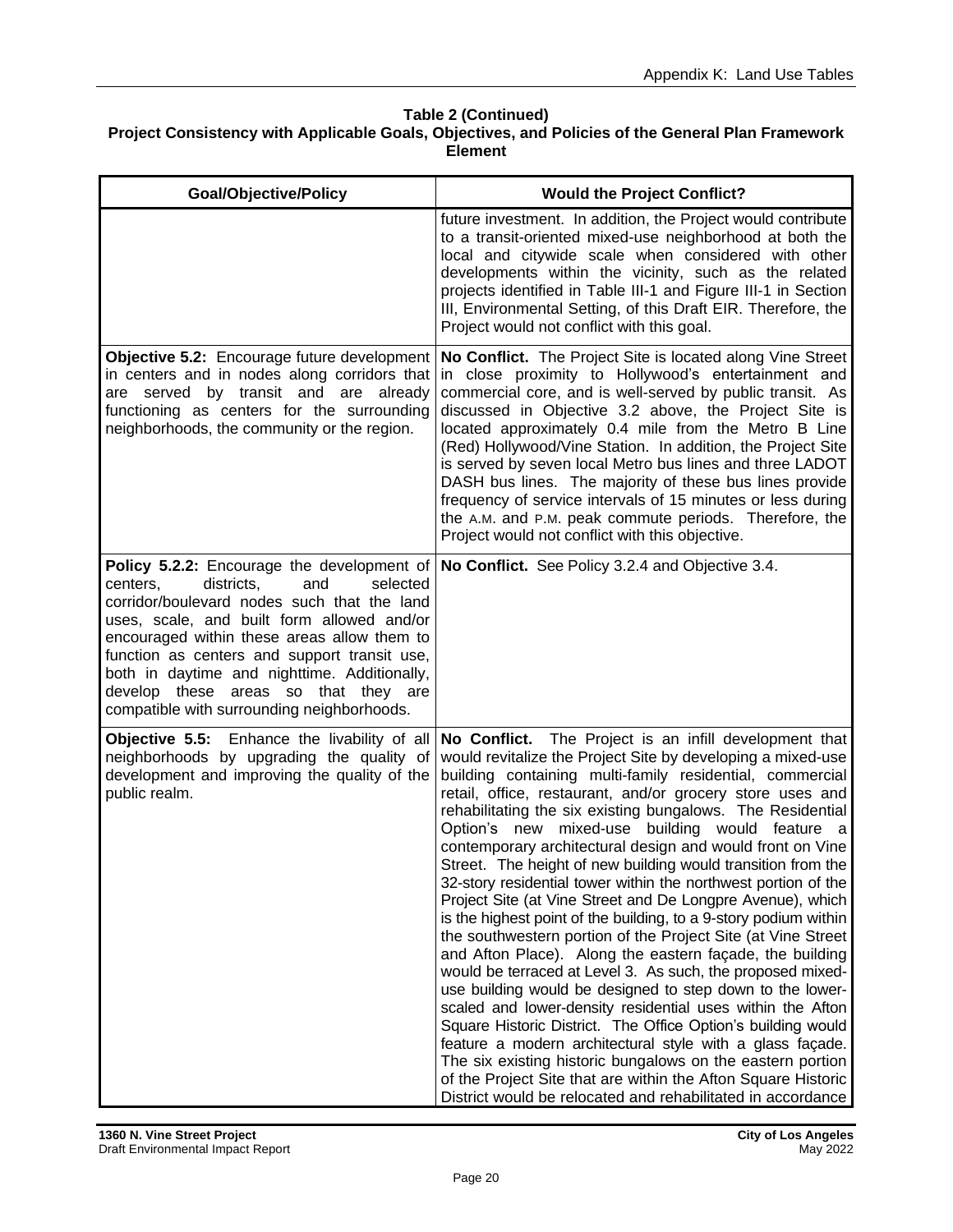| <b>Goal/Objective/Policy</b>                                                                                                                                                                                                                                                                                                                                                                                | <b>Would the Project Conflict?</b>                                                                                                                                                                                                                                                                                                                                                                                                                                                                                                                                                                                                                                                                                                                                                                                                                                                                                                                                                                                                                                                                                                                                                                                        |
|-------------------------------------------------------------------------------------------------------------------------------------------------------------------------------------------------------------------------------------------------------------------------------------------------------------------------------------------------------------------------------------------------------------|---------------------------------------------------------------------------------------------------------------------------------------------------------------------------------------------------------------------------------------------------------------------------------------------------------------------------------------------------------------------------------------------------------------------------------------------------------------------------------------------------------------------------------------------------------------------------------------------------------------------------------------------------------------------------------------------------------------------------------------------------------------------------------------------------------------------------------------------------------------------------------------------------------------------------------------------------------------------------------------------------------------------------------------------------------------------------------------------------------------------------------------------------------------------------------------------------------------------------|
|                                                                                                                                                                                                                                                                                                                                                                                                             | with the Secretary of the Interior's Standards for the<br>Treatment of Historic Properties. For both Options, the<br>new building would be separated from the relocated<br>bungalows by an approximately 22- to 57-foot buffer in the<br>form of a private pedestrian walkway. The Project would site<br>commercial retail, restaurant, and/or grocery store uses on<br>the ground level to enhance pedestrian activity on and<br>adjacent to the Project Site. The proposed landscaping<br>along Vine Street, De Longpre Avenue, Afton Place, and<br>the buffer between the mixed-use development and<br>relocated bungalows would further contribute to a visually<br>appealing streetscape and would improve the quality of the<br>public realm by increasing pedestrian activity. Overall, the<br>uses and improvements proposed by the Project would<br>enhance the urban lifestyle and neighborhood livability in<br>the Project vicinity. Therefore, the Project would not<br>conflict with this objective.                                                                                                                                                                                                        |
| Objective 5.8:<br>Reinforce or encourage the<br>establishment<br>pedestrian<br>οf<br>a<br>strong<br>orientation<br>designated<br>neighborhood<br>in<br>districts, community centers, and pedestrian-<br>oriented subareas within regional centers, so<br>that these districts and centers can serve as a<br>focus of activity for the surrounding community<br>and a focus for investment in the community. | No Conflict. As discussed previously, the Project Site is<br>within a location designated as Regional Center.<br><b>The</b><br>Project would improve the streetscape and promote<br>pedestrian activity<br>providing commercial retail,<br>by<br>restaurant, and/or grocery store uses on the ground level.<br>The building design utilizes extensive window walls along<br>the street frontages to encourage pedestrian activity and<br>create a more welcoming pedestrian environment.<br>In.<br>addition, the Project Site's proximity to a variety of public<br>transit options and to Hollywood's entertainment and<br>commercial core would promote walkability. Furthermore,<br>a landscaped private walkway would also be provided<br>between the new building and the relocated historic<br>bungalows. These design features would draw increased<br>foot traffic to the Project Site and area. Thus, the Project<br>would contribute to the establishment of a strong<br>pedestrian environment and promote the Project Site and<br>area as a focus of activity for the surrounding community<br>and a focus for investment in the community. Therefore,<br>the Project would not conflict with this objective. |
| Policy 5.8.4:<br>Encourage that signage be<br>designed to be integrated with the architectural<br>character of the buildings and convey a<br>visually attractive character.                                                                                                                                                                                                                                 | No Conflict.<br>Project signage would be designed to be<br>compatible<br>with<br>the<br>aesthetically<br>contemporary<br>architectural of the Project and other signage in the area.<br>Proposed signage would include mounted Project identity<br>signage, building and commercial tenant signage, and<br>general ground-level and wayfinding pedestrian signage.<br>Wayfinding signs would be located at parking garage<br>entrances, elevator lobbies, vestibules, and residential<br>corridors. All proposed signage would be designed in<br>conformance to applicable LAMC and Hollywood Signage<br>Supplemental<br>Use<br><b>District</b><br>(HSSUD)<br>requirements.                                                                                                                                                                                                                                                                                                                                                                                                                                                                                                                                               |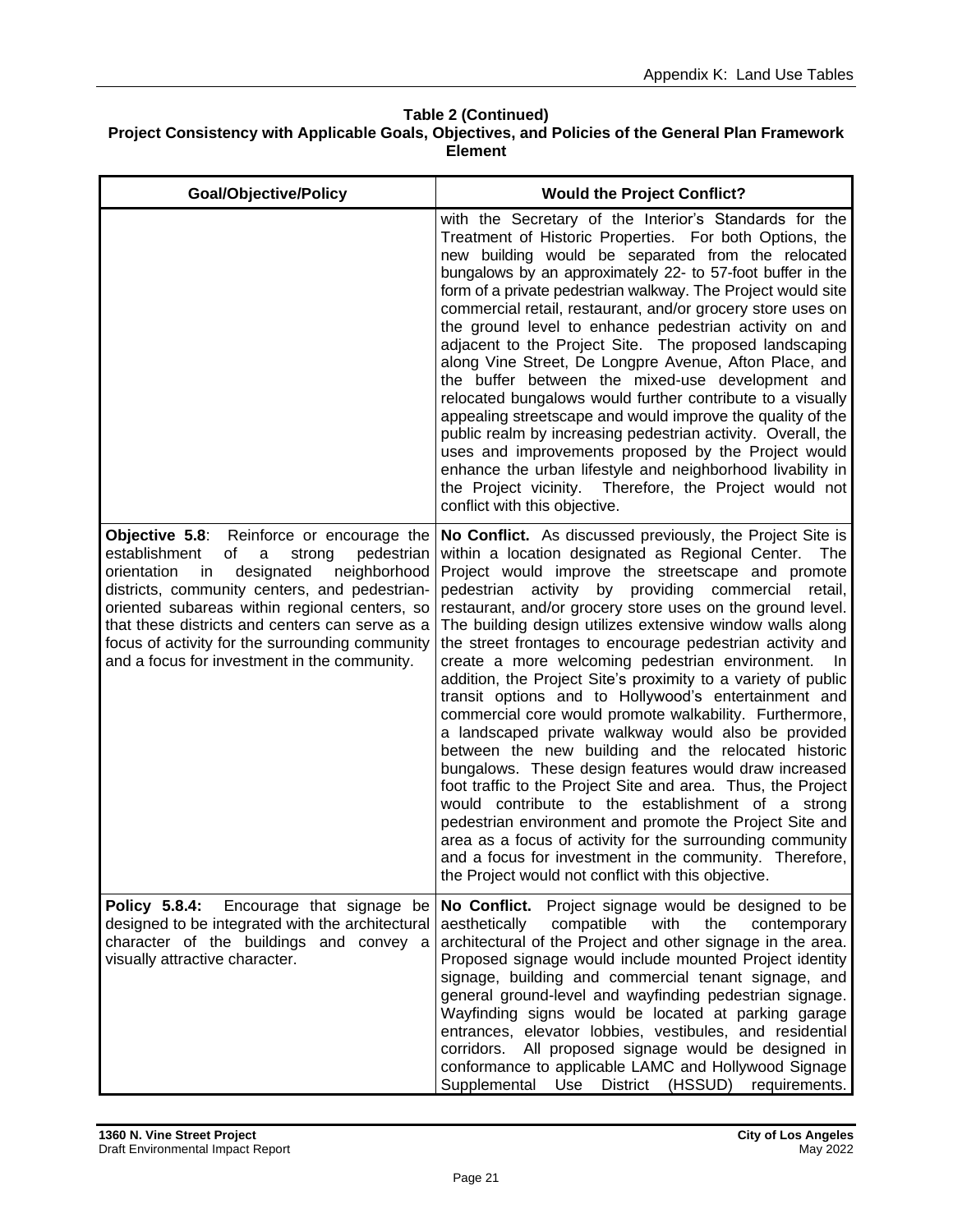| <b>Goal/Objective/Policy</b>                                                                                                                                                                                           | <b>Would the Project Conflict?</b>                                                                                                                                                                                                                                                                                                                                                                                                                                                                                                                                                                                                                                                                                                                                                                                                                                                                                                                                                                                                                                                                                                                                                                                                                                                                                                                                                                                                                                                               |
|------------------------------------------------------------------------------------------------------------------------------------------------------------------------------------------------------------------------|--------------------------------------------------------------------------------------------------------------------------------------------------------------------------------------------------------------------------------------------------------------------------------------------------------------------------------------------------------------------------------------------------------------------------------------------------------------------------------------------------------------------------------------------------------------------------------------------------------------------------------------------------------------------------------------------------------------------------------------------------------------------------------------------------------------------------------------------------------------------------------------------------------------------------------------------------------------------------------------------------------------------------------------------------------------------------------------------------------------------------------------------------------------------------------------------------------------------------------------------------------------------------------------------------------------------------------------------------------------------------------------------------------------------------------------------------------------------------------------------------|
|                                                                                                                                                                                                                        | Therefore, the Project would not conflict with this policy.                                                                                                                                                                                                                                                                                                                                                                                                                                                                                                                                                                                                                                                                                                                                                                                                                                                                                                                                                                                                                                                                                                                                                                                                                                                                                                                                                                                                                                      |
| Objective 5.9: Encourage proper design and<br>effective use of the built environment to help<br>increase personal safety at all times of the day.                                                                      | No Conflict. The Project would incorporate elements that<br>would promote individual and community safety. The<br>Project would provide on-site security personnel.<br>As<br>provided in Project Design Feature POL-PDF-1 in Section<br>IV.I.2, Public Services-Police Protection, temporary<br>security measures including security fencing, lighting, and<br>locked entry would be provided during construction. As<br>provided in Project Design Features POL-PDF-2 through<br>POL-PDF-4, the Project would include a closed-circuit<br>security camera system; keycard entry for the residential<br>building and the residential parking areas; proper lighting<br>of building entries and walkways to provide for pedestrian<br>orientation and clearly identify a secure route between<br>parking areas and points of entry into building; and<br>sufficient lighting of parking areas to maximize visibility<br>and reduce areas of concealment. As provided in Project<br>Design Feature POL-PDF-5, the Project would also design<br>entrances to, and exits from buildings, open spaces<br>around buildings, and pedestrian walkways to be open and<br>in view of surrounding sites. Furthermore, as specified in<br>Project Design Features POL-PDF-6 and POL-PDF-7, the<br>Applicant would consult with LAPD's Crime Prevention<br>Unit and submit to the LAPD a diagram of the Project Site<br>showing access routes and other information that might<br>facilitate police response. |
| <b>Open Space and Conservation Chapter</b>                                                                                                                                                                             |                                                                                                                                                                                                                                                                                                                                                                                                                                                                                                                                                                                                                                                                                                                                                                                                                                                                                                                                                                                                                                                                                                                                                                                                                                                                                                                                                                                                                                                                                                  |
| Goal 6A: An integrated citywide/regional<br>public and private open space system that<br>serves and is accessible by the City's<br>population<br>unthreatened<br>and<br>is<br>by<br>encroachment from other land uses. | No Conflict. While this is a citywide/regional goal, the<br>Project would contribute to the public and private open<br>space system. The Project would provide a variety of<br>open space areas and recreational amenities within the<br>Project Site for residents and/or tenants and a landscaped<br>buffer between the new mixed-use building and relocated<br>bungalows. The buffer would be private. The Residential<br>Option would provide 54,850 square feet of open space,<br>exceeding the 54,275 square feet of open space required<br>by the LAMC. The ground level of the Project Site would<br>include approximately 13,350 square feet of publicly<br>accessible outdoor landscaped open space and a 1,000-<br>square-foot indoor common access lobby. Level 10 of the<br>building would include a 13,800-square-foot outdoor<br>amenity deck with recreational features such as a pool<br>with chaise lounges, seating areas, fire pits, and new trees<br>and shrubs. In addition, interior residential amenity spaces<br>on the Level 10 totaling approximately 10,250 square feet<br>would abut the pool amenity deck and may include a<br>fitness center and club room. The new building would also<br>provide 16,450 square feet of private balconies.<br>The                                                                                                                                                                                                                |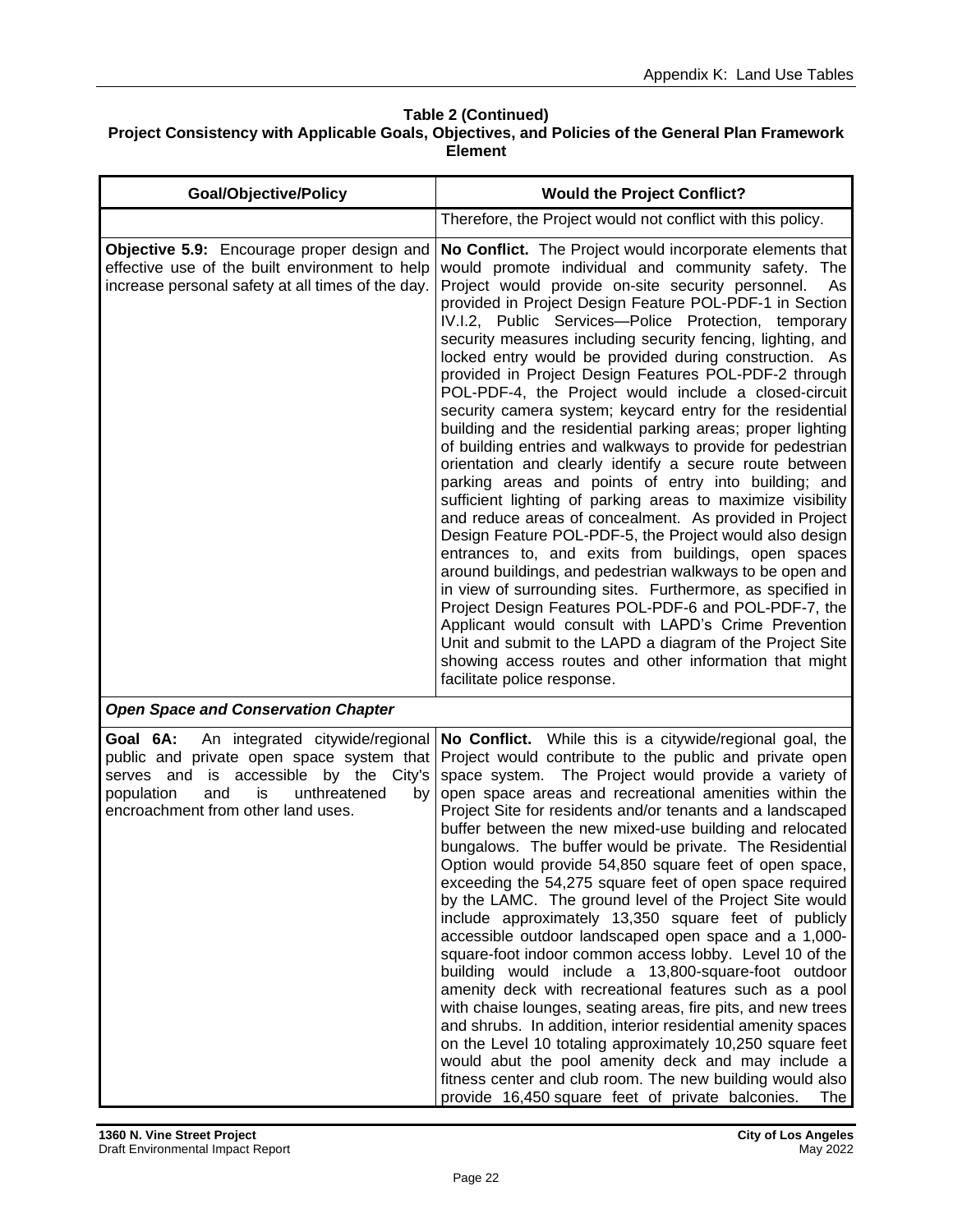| <b>Goal/Objective/Policy</b>                                                                                                                                                                                                                                                                                                                         | <b>Would the Project Conflict?</b>                                                                                                                                                                                                                                                                                                                                                                                                                                                                                                                                                                                                                                                                                                        |
|------------------------------------------------------------------------------------------------------------------------------------------------------------------------------------------------------------------------------------------------------------------------------------------------------------------------------------------------------|-------------------------------------------------------------------------------------------------------------------------------------------------------------------------------------------------------------------------------------------------------------------------------------------------------------------------------------------------------------------------------------------------------------------------------------------------------------------------------------------------------------------------------------------------------------------------------------------------------------------------------------------------------------------------------------------------------------------------------------------|
|                                                                                                                                                                                                                                                                                                                                                      | Office Option would require 1,575 square feet of open<br>space for the nine residential units. The Office Option<br>provide 15,541 square feet of open space on the ground<br>floor east of the private buffer, and a minimum of 2,100<br>square feet of this area would be provided for use by<br>residents. On Level 17 of the new building, the Office<br>Option would provide a 4,969-square-foot outdoor deck<br>and 15,821 square feet of indoor amenities for use by<br>office tenants. Such indoor amenities would include an<br>8,243-square-foot fitness center, 1,283-square-foot yoga<br>room, 3,156-square-foot lounge, and 3,139-square-foot<br>billiard room. Therefore, the Project would not conflict with<br>this goal. |
| <b>Objective 6.3:</b> Ensure that open space is<br>managed to minimize environmental risks to<br>the public.                                                                                                                                                                                                                                         | No Conflict. The Project would incorporate elements that<br>promote individual and community safety throughout the<br>Project Site, including open space areas that are well-<br>maintained, well-lit, and equipped with a closed-circuit<br>camera system to allow for constant monitoring of such<br>areas to ensure public safety and security at all times.<br>See Objective 5.9 for security features implemented by the<br>Project. Therefore, the Project would not conflict with this<br>objective.                                                                                                                                                                                                                               |
| Policy 6.3.3: Utilize development standards to<br>promote development of public open space<br>that is visible, thereby helping to keep such<br>spaces and facilities as safe as possible.                                                                                                                                                            | No Conflict. See Objective 6.3.                                                                                                                                                                                                                                                                                                                                                                                                                                                                                                                                                                                                                                                                                                           |
| Policy 6.4.8:<br>Maximize the use of existing<br>public<br>the<br>open<br>space<br>resources<br>at<br>neighborhood<br>seek<br>scale<br>new<br>and<br>for private development<br>opportunities<br>to<br>enhance the open space resources of the<br>neighborhoods.                                                                                     | No Conflict. The Project would include a variety of open<br>space and recreational amenities for residents and visitors.<br>See Goal 6A.                                                                                                                                                                                                                                                                                                                                                                                                                                                                                                                                                                                                  |
| b. Encourage the improvement of open<br>space, both on public and private<br>property, as opportunities arise. Such<br>places may include the dedication of<br>"unbuildable" areas or sites that may<br>serve as green space, or pathways and<br>connections that may be improved to<br>serve as neighborhood landscape and<br>recreation amenities. |                                                                                                                                                                                                                                                                                                                                                                                                                                                                                                                                                                                                                                                                                                                                           |
| <b>Infrastructure and Public Services Chapter</b>                                                                                                                                                                                                                                                                                                    |                                                                                                                                                                                                                                                                                                                                                                                                                                                                                                                                                                                                                                                                                                                                           |
| Goal 9A: Adequate wastewater collection and<br>treatment capacity for the City and in basins<br>tributary to City-owned wastewater treatment<br>facilities.                                                                                                                                                                                          | No Conflict. While this is a citywide goal, with regard to<br>wastewater, as described in the Section IV.L.2, Utilities and<br>Service<br>Systems-Wastewater, of this<br><b>Draft</b><br>EIR.<br>wastewater generated during Project operation would be                                                                                                                                                                                                                                                                                                                                                                                                                                                                                   |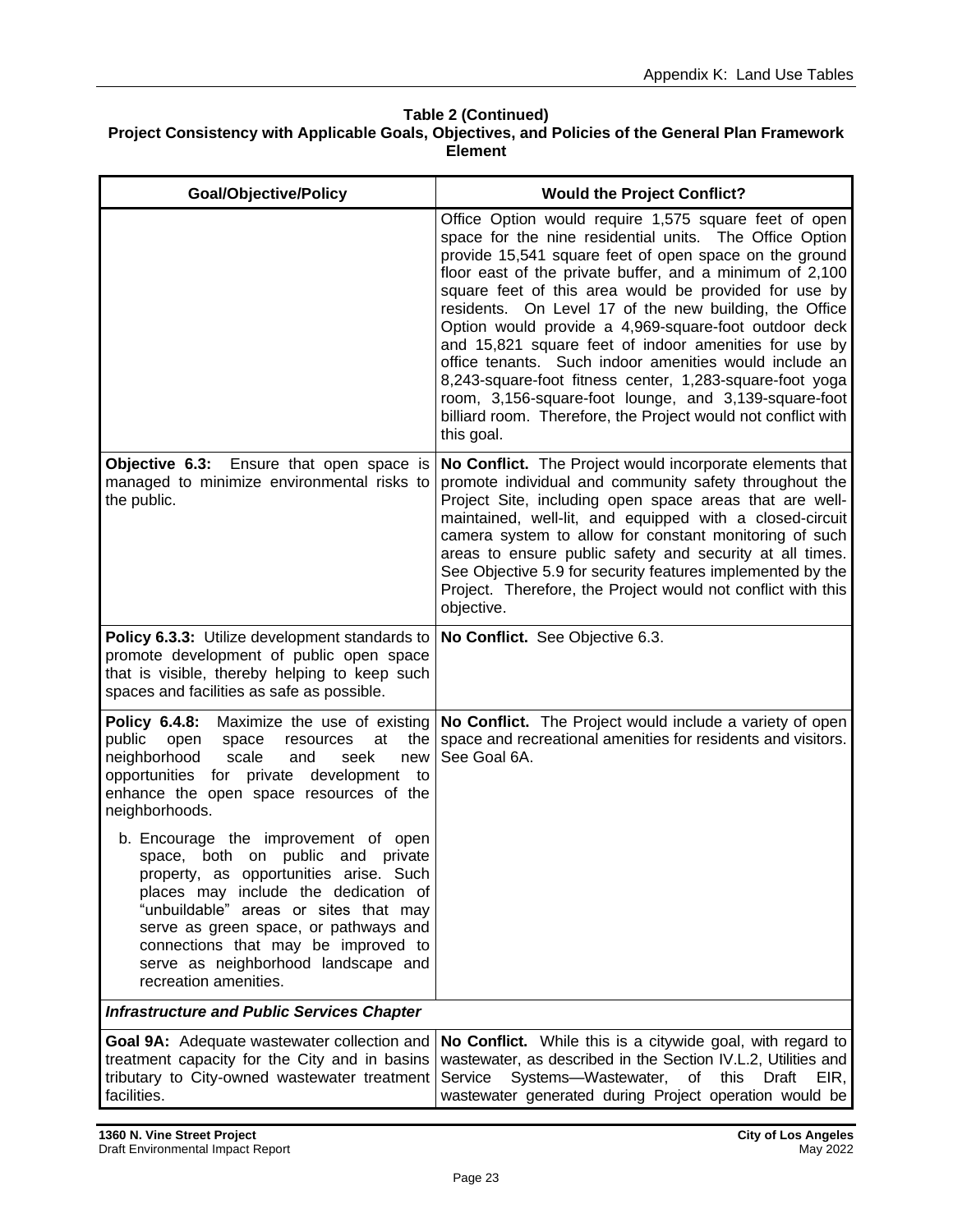| <b>Goal/Objective/Policy</b>                                                                                                                                                                                                                                                                                                                                                                                                                                                                                                                                                                      | <b>Would the Project Conflict?</b>                                                                                                                                                                                                                                                                                                                                                                                                                                                                                                                                                                                                                                                                                                                                                                                                                                                                                                 |
|---------------------------------------------------------------------------------------------------------------------------------------------------------------------------------------------------------------------------------------------------------------------------------------------------------------------------------------------------------------------------------------------------------------------------------------------------------------------------------------------------------------------------------------------------------------------------------------------------|------------------------------------------------------------------------------------------------------------------------------------------------------------------------------------------------------------------------------------------------------------------------------------------------------------------------------------------------------------------------------------------------------------------------------------------------------------------------------------------------------------------------------------------------------------------------------------------------------------------------------------------------------------------------------------------------------------------------------------------------------------------------------------------------------------------------------------------------------------------------------------------------------------------------------------|
|                                                                                                                                                                                                                                                                                                                                                                                                                                                                                                                                                                                                   | collected and discharged into existing sewer mains and<br>conveyed to the Hyperion Water Reclamation Plant<br>(HWRP), which has an available treatment capacity of<br>approximately 175 million gallons per day (mgd). Three<br>existing sanitary sewer mains that flow to the HWRP are<br>adjacent to the Project Site in Vine Street, De Longpre<br>Avenue, and Afton Place. Specifically, the Project proposes<br>one sewer connection to the 10-inch sewer main in Vine<br>Street. The wastewater generated by the Project would be<br>typical of commercial and residential uses. No industrial<br>discharge into the wastewater system would occur. As the<br>HWRP is in compliance with the State's wastewater<br>treatment requirements, the Project would not exceed the<br>wastewater treatment requirements of the Regional Water<br>Quality Control Board. Therefore the Project would not<br>conflict with this goal. |
| Policy 9.3.1:<br>Reduce the amount<br>hazardous substances and the total amount of<br>flow entering the wastewater system.                                                                                                                                                                                                                                                                                                                                                                                                                                                                        | of   No Conflict. See Policy 5.5 above under the Mobility Plan<br>policy discussion.                                                                                                                                                                                                                                                                                                                                                                                                                                                                                                                                                                                                                                                                                                                                                                                                                                               |
| Objective 9.6: Pursue effective and efficient<br>approaches to reducing stormwater runoff and<br>protecting water quality.                                                                                                                                                                                                                                                                                                                                                                                                                                                                        | No Conflict. See Policy 5.5 above under the Mobility Plan<br>policy discussion.                                                                                                                                                                                                                                                                                                                                                                                                                                                                                                                                                                                                                                                                                                                                                                                                                                                    |
| Objective 9.10: Ensure that water supply,<br>storage, and delivery systems are adequate to<br>support planned development.                                                                                                                                                                                                                                                                                                                                                                                                                                                                        | No Conflict. As evaluated in Section IV.L.1, Utilities and<br>Service Systems-Water Supply and Infrastructure, of this<br>Draft EIR, based on LADWP's demand projections<br>provided in its 2015 Urban Water Management Plan,<br>LADWP would be able to meet the water demand of the<br>Project as well as the existing and planned future water<br>demands of its service area. Furthermore, the Project<br>would not exceed the available capacity within the<br>distribution infrastructure that would serve the Project Site.<br>Therefore, the Project would not conflict with this objective.                                                                                                                                                                                                                                                                                                                                |
| Goal 9P:<br>Appropriate lighting required to:<br>(1) provide for nighttime vision, visibility, and<br>safety needs on streets, sidewalks, parking<br>transportation,<br>recreation,<br>lots,<br>security,<br>ornamental, and other outdoor locations; (2)<br>provide appropriate and desirable regulation of<br>architectural and informational lighting such as<br>building façade lighting or advertising lighting;<br>and (3) protect and preserve the nighttime<br>environment, views, driver visibility, and<br>otherwise minimize or prevent light pollution,<br>light trespass, and glare. | No Conflict. Project lighting would incorporate low-level<br>exterior lights on the building and along pathways for<br>security and wayfinding purposes. In addition, low-level<br>lighting to accent signage, architectural features, and<br>landscaping elements would be incorporated throughout<br>the site. Project lighting would be designed to minimize<br>light trespass from the Project Site and would comply with<br>all LAMC requirements. All new street and pedestrian<br>lighting within the public right-of-way would comply with<br>applicable City regulations and would be subject to<br>approval by the Bureau of Street Lighting in order to<br>maintain appropriate and safe lighting levels on sidewalks<br>and roadways while minimizing light and glare on adjacent<br>properties. Therefore, the Project would not conflict with<br>this goal.                                                          |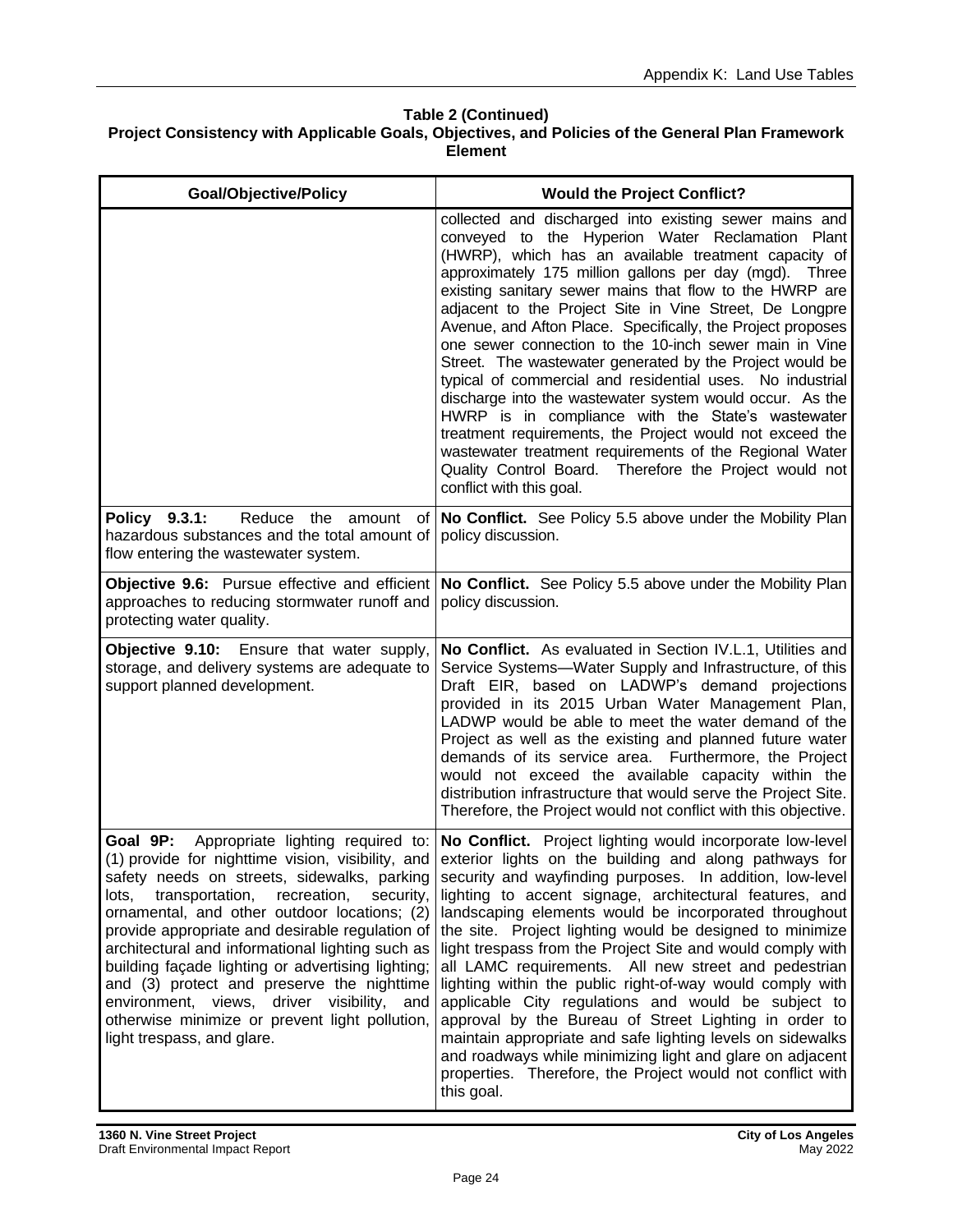| <b>Goal/Objective/Policy</b>                                                                                                                                                                                                                                                                                                                                                                   | <b>Would the Project Conflict?</b>                                                                                           |
|------------------------------------------------------------------------------------------------------------------------------------------------------------------------------------------------------------------------------------------------------------------------------------------------------------------------------------------------------------------------------------------------|------------------------------------------------------------------------------------------------------------------------------|
| <b>Objective 9.40:</b> Ensure efficient and effective<br>energy management in providing appropriate<br>levels of lighting for private outdoor lighting for<br>private streets, parking areas, pedestrian<br>areas, security lighting, and other forms of<br>outdoor lighting and minimize or eliminate the<br>adverse impact of lighting due to light pollution,<br>light trespass, and glare. | No Conflict.<br>Refer to the consistency analysis for<br>Goal 9P of the Infrastructure and Public Services Chapter<br>above. |
| <b>Policy 9.40.1:</b> Require lighting on private No Conflict.<br>streets, pedestrian oriented areas, and<br>pedestrian walks to meet minimum<br>City<br>standards for street and sidewalk lighting                                                                                                                                                                                            | Refer to the consistency analysis for<br>Goal 9P of the Infrastructure and Public Services Chapter<br>above.                 |
| Policy 9.40.2: Require parking lot lighting and<br>related pedestrian lighting to meet recognized<br>national standards.                                                                                                                                                                                                                                                                       | No Conflict. Refer to the consistency analysis for<br>Goal 9P of the Infrastructure and Public Services Chapter<br>above.    |
| Policy 9.40.3: Develop regulations to ensure<br>quality lighting to minimize or eliminate the<br>adverse impact of lighting due to light pollution,<br>light trespass, and glare for façade lighting,<br>security lighting, and advertising lighting,<br>including billboards.                                                                                                                 | No Conflict.<br>Refer to the consistency analysis for<br>Goal 9P of the Infrastructure and Public Services Chapter<br>above. |
| Source: Eyestone Environmental, 2021.                                                                                                                                                                                                                                                                                                                                                          |                                                                                                                              |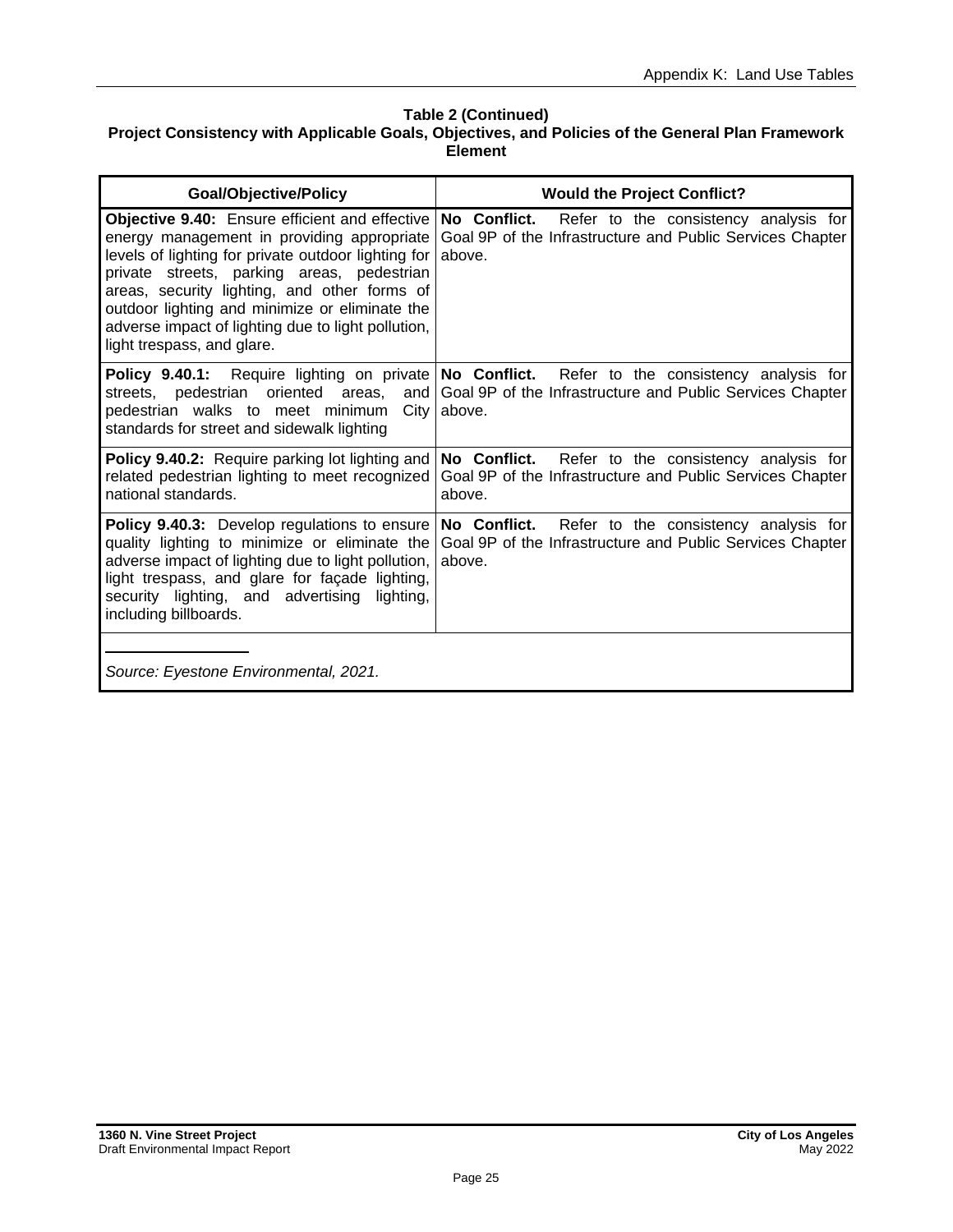| <b>Goal/Objective/Policy</b>                                                                                                                                                                                                                 | <b>Would the Project Conflict?</b>                                                                                                                                                                                                                                                                                                                                                                                                                                                                                                                                                                                                                                                                                                                                                                                                                                                                                                                                                                                                                                |
|----------------------------------------------------------------------------------------------------------------------------------------------------------------------------------------------------------------------------------------------|-------------------------------------------------------------------------------------------------------------------------------------------------------------------------------------------------------------------------------------------------------------------------------------------------------------------------------------------------------------------------------------------------------------------------------------------------------------------------------------------------------------------------------------------------------------------------------------------------------------------------------------------------------------------------------------------------------------------------------------------------------------------------------------------------------------------------------------------------------------------------------------------------------------------------------------------------------------------------------------------------------------------------------------------------------------------|
| Policy 1.6: Design detour facilities to provide<br>safe passage for all modes of travel during<br>times of construction.                                                                                                                     | No Conflict. As identified in Project Design Feature TR-<br>PDF-2 in Section IV.H, Transportation, of this Draft EIR,<br>the Project will prepare and implement a Construction<br>Management<br>Plan<br>minimize<br>Traffic<br>to<br>potential<br>construction impacts to the surrounding area related to<br>construction trucks, worker parking, and any possible<br>sidewalk and lane closures and to ensure safe passage for<br>all modes of travel during Project construction. As part of<br>the Construction Traffic Management Plan, worksite traffic<br>control plan(s) will be developed to identify all traffic control<br>measures, signs, delineators, and work instructions to be<br>implemented by the construction contractor through the<br>duration of demolition and construction activity.<br>The<br>worksite traffic control plan(s) will ensure that the potential<br>conflicts between construction activities, street traffic,<br>bicyclists and pedestrians are minimized. Therefore, the<br>Project would not conflict with this policy. |
| <b>Policy 2.1:</b> Adaptive Reuse of Streets-<br>Design, plan, and operate streets to serve<br>multiple purposes and provide flexibility in<br>design to adapt to future demands.                                                            | No Conflict. The Project would not alter adjacent streets<br>or the right-of-way in a manner that would preclude or<br>conflict with future changes by various City departments.<br>Therefore, the Project would not conflict with this policy.                                                                                                                                                                                                                                                                                                                                                                                                                                                                                                                                                                                                                                                                                                                                                                                                                   |
| Recognize walking as a<br>Policy 2.3:<br>component of every trip, and ensure high<br>quality pedestrian access in all site planning<br>and public right-of-way modifications<br>to<br>provide a safe and comfortable walking<br>environment. | No Conflict. One of the primary objectives of the Project<br>is to create a street-level identity for the Project Site and<br>improve the pedestrian experience through the introduction<br>of active street adjacent uses such as neighborhood-<br>The Project also aims to<br>serving commercial uses.<br>concentrate higher-density housing along Vine Street, a<br>transit and commercial corridor, and provide a mix of<br>residential and neighborhood-serving commercial uses in<br>close proximity to public transportation.                                                                                                                                                                                                                                                                                                                                                                                                                                                                                                                              |
|                                                                                                                                                                                                                                              | The Project would encourage walking by improving the<br>streetscape and providing commercial retail, restaurant,<br>and grocery store uses on the ground level. The building<br>design utilizes extensive window walls along the street<br>frontages to encourage pedestrian activity and create a<br>more welcoming pedestrian environment. In addition, the<br>Project Site's proximity to a variety of public transit options<br>and to Hollywood's entertainment and commercial core<br>would promote walkability. Furthermore, a landscaped<br>private walkway would also be installed between the new<br>mixed-use building and the relocated historic bungalows to<br>increase pedestrian access on and around the Project<br>Site. Therefore, the Project would not conflict with this<br>policy.                                                                                                                                                                                                                                                         |
| 2.4:<br>Neighborhood<br>Enhanced<br><b>Policy</b><br>Network-Provide a slow speed network of<br>locally serving streets.                                                                                                                     | No Conflict. The Neighborhood Enhanced Network is a<br>selection of local streets to provide comfortable and safe<br>routes for localized travel of slower-moving modes, such<br>The Project Site is not located<br>as walking or biking.<br>immediately<br>adjacent<br>street<br>segments<br>of<br>to<br>the                                                                                                                                                                                                                                                                                                                                                                                                                                                                                                                                                                                                                                                                                                                                                     |

**Table 3 Applicable Policies of the Mobility Plan**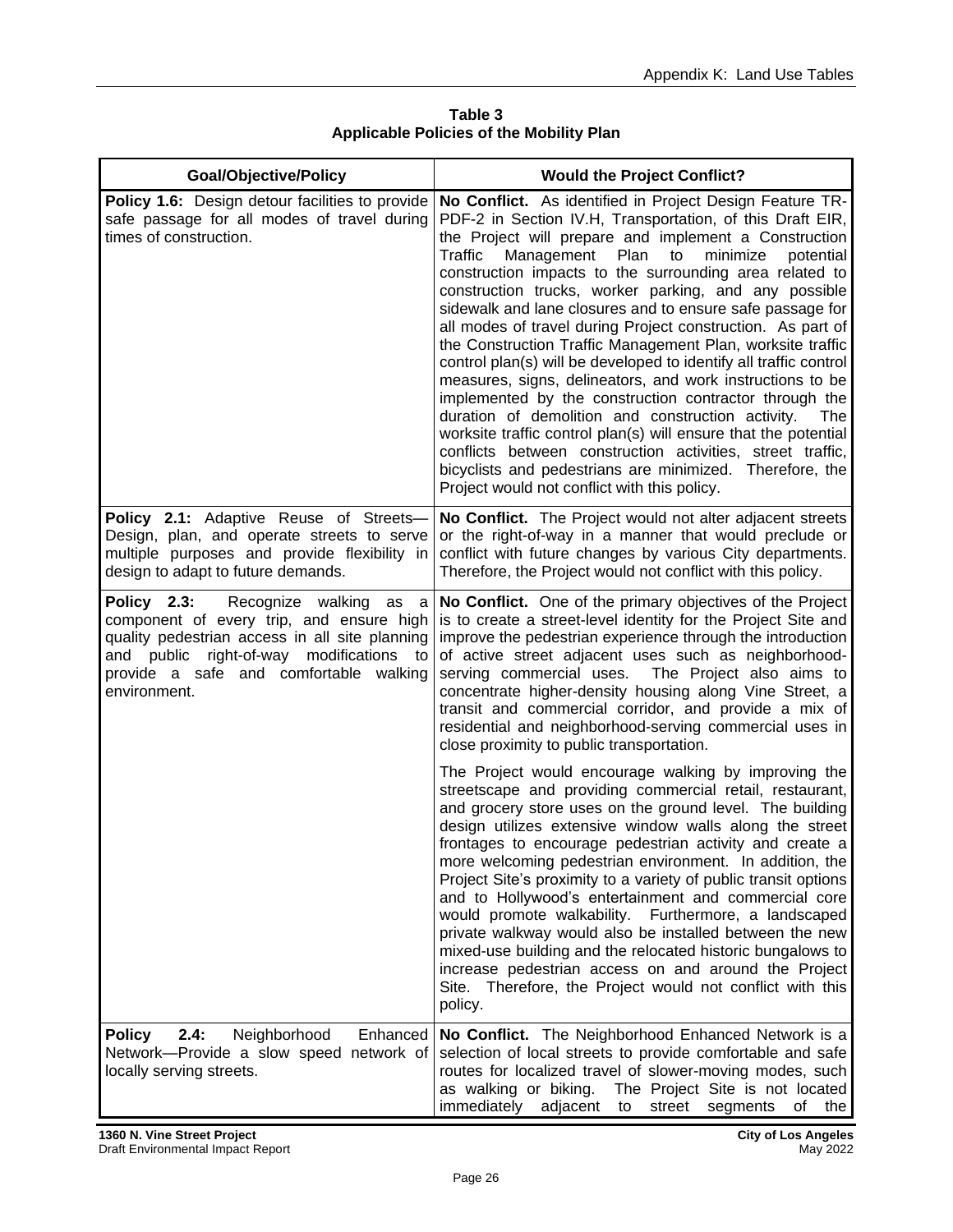| <b>Goal/Objective/Policy</b>                                                                                                                                                                                                                                                                                                                                                    | <b>Would the Project Conflict?</b>                                                                                                                                                                                                                                                                                                                                                                                                                                                                                                                                                                 |
|---------------------------------------------------------------------------------------------------------------------------------------------------------------------------------------------------------------------------------------------------------------------------------------------------------------------------------------------------------------------------------|----------------------------------------------------------------------------------------------------------------------------------------------------------------------------------------------------------------------------------------------------------------------------------------------------------------------------------------------------------------------------------------------------------------------------------------------------------------------------------------------------------------------------------------------------------------------------------------------------|
|                                                                                                                                                                                                                                                                                                                                                                                 | Neighborhood Enhanced Network. Therefore, the Project<br>would not conflict with this policy.                                                                                                                                                                                                                                                                                                                                                                                                                                                                                                      |
| Policy 2.5: Transit Network-Improve the<br>performance and reliability of existing and<br>future bus service.                                                                                                                                                                                                                                                                   | No Conflict. This policy identifies specific streets as part<br>of the Transit Enhanced Network to receive improvements<br>that enhance the performance and reliability of existing<br>and future bus service. The Project Site is not immediately<br>adjacent to any Transit Enhanced Streets. Therefore, the<br>Project would not conflict with this policy.                                                                                                                                                                                                                                     |
| Policy 2.6: Bicycle Networks-Provide safe,<br>convenient, and comfortable local and regional<br>bicycling facilities for people of all types and<br>abilities.                                                                                                                                                                                                                  | No Conflict. This policy establishes a Bicycle Enhanced<br>Network, which consists of protected bicycle lanes and<br>bicycle paths, to provide bikeways for a variety of users.<br>The Project frontage along Vine Street is part of the<br>Bicycle Enhanced Network. The Project driveway options<br>include a driveway on Vine Street that would be right-<br>in/right-out, which is intended to reduce conflicts between<br>vehicles entering and exiting the driveway and bicyclists<br>traveling northbound on Vine Street.<br>Therefore, the<br>Project would not conflict with this policy. |
| 2.7:<br>Vehicle<br>Network-Provide<br><b>Policy</b><br>vehicular access to the regional freeway<br>system.                                                                                                                                                                                                                                                                      | No Conflict. This policy establishes a Vehicle Enhanced<br>Network to identify corridors that will remain critical to<br>vehicular circulation and to balance regional and local<br>circulation needs. The Project frontages are not along<br>streets that are part of the Vehicle Enhanced Network.<br>Therefore, the Project would not conflict with this policy.                                                                                                                                                                                                                                |
| <b>Policy 2.10:</b><br>Facilitate the provision<br>of<br>adequate on and off-street loading areas.                                                                                                                                                                                                                                                                              | No Conflict.<br>The Project would provide an off-street<br>loading dock adjacent to the proposed De Longpre Avenue<br>driveway. As such, truck loading activities would result in a<br>minimal impact on the surrounding street network and the<br>loading docks would not encroach on or block the public<br>right-of-way. No passenger loading is proposed along the<br>streets. The Project would not conflict with this policy.                                                                                                                                                                |
| <b>Policy 2.17:</b><br>Street Widenings-Carefully<br>consider the<br>implications<br>overall<br>(cost,<br>character, safety, travel, infrastructure,<br>environment) of widening a street before<br>requiring the widening, even when the existing<br>right of way does not include a curb and gutter<br>or the resulting roadway would be less than<br>the standard dimension. | No Conflict.<br>Street widenings should be carefully<br>considered as they can impact the cost, character, safety,<br>and environment of a street segment. The Project would<br>dedicate five feet of right-of-way along the De Longpre<br>Avenue and Afton Place frontages to conform with the<br>street classifications in the Mobility Plan but would not<br>widen these streets. Therefore, the Project would not<br>conflict with this policy.                                                                                                                                                |
| Policy 3.1: Recognize all modes of travel,<br>including pedestrian, bicycle, transit, and<br>vehicular<br>modes-including<br>goods<br>movement-as integral components of the<br>City's transportation system.                                                                                                                                                                   | No Conflict. The Project would promote this policy by<br>providing adequate vehicular and pedestrian access and<br>providing bicycle facilities, as previously discussed.<br>In.<br>addition, the Project would be located in an area well-<br>served by public transit, including the Metro Red Line and<br>numerous local and regional commuter bus lines.<br>Therefore, the Project would not conflict with this policy.                                                                                                                                                                        |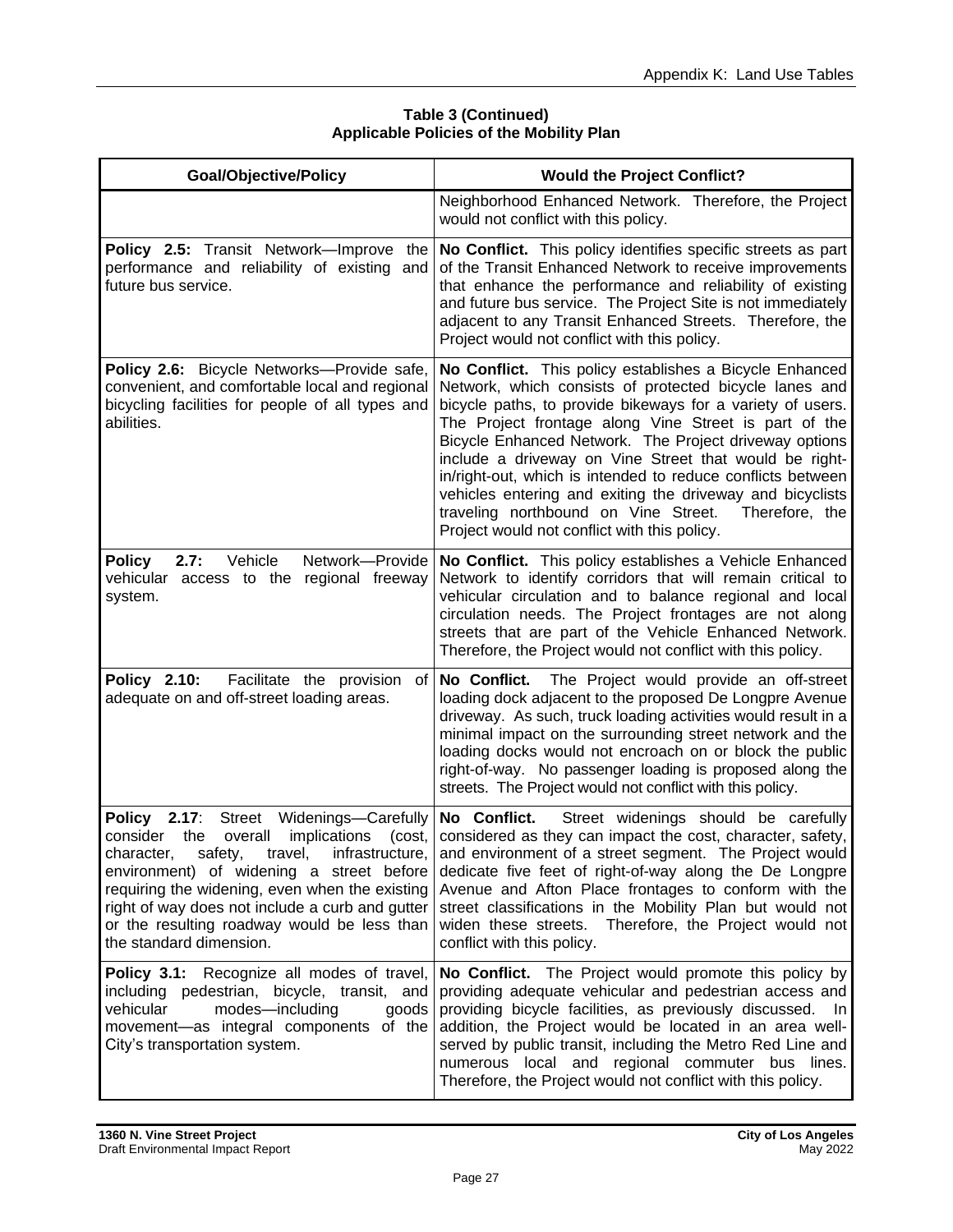| <b>Goal/Objective/Policy</b>                                                                                                                                                                                                                                                                                          | <b>Would the Project Conflict?</b>                                                                                                                                                                                                                                                                                                                                                                                                                                                                                                                                                                                                                                                                                                                                 |
|-----------------------------------------------------------------------------------------------------------------------------------------------------------------------------------------------------------------------------------------------------------------------------------------------------------------------|--------------------------------------------------------------------------------------------------------------------------------------------------------------------------------------------------------------------------------------------------------------------------------------------------------------------------------------------------------------------------------------------------------------------------------------------------------------------------------------------------------------------------------------------------------------------------------------------------------------------------------------------------------------------------------------------------------------------------------------------------------------------|
| Policy 3.2:<br>Accommodate the needs of<br>people with disabilities when modifying or<br>installing infrastructure in the public right-of-<br>way.                                                                                                                                                                    | No Conflict.<br>The Project would retain and would not<br>modify the existing sidewalks and would not conflict with<br>this policy.                                                                                                                                                                                                                                                                                                                                                                                                                                                                                                                                                                                                                                |
| <b>Policy 3.3:</b> Promote equitable land use<br>decisions that result in fewer vehicle trips by<br>providing greater proximity and access to jobs,<br>destinations, and other neighborhood services.                                                                                                                 | No Conflict. The Project would promote equitable land<br>use decisions that result in fewer vehicle trips by providing<br>development<br>consisting<br>οf<br>residential,<br>new<br>a<br>neighborhood-serving commercial retail, office, restaurant<br>and/or grocery store uses in proximity to jobs (including<br>those that may be offered on-site), entertainment and<br>cultural destinations, and other neighborhood services in a<br>transit-rich area. Therefore, the Project would not conflict<br>with this policy.                                                                                                                                                                                                                                      |
| Policy 3.4: Provide all residents, workers and<br>visitors with affordable, efficient, convenient,<br>and attractive transit services.                                                                                                                                                                                | No Conflict. The Project would be located in an area well-<br>served by public transit. The Project Site is located<br>approximately 0.4 mile from the Metro B Line (Red)<br>Hollywood/Vine Station. In addition, the Project Site is<br>served by seven local Metro bus lines and three LADOT<br>DASH bus lines. Thus, residents, workers, and visitors of<br>the Project would be well-served by affordable, efficient,<br>convenient, and attractive transit services. Therefore, the<br>Project would not conflict with this policy.                                                                                                                                                                                                                           |
| Policy 3.5: Multi-Modal Features-Support<br>"first-mile, last-mile solutions" such as multi-<br>modal transportation services, organizations,<br>and activities in the areas around transit<br>stations and major bus stops (transit stops) to<br>maximize multi-modal connectivity and access<br>for transit riders. | No Conflict. Depending on the local context, various<br>multimodal features may be considered to encourage<br>walking and/or assist in making first/last mile connections<br>with transit. The Project would support multi-modal travel<br>with bike parking and by concentrating mixed-use<br>development near public transit. Therefore, the Project<br>would not conflict with this policy.                                                                                                                                                                                                                                                                                                                                                                     |
| Policy 3.8: Provide bicyclists with convenient,<br>secure and well maintained bicycle parking<br>facilities.                                                                                                                                                                                                          | No Conflict. The Project would provide on-site bicycle<br>parking in accordance with LAMC requirements and the<br>City's Bicycle Parking Ordinance. The Project would<br>provide and locate on-site bicycle parking in accordance<br>with LAMC requirements and the City's Bicycle Parking<br>Ordinance. The Residential Option would provide up to<br>269 bicycle parking spaces (53 short-term and 216 long-<br>term) and the Office Option would provide up to 162<br>bicycle parking spaces (54 short-term and 108 long-term).<br>The Project would provide a closed-circuit security camera<br>system to ensure that the bicycle parking and storage<br>areas are secured and well-maintained. Therefore, the<br>Project would not conflict with this policy. |
| Policy 3.9: Discourage the vacation of public<br>right-of-ways                                                                                                                                                                                                                                                        | No Conflict. The Project would not involve the vacation of<br>public right-of-ways and would not conflict with this policy.                                                                                                                                                                                                                                                                                                                                                                                                                                                                                                                                                                                                                                        |
| Policy 3.10: Discourage the use of cul-de-<br>sacs that do not provide access for active<br>transportation options.                                                                                                                                                                                                   | No Conflict.<br>The Office Option may provide vehicle<br>access via all-access driveways on Afton Place and De<br>Longpre Avenue with an added cul-de-sac directly east of                                                                                                                                                                                                                                                                                                                                                                                                                                                                                                                                                                                         |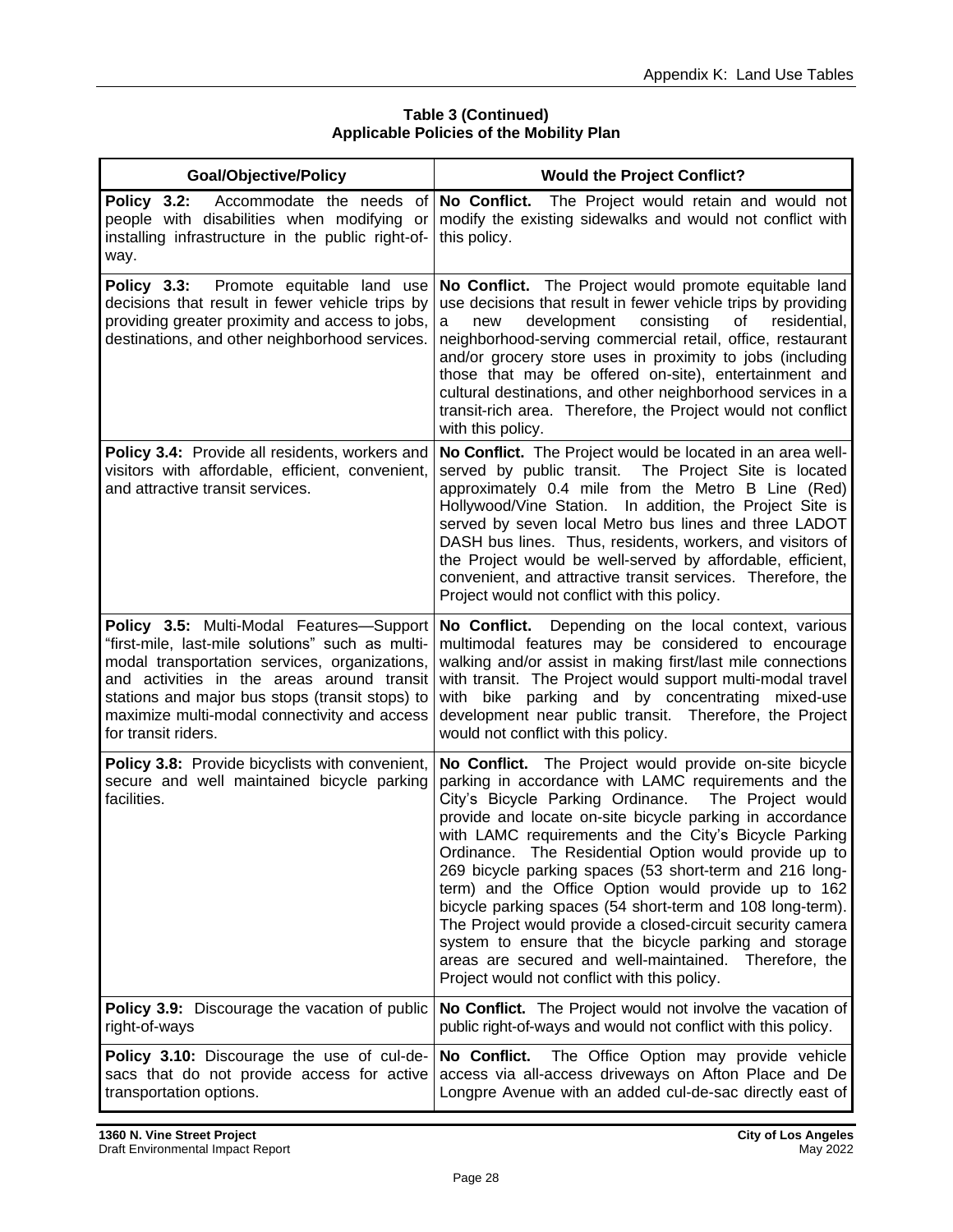| <b>Goal/Objective/Policy</b>                                                                                                                                | <b>Would the Project Conflict?</b>                                                                                                                                                                                                                                                                                                                                                                                                                                                                                                                                                                                                                                                                                                                                                                                                                                                                                                                                                                                                                                                                                                                                                                                                                                                                            |
|-------------------------------------------------------------------------------------------------------------------------------------------------------------|---------------------------------------------------------------------------------------------------------------------------------------------------------------------------------------------------------------------------------------------------------------------------------------------------------------------------------------------------------------------------------------------------------------------------------------------------------------------------------------------------------------------------------------------------------------------------------------------------------------------------------------------------------------------------------------------------------------------------------------------------------------------------------------------------------------------------------------------------------------------------------------------------------------------------------------------------------------------------------------------------------------------------------------------------------------------------------------------------------------------------------------------------------------------------------------------------------------------------------------------------------------------------------------------------------------|
|                                                                                                                                                             | the driveway on Afton Place to reduce traffic on residential<br>All driveways would provide access to the<br>streets.<br>subterranean parking garage. If implemented, the Afton<br>Place cul-de-sac would maintain bicyclist and pedestrian<br>access. Therefore, the Project would not conflict with this<br>policy.                                                                                                                                                                                                                                                                                                                                                                                                                                                                                                                                                                                                                                                                                                                                                                                                                                                                                                                                                                                         |
| Policy 4.8: Encourage greater utilization of<br>Transportation Demand Management (TDM)<br>strategies to reduce dependence on single-<br>occupancy vehicles. | No Conflict. As discussed in Section IV.J, Transportation,<br>of this Draft EIR, given that the Residential Option and<br>three Office Options are not projected to have a significant<br>impact on VMT, the Project would not propose a TDM plan<br>as a mitigation measure. However, the Project's location<br>and provision of bicycle parking on-site would encourage<br>the use of alternative modes of transportation, and the City<br>would require implementation of additional TDM measures<br>in accordance with the City's current TDM ordinance. As<br>such, the Project would not conflict with this policy.                                                                                                                                                                                                                                                                                                                                                                                                                                                                                                                                                                                                                                                                                     |
| Policy 4.13: Balance on-street and off-street<br>parking supply with other transportation and<br>land use objectives.                                       | No Conflict. The objective of this policy is to balance<br>parking supply with other transportation and land use<br>objectives. The policy states that an oversupply of parking<br>can undermine broader regional goals of creating vibrant<br>public spaces and a robust multi-modal transportation<br>system, an abundance of free parking<br>incentivizes<br>automobile trips and makes alternative modes of<br>transportation less attractive, and that large parking lots<br>consume land that could be used for other valuable uses<br>and discourage walking by increasing the distance<br>between services and facilities.<br>Based on LAMC<br>requirements and in accordance with City Ordinance No.<br>185,480, the Residential Option would be required to<br>provide 689 vehicle parking spaces (568 residential and<br>121 commercial vehicle parking spaces) and would comply<br>by providing 764 vehicle parking spaces (598 residential<br>and 166 commercial vehicle parking spaces). The Office<br>Option would be required to provide 969 vehicular parking<br>spaces (927 office, 24 restaurant, and 18 residential<br>vehicle parking spaces) and would comply by providing<br>1,699 vehicle parking spaces (1,657 office, 24 restaurant,<br>and 18 residential vehicle parking spaces). |
|                                                                                                                                                             | The Project would not conflict with the portion of Policy<br>4.13 that discourages utilizing land for parking that could<br>have been used for other valuable uses since all parking<br>will be located in a subterranean garage.<br>Moreover,<br>residents, employees and visitors will have to pay for<br>parking; therefore, the Project does not conflict with the<br>policy regarding the abundance of free parking.                                                                                                                                                                                                                                                                                                                                                                                                                                                                                                                                                                                                                                                                                                                                                                                                                                                                                     |
|                                                                                                                                                             | While the Project would include parking in excess of the<br>LAMC minimum requirements, it would include features to<br>encourage walking and bicycling and LAMC-required<br>bicycle parking spaces. Furthermore, as discussed above                                                                                                                                                                                                                                                                                                                                                                                                                                                                                                                                                                                                                                                                                                                                                                                                                                                                                                                                                                                                                                                                           |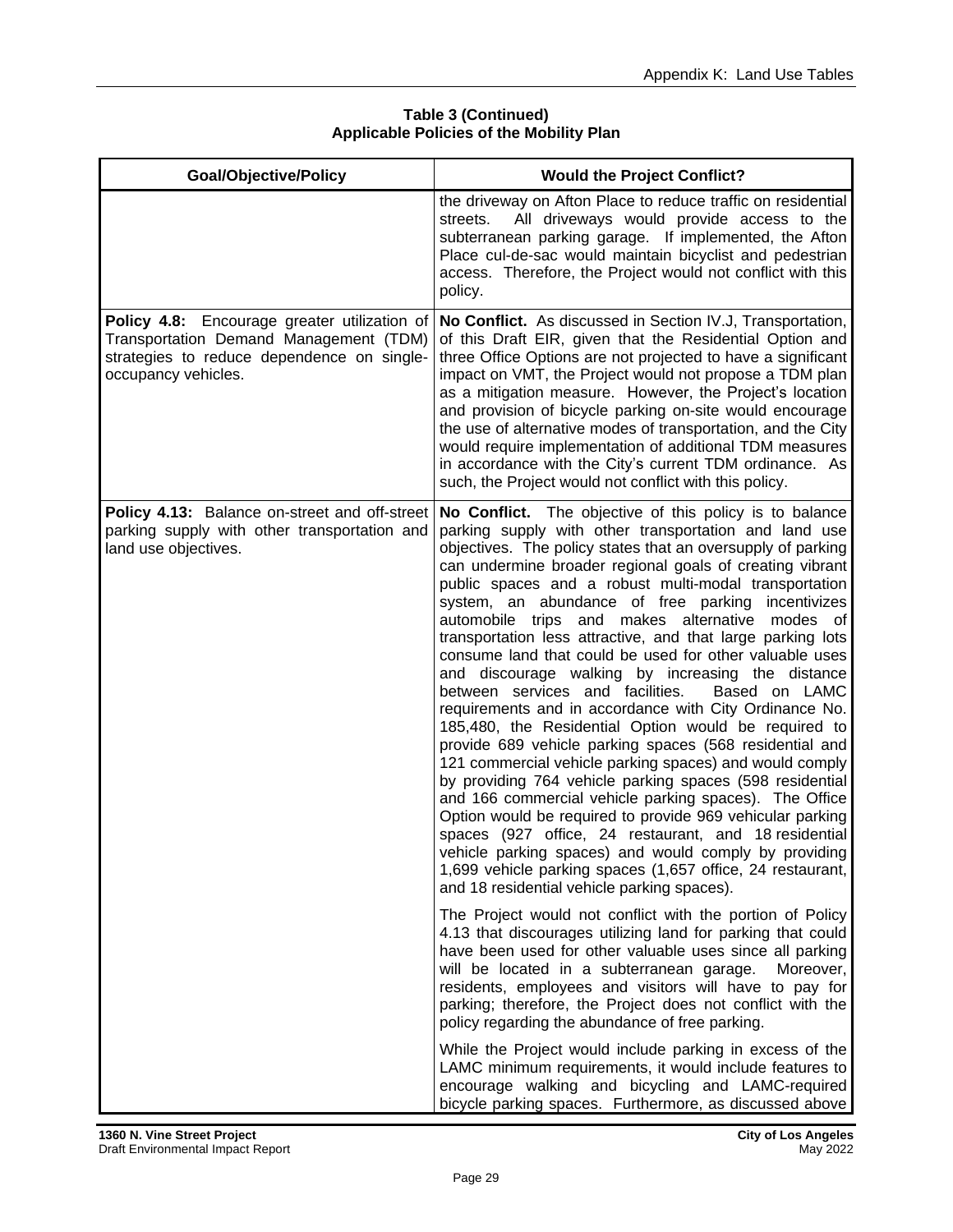| <b>Goal/Objective/Policy</b>                                                                                                                                              | <b>Would the Project Conflict?</b>                                                                                                                                                                                                                                                                                                                                                                                                                                                                                                                                                                                                                                                                                                                                                                                                                                                                                                                                                                                                                                                                                                                                                                                                                                                                                                                                                                                                                                                                                                                                                                                                                                                                                                           |
|---------------------------------------------------------------------------------------------------------------------------------------------------------------------------|----------------------------------------------------------------------------------------------------------------------------------------------------------------------------------------------------------------------------------------------------------------------------------------------------------------------------------------------------------------------------------------------------------------------------------------------------------------------------------------------------------------------------------------------------------------------------------------------------------------------------------------------------------------------------------------------------------------------------------------------------------------------------------------------------------------------------------------------------------------------------------------------------------------------------------------------------------------------------------------------------------------------------------------------------------------------------------------------------------------------------------------------------------------------------------------------------------------------------------------------------------------------------------------------------------------------------------------------------------------------------------------------------------------------------------------------------------------------------------------------------------------------------------------------------------------------------------------------------------------------------------------------------------------------------------------------------------------------------------------------|
|                                                                                                                                                                           | the Project would be consistent with the applicable goals<br>and objectives of the 2020-2045 RTP/SCS to locate jobs<br>housing<br>in infill locations<br>served<br>and<br>by public<br>transportation.<br>Therefore, the<br>Project would<br>not<br>undermine broader regional goals of creating vibrant public<br>spaces and a robust multi-modal transportation system.<br>Under CEQA, a project is considered consistent with an<br>applicable plan if it is consistent with the overall intent of<br>the plan and would not preclude the attainment of its<br>primary goals. A project does not need to be in perfect<br>conformity with each and every policy. Therefore, even<br>though the Project's parking may exceed the LAMC's<br>minimum requirements, the Project is consistent with the<br>overall intent of Policy 4.13 and the Mobility Plan.<br>Moreover, any inconsistency with an applicable policy,<br>plan, or regulation is only a significant impact under CEQA<br>if the policy, plan, or regulation was adopted for the<br>purpose of avoiding or mitigating an environmental effect<br>and the inconsistency itself would result in a direct physical<br>impact on the environment. The above policy is intended to<br>implement broader regional goals, not to mitigate an<br>environmental effect. Therefore, even if the Project's<br>amount of parking was conservatively considered to be<br>inconsistent with Policy 4.13, such inconsistency would not<br>be considered to be a significant impact under CEQA.<br>Furthermore, as the Project is located in a transit priority<br>area, parking impacts shall not be considered significant<br>impacts on the environment pursuant to PRC Section<br>21099. |
| Policy 5.1: Sustainable Transportation-<br>Encourage the development of a sustainable<br>transportation<br>system<br>that<br>promotes<br>environmental and public health. | No Conflict. While this is a citywide objective, the Project<br>would support its implementation. As discussed with the<br>policies above, the Project would<br>encourage<br>the<br>development of a sustainable transportation system with<br>its provision of bicycle parking, maintenance of existing<br>wide<br>sidewalks, proposed north-south<br>and<br>paseo,<br>proposed mixed-use development near transit. Therefore,<br>the Project would not conflict with this policy.                                                                                                                                                                                                                                                                                                                                                                                                                                                                                                                                                                                                                                                                                                                                                                                                                                                                                                                                                                                                                                                                                                                                                                                                                                                          |
| <b>Policy 5.2:</b> Support ways to reduce vehicle<br>miles traveled (VMT) per capita.                                                                                     | No Conflict. The Project would provide residential uses<br>and neighborhood-serving retail, office, restaurant, and/or<br>grocery store uses on a Project Site that is located within a<br>transit and commercial corridor. The Project Site is well-<br>served by existing public transportation that would provide<br>Project residents with more access to a variety of<br>commercial, dining, employment, and entertainment<br>options without having to drive. The Project would also<br>walkability through<br>building<br>promote<br>design<br>and<br>streetscape improvements, and provide bicycle parking on<br>Project Site.<br>As detailed<br>in Section IV.J,<br>the                                                                                                                                                                                                                                                                                                                                                                                                                                                                                                                                                                                                                                                                                                                                                                                                                                                                                                                                                                                                                                                             |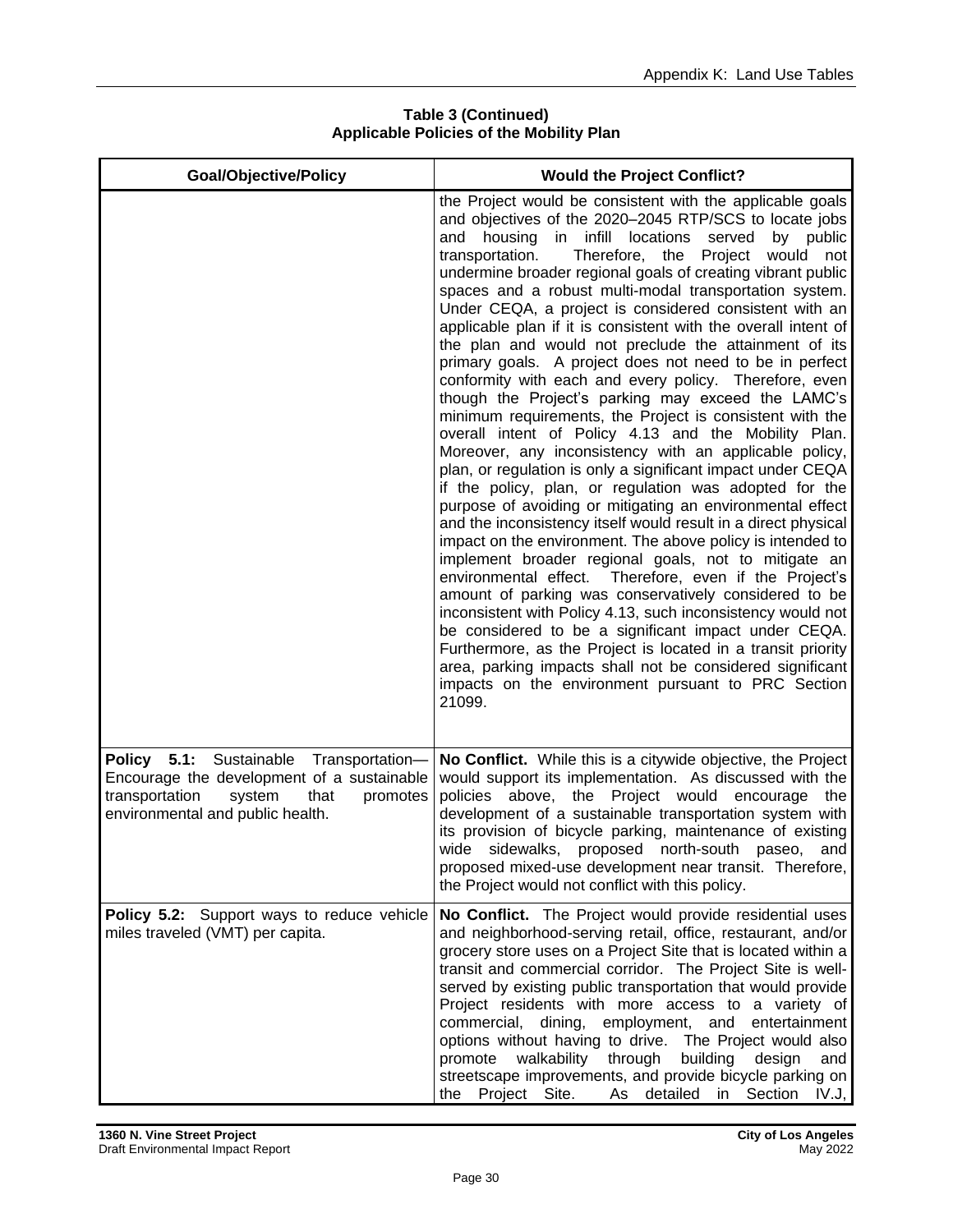| <b>Goal/Objective/Policy</b>                                                                                                                                           | <b>Would the Project Conflict?</b>                                                                                                                                                                                                                                                                                                                                                                                                                                                                                                                                                                                                                                                                                                                                                                                                                                                                                                                                 |
|------------------------------------------------------------------------------------------------------------------------------------------------------------------------|--------------------------------------------------------------------------------------------------------------------------------------------------------------------------------------------------------------------------------------------------------------------------------------------------------------------------------------------------------------------------------------------------------------------------------------------------------------------------------------------------------------------------------------------------------------------------------------------------------------------------------------------------------------------------------------------------------------------------------------------------------------------------------------------------------------------------------------------------------------------------------------------------------------------------------------------------------------------|
|                                                                                                                                                                        | Transportation, of this Draft EIR, as the Project would not<br>have a significant impact on VMT, the Project would not<br>propose a TDM plan as a mitigation measure. However,<br>the Project's location and provision of bicycle parking on-<br>site would encourage the use of alternative modes of<br>transportation, and the City would require implementation<br>of additional TDM measures in accordance with the City's<br>current TDM ordinance. As such, the Project would reduce<br>the use of single-occupant vehicle trips and would support<br>the reduction of VMT per capita.                                                                                                                                                                                                                                                                                                                                                                       |
| Policy 5.4:<br>Continue to encourage<br>the I<br>adoption of low and zero emission<br>fuel<br>sources, new mobility technologies,<br>and<br>supporting infrastructure. | No Conflict. As required by the City of Los Angeles<br>Ordinance 186,485 and Ordinance 186,488, 30 percent of<br>the Project's parking spaces would be capable of<br>supporting future electric vehicle supply equipment, and 10<br>percent of spaces would have electric vehicle charging<br>stations. Therefore, the Project would not conflict with this<br>policy.                                                                                                                                                                                                                                                                                                                                                                                                                                                                                                                                                                                             |
| Policy 5.5: Maximize opportunities to capture<br>and infiltrate stormwater within the City's<br>public right-of-ways.                                                  | No Conflict. The Project would implement a Stormwater<br>Pollution Prevention Plan (SWPPP) during construction as<br>the National Pollutant<br>required<br>under<br>Discharge<br>Elimination System (NPDES) General Construction Permit.<br>The Project would implement best management practices<br>(BMPs), including erosion control, sediment control, non-<br>stormwater management, and materials management<br>measures, to minimize the discharge of pollutants in<br>In addition, during operation, the<br>stormwater runoff.<br>Project would implement Low Impact Development (LID)<br>strategies, including Capture and Reuse cisterns, in<br>accordance with the current City of Los Angeles LID<br>Ordinance requirements. Additionally, the Project would<br>provide street trees to further capture and infiltrate<br>City's public<br>within<br>the<br>rights-of-way.<br>stormwater<br>Therefore, the Project would not conflict with this policy. |
|                                                                                                                                                                        |                                                                                                                                                                                                                                                                                                                                                                                                                                                                                                                                                                                                                                                                                                                                                                                                                                                                                                                                                                    |

*Source: Eyestone Environmental, 2021.*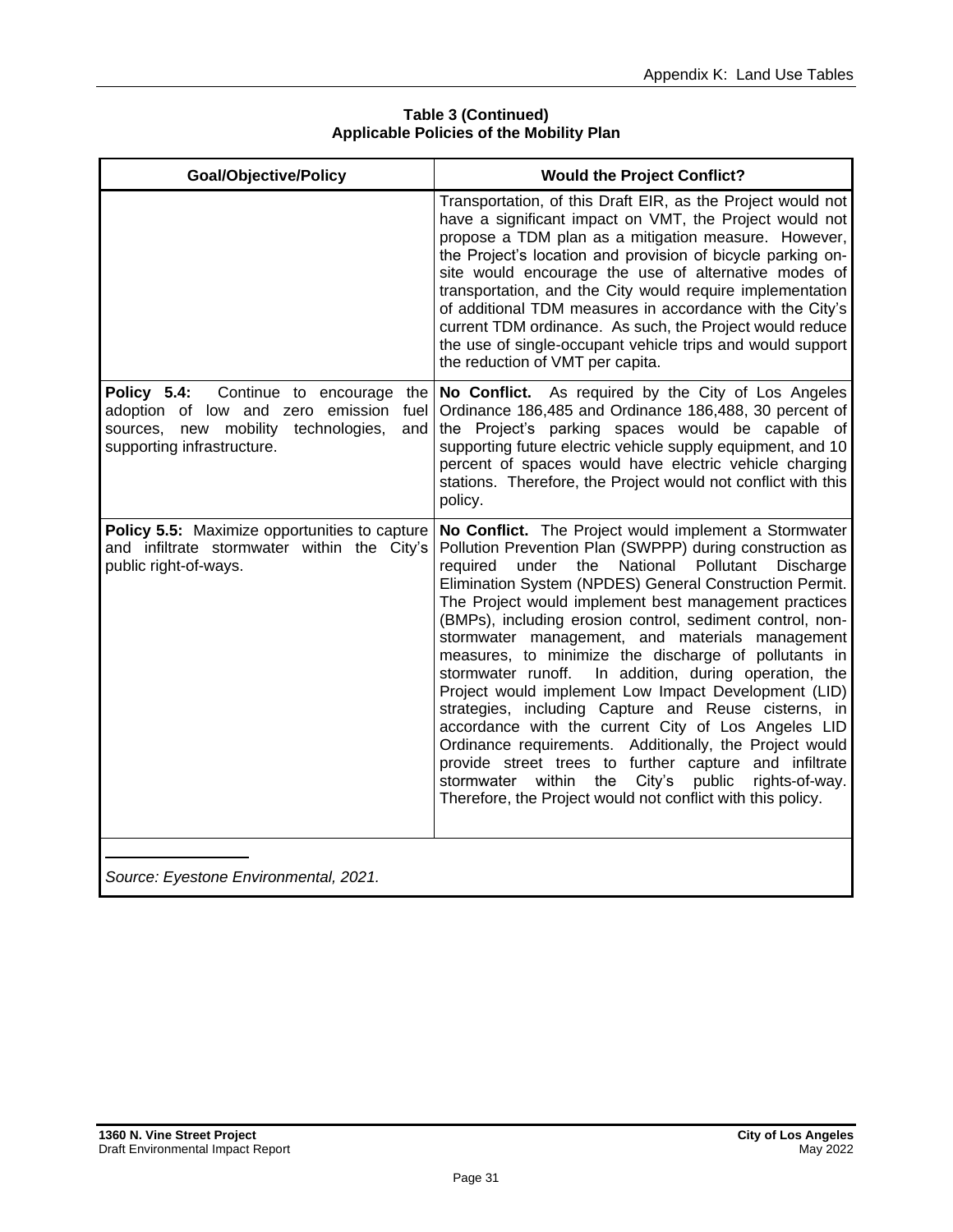| <b>Policy</b>                                                                                                                                                                             | <b>Would the Project Conflict?</b>                                                                                                                                                                                                                                                                                                                                                                                                                                                                                                                                                                                                                    |
|-------------------------------------------------------------------------------------------------------------------------------------------------------------------------------------------|-------------------------------------------------------------------------------------------------------------------------------------------------------------------------------------------------------------------------------------------------------------------------------------------------------------------------------------------------------------------------------------------------------------------------------------------------------------------------------------------------------------------------------------------------------------------------------------------------------------------------------------------------------|
| <b>Objective 1.1:</b> Produce an adequate supply of<br>rental and ownership housing in order to meet<br>current and projected needs.                                                      | No Conflict. The Residential Option would develop a total<br>of 429 residential units (including 36 units designated for<br>Very Low Income households), consisting of one-bedroom<br>units, one-bedroom plus den units, and two-bedroom units.<br>The Office Option with the bungalows used as residential<br>would provide nine two-bedroom units.<br>As such,<br>development of the Project could contribute to a supply of<br>rental housing units in the Hollywood area. The Project<br>would not conflict with this objective.                                                                                                                  |
| Policy 1.1.2:<br>Expand affordable rental<br>housing for all income groups that need<br>assistance.                                                                                       | No Conflict. The Residential Option would provide 36<br>units designated for Very Low Income households on-site<br>and would not conflict with this policy.                                                                                                                                                                                                                                                                                                                                                                                                                                                                                           |
| Policy 1.1.3: Facilitate new construction and<br>preservation of a range of different housing<br>types that address the particular needs of the<br>city's households.                     | No Conflict.<br>As discussed in Objective 1.1, the<br>Residential Option would provide 429 new multi-family<br>residential units (including 36 units designated for Very<br>Low Income households), consisting of one-bedroom units,<br>one-bedroom plus den units, and two-bedroom units. The<br>Office Option with residential bungalows would provide<br>nine two-bedroom units in the bungalows. The Project<br>would not conflict with this policy.                                                                                                                                                                                              |
| Policy 1.1.4:<br>Expand<br>opportunities<br>for<br>development,<br>particularly<br>residential<br>in<br>designated Centers, Transit Oriented Districts<br>and along Mixed-Use Boulevards. | No Conflict.<br>The Project could expand residential<br>development opportunities in a designated Regional<br>Commercial Center. As discussed in Objective 1.1, the<br>Residential Option would provide 429 new multi-family<br>residential units consisting of one-bedroom units, one-<br>bedroom plus den units, and two-bedroom units.<br>The<br>Office Option with residential bungalows would provide<br>nine two-bedroom units in the bungalows. In addition, the<br>Project would be located in an urbanized commercial area<br>that is well-served by local and regional transit options.<br>The Project would not conflict with this policy. |
| Objective 1.2: Preserve quality rental and<br>ownership housing for households of all<br>income levels and special needs.                                                                 | No Conflict. As discussed in the consistency analysis for<br>Objective 1.1, the Project would provide 429 new multi-<br>family residential units (including 36 units designated for<br>Very Low Income households), consisting of one-bedroom<br>units, one-bedroom plus den units, and two-bedroom units.<br>The Office Option with residential bungalows would provide<br>nine two-bedroom units in the bungalows. The Project<br>would not conflict with this policy.                                                                                                                                                                              |
| 2.1.1:<br>Establish<br><b>Policy</b><br>development<br>standards and policing practices that reduce<br>the likelihood of crime.                                                           | No Conflict. Although this policy is primarily in reference<br>to the establishment of citywide standards, the Project<br>would incorporate elements that would promote individual<br>and community safety. The Project would provide on-site<br>security personnel. As provided in Project Design Feature<br>POL-PDF-1 in Section IV.I.2, Public Services-Police<br>Protection, temporary security measures including security<br>fencing, lighting, and locked entry would be provided<br>during construction.<br>As provided in Project Design                                                                                                     |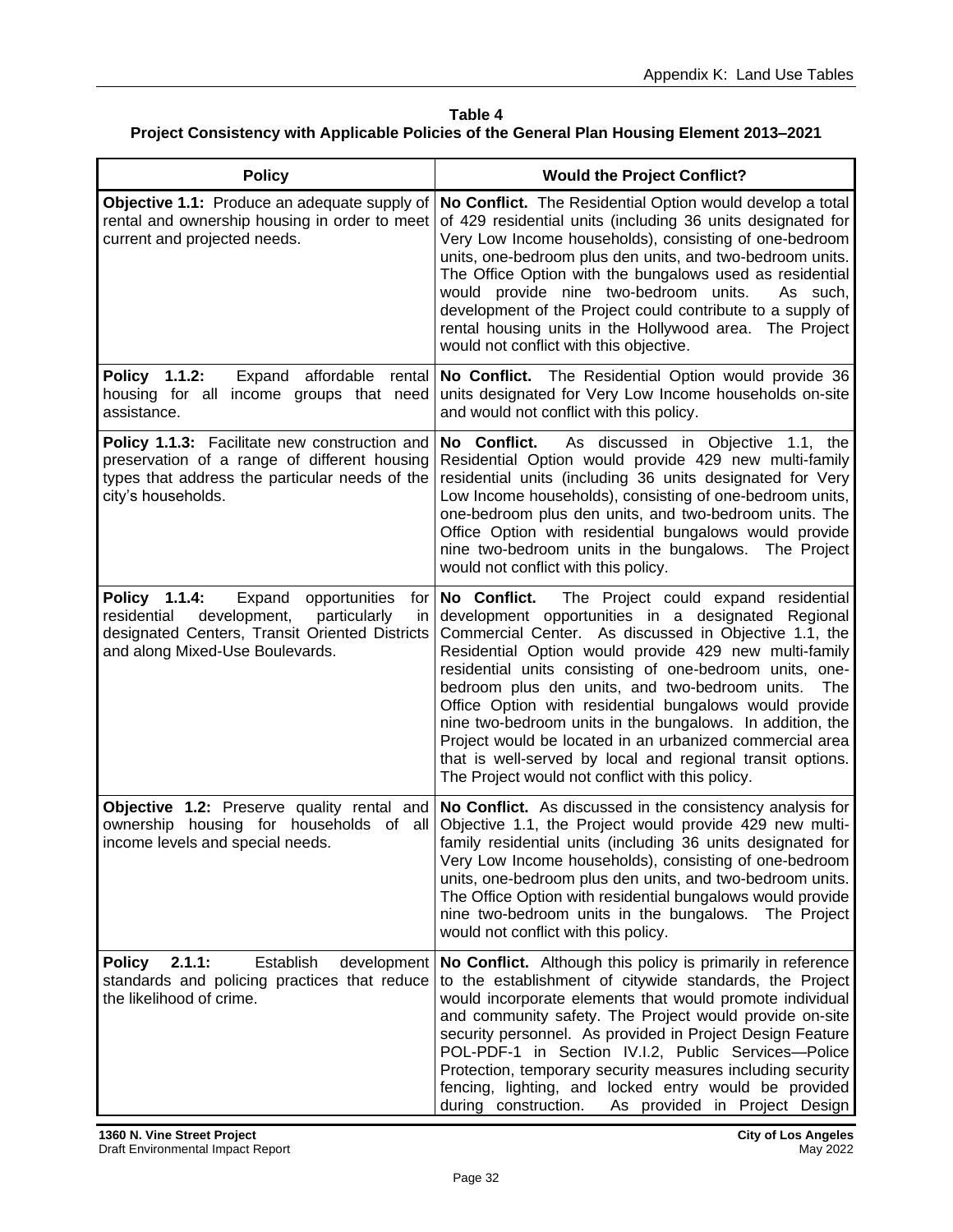| <b>Policy</b>                                                                                                                                          | <b>Would the Project Conflict?</b>                                                                                                                                                                                                                                                                                                                                                                                                                                                                                                                                                                                                                                                                                                                                                                                                                                                                                                                                                                                                                                                                                                                                                                                                                                                                                                                                                                                                                                                                                                                                                                                                                                                                                                                                                                                                                                             |
|--------------------------------------------------------------------------------------------------------------------------------------------------------|--------------------------------------------------------------------------------------------------------------------------------------------------------------------------------------------------------------------------------------------------------------------------------------------------------------------------------------------------------------------------------------------------------------------------------------------------------------------------------------------------------------------------------------------------------------------------------------------------------------------------------------------------------------------------------------------------------------------------------------------------------------------------------------------------------------------------------------------------------------------------------------------------------------------------------------------------------------------------------------------------------------------------------------------------------------------------------------------------------------------------------------------------------------------------------------------------------------------------------------------------------------------------------------------------------------------------------------------------------------------------------------------------------------------------------------------------------------------------------------------------------------------------------------------------------------------------------------------------------------------------------------------------------------------------------------------------------------------------------------------------------------------------------------------------------------------------------------------------------------------------------|
|                                                                                                                                                        | Features POL-PDF-2 through POL-PDF-4, the Project<br>would include a closed-circuit security camera system;<br>keycard entry for the residential building and the residential<br>parking areas; proper lighting of building entries and<br>walkways to provide for pedestrian orientation and clearly<br>identify a secure route between parking areas and points of<br>entry into building; and sufficient lighting of parking areas<br>to maximize visibility and reduce areas of concealment. As<br>provided in Project Design Feature POL-PDF-5, the Project<br>would also design entrances to, and exits from buildings,<br>open spaces around buildings, and pedestrian walkways to<br>be open and in view of surrounding sites. Furthermore, as<br>specified in Project Design Features POL-PDF-6 and POL-<br>PDF-7, the Applicant would consult with LAPD's Crime<br>Prevention Unit and submit a diagram of the Project Site to<br>the LAPD Hollywood Division's Commanding Officer to<br>show access routes and other information that might<br>facilitate police response. The Project would not conflict<br>with this policy.                                                                                                                                                                                                                                                                                                                                                                                                                                                                                                                                                                                                                                                                                                                                      |
| sustainable<br>2.2:<br><b>Objective</b><br>Promote<br>neighborhoods<br>that<br>have<br>mixed-income<br>housing, jobs, amenities, services and transit. | No Conflict. The Project would construct a mixed-use<br>development containing multi-family residential units,<br>commercial retail, office, restaurant, and/or grocery store<br>uses. Specifically, the Residential Option would include<br>commercial and grocery store uses and would develop a<br>total of 429 residential units (including 36 units designated<br>for Very Low Income households), consisting of one-<br>bedroom units, one-bedroom plus den units, and two-<br>bedroom units to meet the housing needs of the Hollywood<br>community. The Office Option would provide 463,521<br>square feet of office uses and 11,914 square feet of<br>restaurant uses within the new building as well as either<br>8,988 square feet of restaurant uses or nine residential<br>units in the rehabilitated bungalows. Both development<br>scenarios would provide onsite amenities for tenants. As<br>such, the proposed uses would provide housing, amenities,<br>services as well as employment opportunities for Project<br>residents and the surrounding community. The Project<br>would be located in an area well-served by public transit,<br>including bus stops along Vine Street and the Metro B Line<br>(Red) Hollywood/Vine Station (approximately 0.4 mile north<br>of the Project Site). The Project would also provide bicycle<br>parking<br>within the Project<br>Site<br>and<br>streetscape<br>improvements<br>alternative<br>modes<br>to encourage<br>of<br>Furthermore, as discussed in Section II,<br>transportation.<br>Project Description, of this Draft EIR, and pursuant to<br>GHG-PDF-1, the<br>Project would also<br>incorporate<br>sustainability features that meet LEED® Silver or equivalent<br>green building standards to support and promote<br>environmental sustainability. The Project would not conflict<br>with this objective. |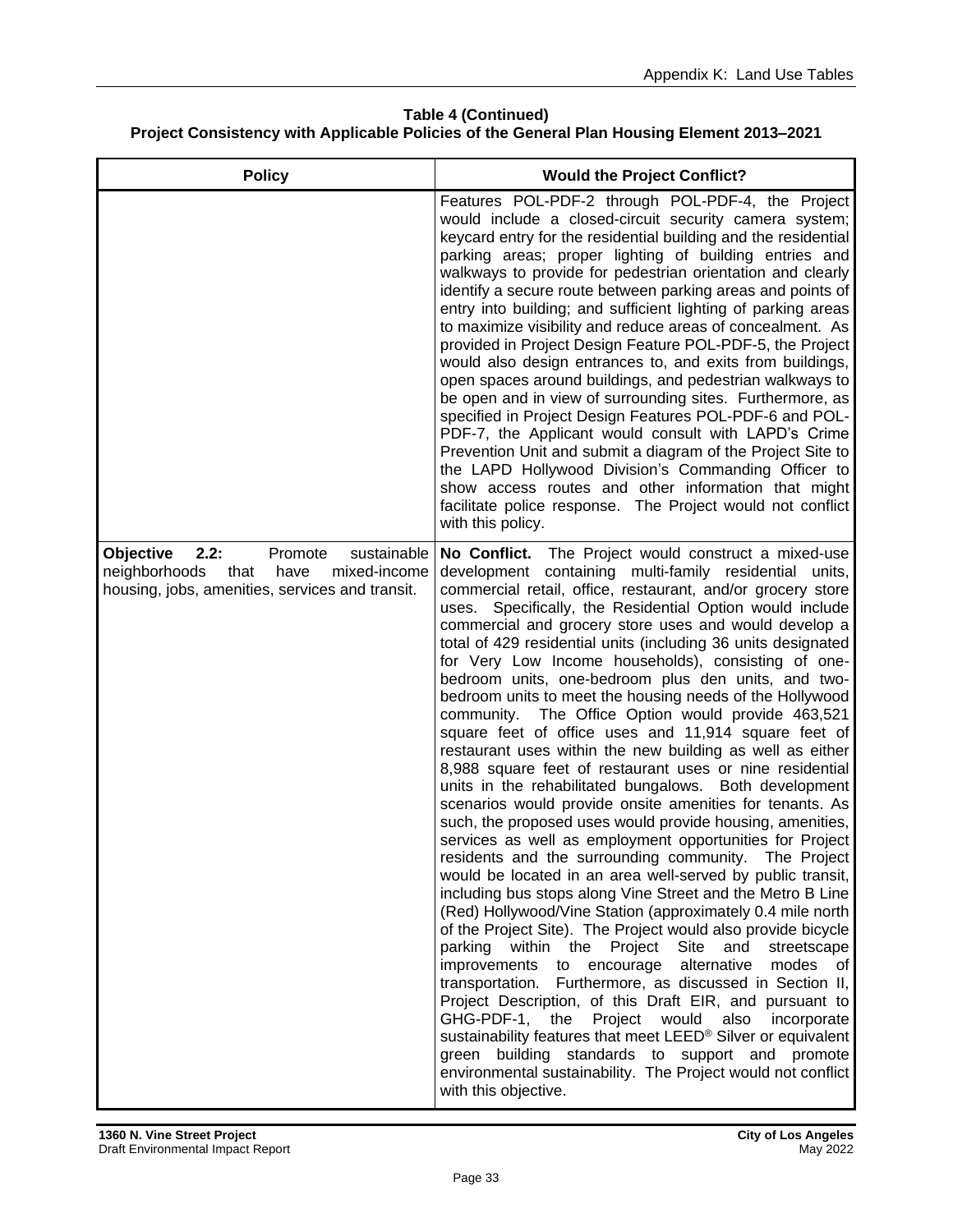| <b>Policy</b>                                                                                                                                                 | <b>Would the Project Conflict?</b>                                                                                                                                                                                                                                                                                                                                                                                                                                                                                                                                                                                                                                                                                                                                                                                                                                                                                                                                                               |
|---------------------------------------------------------------------------------------------------------------------------------------------------------------|--------------------------------------------------------------------------------------------------------------------------------------------------------------------------------------------------------------------------------------------------------------------------------------------------------------------------------------------------------------------------------------------------------------------------------------------------------------------------------------------------------------------------------------------------------------------------------------------------------------------------------------------------------------------------------------------------------------------------------------------------------------------------------------------------------------------------------------------------------------------------------------------------------------------------------------------------------------------------------------------------|
| Objective 2.3: Promote sustainable buildings,<br>on the<br>which minimize adverse effects<br>environment and minimize the use of non-<br>renewable resources. | No Conflict.<br>As discussed in Section II, Project<br>Description, of this Draft EIR, "green" principles are<br>incorporated throughout the Project to comply with the City<br>of Los Angeles Green Building Code, which also<br>incorporates various provisions of the California Green<br>Building Standards Code, and the sustainability intent of<br>the) program to meet the standards of LEED Silver <sup>®</sup> or<br>equivalent green building standards.<br>Design features<br>would be incorporated to reduce energy and water usage<br>and wastewater and solid waste generation, thereby<br>promoting the construction of a sustainable building to<br>minimize the Project's effects on the environment and<br>minimize the use of non-renewable resources. The Project<br>would not conflict with this objective.                                                                                                                                                                |
| Policy 2.3.2: Promote and facilitate reduction<br>of water consumption in new and existing<br>housing.                                                        | No Conflict. As discussed in Section IV.L.1, Utilities and<br>Service Systems-Water Supply and Infrastructure, of this<br>Draft EIR, in addition to incorporating sustainability<br>features related to water conservation in compliance with<br>minimum code requirements, the Project would incorporate<br>Project Design Feature WAT-PDF-1, which would include<br>the installation of high efficiency toilets for residential units<br>with a flush volume of 1.0 gallon per flush; showerheads<br>with flow rate of 1.5 gallons per minute, or less; domestic<br>water heating system located in close proximity to point(s)<br>of use; individual metering and billing for water use for<br>commercial space; drip/subsurface irrigation (micro-<br>irrigation); proper hydro-zoning/zoned irrigation (to group<br>plants with similar water requirements together); and<br>drought tolerant plants (72 percent of total landscaping).<br>The Project would not conflict with this policy. |
| Policy 2.3.3: Promote and facilitate reduction<br>of energy consumption in new and existing<br>housing.                                                       | No Conflict. As discussed in Section IV.C, Energy, and<br>Section IV.L.3, Utilities and Service Systems-Energy<br>Infrastructure, of this Draft EIR, the Project would<br>incorporate Project Design Features GHG-PDF-1 and<br>GHG-PDF-2 to improve energy efficiency and reduce<br>energy consumption in new housing and mixed-use<br>development. In addition, the Project would comply with<br>the City's EV charging requirements, which specify that 10<br>percent of new parking spaces would require EV charging<br>equipment. In addition, 30 percent of all new parking<br>spaces would be required to be EV "ready" which will be<br>capable of supporting future EV charging equipment. The<br>Project would not conflict with this policy.                                                                                                                                                                                                                                           |
| Policy 2.3.4: Promote and facilitate reduction<br>of waste<br>building<br>in<br>construction<br>and<br>operations.                                            | No Conflict. As discussed in the Initial Study, which is<br>included as Appendix A of this Draft EIR, the Project would<br>implement a construction waste management plan to<br>recycle and/or salvage a minimum of 75 percent of non-<br>hazardous demolition and construction debris. In addition,<br>in accordance with the City of Los Angeles Space                                                                                                                                                                                                                                                                                                                                                                                                                                                                                                                                                                                                                                         |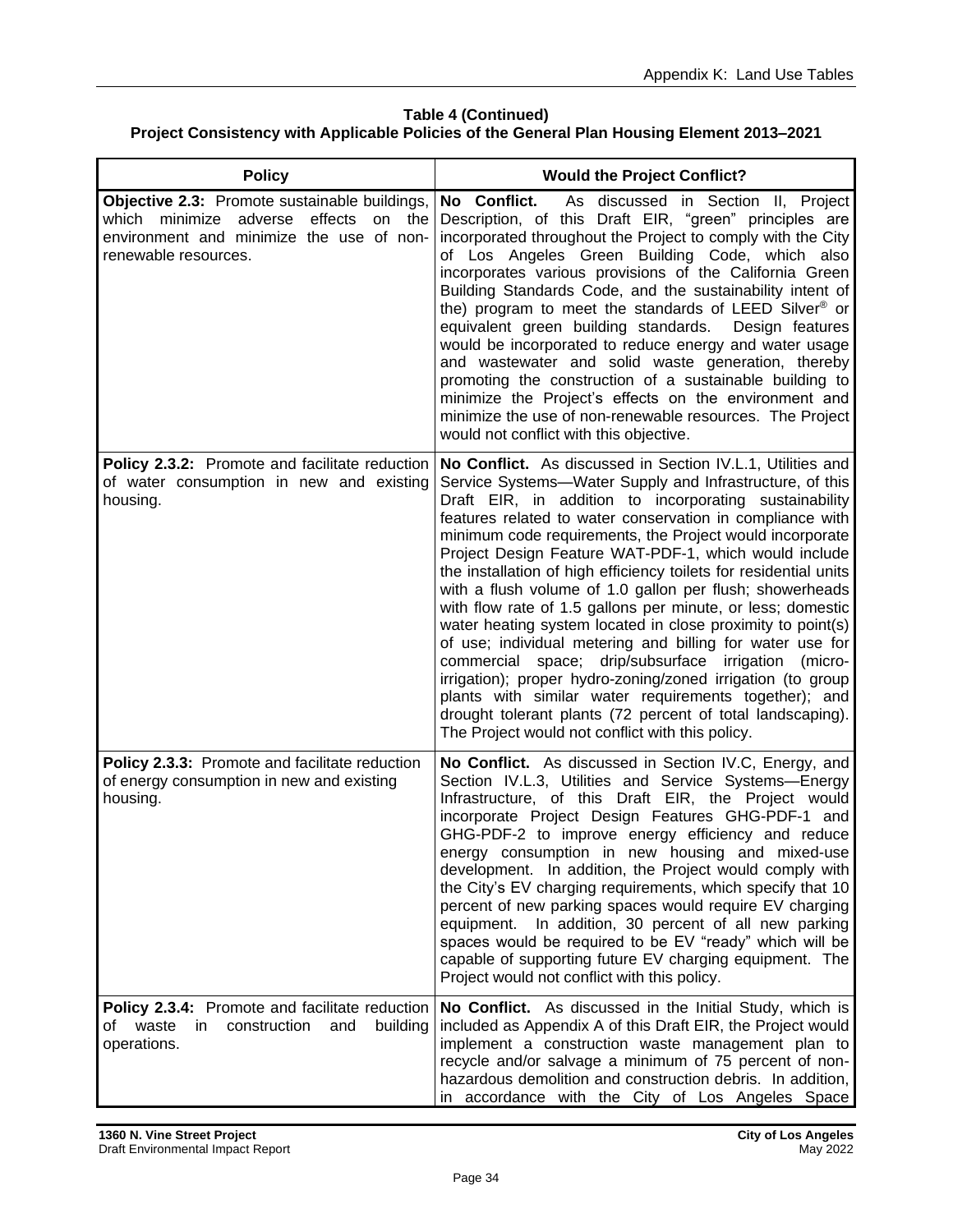| <b>Policy</b>                                                                                                                                                                           | <b>Would the Project Conflict?</b>                                                                                                                                                                                                                                                                                                                                                                                                                                                                                                                                                                                                                                                                                                                                                                                                                                                                                                                                                                                                                                                                                                                                                                                                                                                                                                                                                                                                                                                                                                                                                                                                                                                                                                                                                                                                                                                                                                                                                                                                                                                                                                                                                                                                                                                                                                                                                                                                                                                                                                                                                                                                                                                                                                                                   |
|-----------------------------------------------------------------------------------------------------------------------------------------------------------------------------------------|----------------------------------------------------------------------------------------------------------------------------------------------------------------------------------------------------------------------------------------------------------------------------------------------------------------------------------------------------------------------------------------------------------------------------------------------------------------------------------------------------------------------------------------------------------------------------------------------------------------------------------------------------------------------------------------------------------------------------------------------------------------------------------------------------------------------------------------------------------------------------------------------------------------------------------------------------------------------------------------------------------------------------------------------------------------------------------------------------------------------------------------------------------------------------------------------------------------------------------------------------------------------------------------------------------------------------------------------------------------------------------------------------------------------------------------------------------------------------------------------------------------------------------------------------------------------------------------------------------------------------------------------------------------------------------------------------------------------------------------------------------------------------------------------------------------------------------------------------------------------------------------------------------------------------------------------------------------------------------------------------------------------------------------------------------------------------------------------------------------------------------------------------------------------------------------------------------------------------------------------------------------------------------------------------------------------------------------------------------------------------------------------------------------------------------------------------------------------------------------------------------------------------------------------------------------------------------------------------------------------------------------------------------------------------------------------------------------------------------------------------------------------|
|                                                                                                                                                                                         | Allocation Ordinance (Ordinance No. 171,687), the Project<br>would provide a designated recycling area for Project<br>residents to facilitate recycling, which would further reduce<br>the Project's waste stream during Project operation. The<br>Project would not conflict with this policy.                                                                                                                                                                                                                                                                                                                                                                                                                                                                                                                                                                                                                                                                                                                                                                                                                                                                                                                                                                                                                                                                                                                                                                                                                                                                                                                                                                                                                                                                                                                                                                                                                                                                                                                                                                                                                                                                                                                                                                                                                                                                                                                                                                                                                                                                                                                                                                                                                                                                      |
| Objective 2.4: Promote livable neighborhoods<br>with a mix of housing types, quality design and<br>a scale and character that respects unique<br>residential neighborhoods in the City. | No Conflict. See Policy 3.2.4 of the Land Use Chapter<br>and Objectives 4.1 and 4.2 of the Housing Chapter of the<br>Framework Element. As further discussed under Policy<br>3.2.4 of the Land Use Chapter of the Framework Element,<br>the mixed-use buildings proposed by the Residential and<br>Office Options would be designed in a contemporary<br>architectural style with a maximum building height that<br>would be similar to and compatible with the Sunset Vine<br>Tower, the Sunset Media Center, and other high-rise<br>buildings within the vicinity. Under the Residential Option,<br>the height of the new building would transition from the<br>proposed 32-story residential tower within the northwestern<br>portion of the Project Site (at Vine Street and De Longpre<br>Avenue), which would be highest point of the building, to<br>the proposed 9-story podium within the southwestern<br>portion of the Project Site (at Vine Street and Afton Place).<br>Along the eastern façade, the building would be terraced at<br>Level 3. As such, the building would be designed to step<br>down to the lower-scaled and lower-density historic<br>bungalows within the Afton Square Historic District and<br>other residential uses to the east. The Office Option would<br>provide a new 17-story high-rise building designed in a<br>modern architectural style with glass and glazed facades.<br>Under both options, the relocation and rehabilitation of the<br>six bungalows contributing to the Afton Square Historic<br>District would occur in accordance with the Secretary of<br>Interior's Standards for the Treatment of Historic<br>Properties. In addition, the new mixed-use building and<br>relocated<br>bungalows would<br>be separated<br>by<br>an<br>approximately 22- to 57-foot landscaped buffer, which<br>would be private to tenants. As such, the Project would<br>respect the scale and character of the surrounding<br>developments. In addition, as discussed under Objectives<br>4.1 of the Housing Chapter of the Framework Element, the<br>Residential Option would provide a mix of housing types,<br>consisting of one-bedroom units, one-bedroom plus den<br>units, and two-bedroom units, and the Office Option with<br>residential bungalows would provide nine two-bedroom<br>units in the bungalows. Furthermore, as discussed under<br>Objective 4.2 of the Housing Chapter of the Framework<br>Element, the Project's proximity to a variety of public transit<br>options and to Hollywood's entertainment and commercial<br>core, as well as the Project's proposed ground floor<br>commercial uses and streetscape improvements would<br>promote walkability in the Project Site vicinity and create a |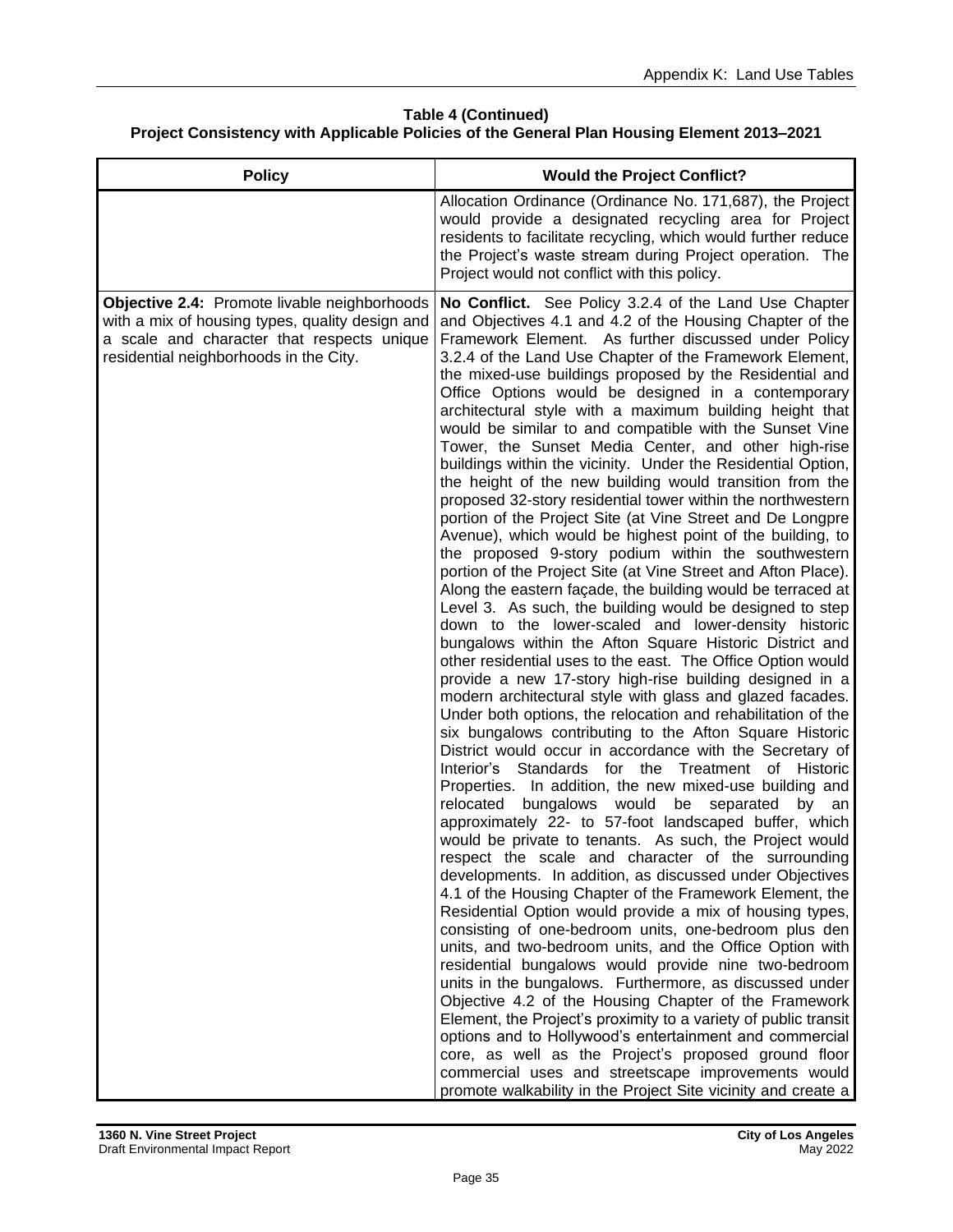| <b>Policy</b>                                                                                                                                                                                        | <b>Would the Project Conflict?</b>                                                                                                                                                                                                                                                                                                                                                                                                                                                                                                                                                                                                                                                                                                          |
|------------------------------------------------------------------------------------------------------------------------------------------------------------------------------------------------------|---------------------------------------------------------------------------------------------------------------------------------------------------------------------------------------------------------------------------------------------------------------------------------------------------------------------------------------------------------------------------------------------------------------------------------------------------------------------------------------------------------------------------------------------------------------------------------------------------------------------------------------------------------------------------------------------------------------------------------------------|
|                                                                                                                                                                                                      | more livable neighborhood. The Project would not conflict<br>with this objective.                                                                                                                                                                                                                                                                                                                                                                                                                                                                                                                                                                                                                                                           |
| Policy 2.4.1:<br>Promote preservation<br>of l<br>neighborhood<br>character in<br>balance<br>with<br>facilitating new development.                                                                    | No Conflict. See the consistency analysis for Objectives<br>2.2 and 2.4, and Policy 2.2.1 for a detailed description of<br>the Project characteristics and a discussion of the Project's<br>compatibility with surrounding uses.                                                                                                                                                                                                                                                                                                                                                                                                                                                                                                            |
| Policy 2.4.2: Develop and implement design<br>standards that promote quality residential<br>development.                                                                                             | No Conflict. This policy is primarily in reference to the<br>establishment of citywide standards.<br>However, as<br>discussed above, the Project would be substantially<br>with relevant design guidelines<br>the<br>consistent<br>in in<br>Framework Element's Urban Form and Neighborhood<br>Design Chapter. In addition, as discussed further below,<br>the Project would be consistent with the Planning<br>Department's Walkability Checklist and the Citywide<br>Therefore, the Project would be<br>Design Guidelines.<br>consistent with the intent of this policy. See also the<br>consistency analysis for Objective 2.4 for a discussion of<br>the Project's consistency with the scale and character of<br>the surrounding uses. |
| Policy 2.4.3:<br>Develop and<br>implement<br>sustainable design standards in public and<br>private open space and street right-of-ways.<br>Increase access to open space, parks and<br>green spaces. | No Conflict. This policy is primarily in reference to the<br>establishment of citywide standards.<br>Nonetheless, the<br>Project would provide a variety of open space areas within<br>the Project Site, including recreational amenities for<br>residents and/or tenants and a landscaped buffer between<br>the new mixed-use building and relocated bungalows. See<br>Goal 6A of the Open Space and Conservation Chapter of<br>the Framework Element above. The Project would not<br>conflict with this policy.                                                                                                                                                                                                                           |
| Source: Eyestone Environmental, 2021.                                                                                                                                                                |                                                                                                                                                                                                                                                                                                                                                                                                                                                                                                                                                                                                                                                                                                                                             |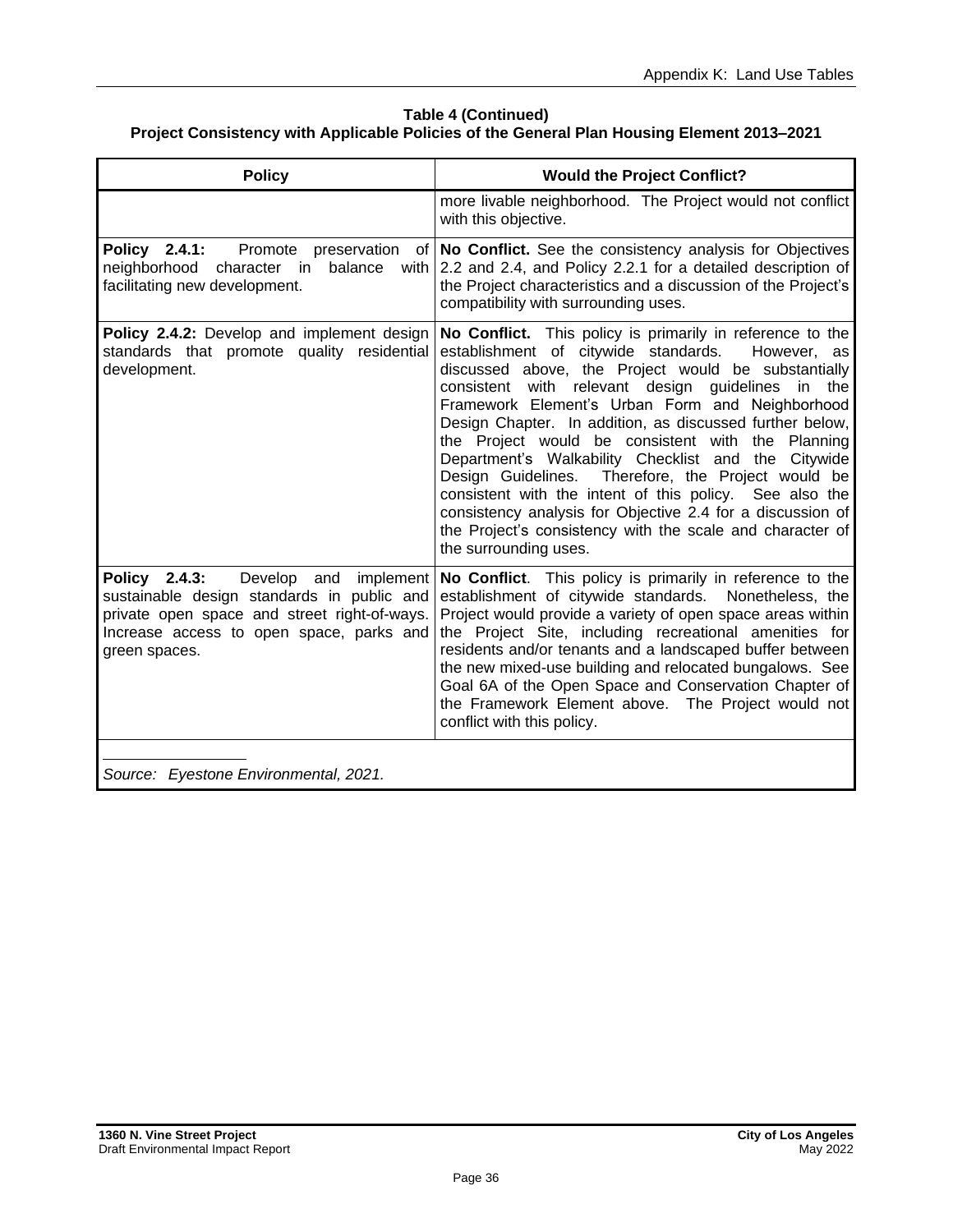| <b>Objective/Policy</b>                                                                                                                                                                                                                                                                                                                                                                           | <b>Would the Project Conflict?</b>                                                                                                                                                                                                                                                                                                                                                                                                                                                                                                                                                                                                                                                                                                                                                                                                                                                                                                                                                                                                                                                                                                                                                                                                                                                                                                                                                                                                                                                                                                                                                                                                                                                                                                                                                                           |
|---------------------------------------------------------------------------------------------------------------------------------------------------------------------------------------------------------------------------------------------------------------------------------------------------------------------------------------------------------------------------------------------------|--------------------------------------------------------------------------------------------------------------------------------------------------------------------------------------------------------------------------------------------------------------------------------------------------------------------------------------------------------------------------------------------------------------------------------------------------------------------------------------------------------------------------------------------------------------------------------------------------------------------------------------------------------------------------------------------------------------------------------------------------------------------------------------------------------------------------------------------------------------------------------------------------------------------------------------------------------------------------------------------------------------------------------------------------------------------------------------------------------------------------------------------------------------------------------------------------------------------------------------------------------------------------------------------------------------------------------------------------------------------------------------------------------------------------------------------------------------------------------------------------------------------------------------------------------------------------------------------------------------------------------------------------------------------------------------------------------------------------------------------------------------------------------------------------------------|
| Objective 1.<br>To<br>coordinate<br>the<br>development of Hollywood with that of other<br>parts of the City of Los Angeles and the<br>metropolitan area. To further the development<br>of Hollywood as a major center of population,<br>retail<br>employment,<br>services,<br>and<br>entertainment; and to perpetuate its image as<br>the international center of the motion picture<br>industry. | No Conflict.<br>With a zone and height district change to<br>accommodate the proposed floor area under both options<br>and a General Plan Amendment under the Office Option, the<br>Project would support this objective by developing a new<br>mixed-use building, consisting of multi-family residential,<br>neighborhood-serving commercial retail, office, restaurant,<br>and/or grocery store uses in a transit-friendly area within<br>the Regional Center Commercial designation of the<br>Community Plan area. In addition, the six existing historic<br>bungalows would be relocated and rehabilitated for<br>restaurant or residential uses within the eastern portion of<br>the Project Site within the Medium Residential designation<br>of the Community Plan area under the Residential Option<br>and within the Regional Center designation, if approved,<br>under the Office Option. The proposed uses, height, and<br>design of the new mixed-use building would be similar to<br>and compatible with the Sunset Vine Tower, the Sunset<br>Media Center, and other high-rise buildings within the<br>Project vicinity. The Residential Option and Office Option<br>would increase the amount and type of available housing<br>opportunities within the Hollywood community. In addition,<br>neighborhood-serving commercial<br>the<br>retail,<br>office,<br>restaurant, and/or grocery store uses would provide more<br>retail and employment opportunities to residents of the<br>surrounding area. Thus, the Project would enhance the<br>desirability of Hollywood as a location to live and work and<br>further the development of Hollywood as a major center of<br>population, employment, retail services, and entertainment.<br>The Project would not conflict with this objective. |
| Objective<br>To<br>2.<br>designate<br>lands<br>at<br>appropriate locations for the various private<br>uses and public facilities in the quantities and<br>densities<br>required<br>accommodate<br>to<br>at<br>population and activities projected to the year<br>2010.                                                                                                                            | No Conflict. While this policy primarily pertains to the<br>City's distribution of land uses within the Community Plan<br>area, the Project is consistent with relevant growth<br>Specifically, based on the 2020-2045<br>projections.<br>RTP/SCS, the Project's population and housing growth<br>would be well within SCAG's projections for the Los<br>Angeles Subregion, which serve as the basis for the<br>Framework Element's demographics projections. For the<br>following analysis, the Residential Option is used for<br>population growth and the Office Option is used for<br>employment growth According to SCAG's 2020-2045<br>RTP/SCS, the estimated 1,034 residents generated by the<br>Project's Residential Option would represent approximately<br>0.36 percent of the population growth forecasted by SCAG<br>in the City of Los Angeles Subregion between 2017 and<br>2027. With regard to employment, the 1,818 employees<br>generated by the Office Option would represent<br>approximately 1.83 percent of the employment growth<br>forecasted between 2017 and 2027. Furthermore, the<br>Project is an infill development that would provide housing to<br>meet the needs of the City and Community Plan area, and                                                                                                                                                                                                                                                                                                                                                                                                                                                                                                                                                                  |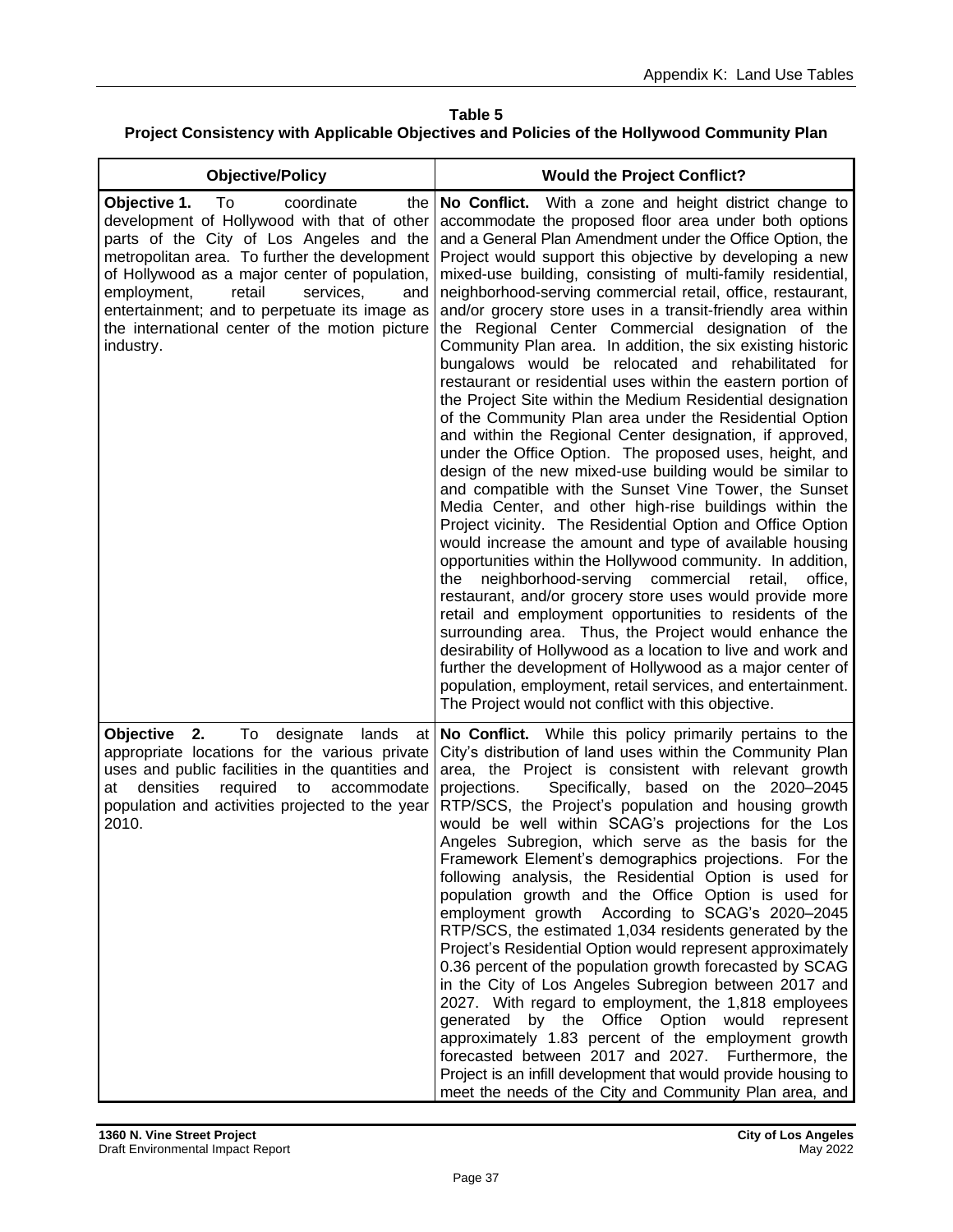| <b>Objective/Policy</b>                                                                                                                                                                                                                                                                                                                                                                                                                            | <b>Would the Project Conflict?</b>                                                                                                                                                                                                                                                                                                                                                                                                                                                                                                                                                                                                                                                                                                                                                                                                                                                                                                                                                                                                                                                                                                                                                                                                                                                                                                                                                                                                                                                                                                                                                                                                                                                                                                                                                                                                                                                                                                                                                                                                                                            |
|----------------------------------------------------------------------------------------------------------------------------------------------------------------------------------------------------------------------------------------------------------------------------------------------------------------------------------------------------------------------------------------------------------------------------------------------------|-------------------------------------------------------------------------------------------------------------------------------------------------------------------------------------------------------------------------------------------------------------------------------------------------------------------------------------------------------------------------------------------------------------------------------------------------------------------------------------------------------------------------------------------------------------------------------------------------------------------------------------------------------------------------------------------------------------------------------------------------------------------------------------------------------------------------------------------------------------------------------------------------------------------------------------------------------------------------------------------------------------------------------------------------------------------------------------------------------------------------------------------------------------------------------------------------------------------------------------------------------------------------------------------------------------------------------------------------------------------------------------------------------------------------------------------------------------------------------------------------------------------------------------------------------------------------------------------------------------------------------------------------------------------------------------------------------------------------------------------------------------------------------------------------------------------------------------------------------------------------------------------------------------------------------------------------------------------------------------------------------------------------------------------------------------------------------|
|                                                                                                                                                                                                                                                                                                                                                                                                                                                    | would construct new commercial uses that support the type<br>of commercial and mixed-use development anticipated and<br>encouraged in the Hollywood area. Therefore, the Project<br>would not conflict with this objective.                                                                                                                                                                                                                                                                                                                                                                                                                                                                                                                                                                                                                                                                                                                                                                                                                                                                                                                                                                                                                                                                                                                                                                                                                                                                                                                                                                                                                                                                                                                                                                                                                                                                                                                                                                                                                                                   |
| To make provision for the<br>Objective 3.<br>housing required to satisfy the varying needs<br>and desires of all economic segments of the<br>Community, maximizing the opportunity for<br>individual choice.<br>To<br>the<br>preservation<br>encourage<br>and<br>enhancement of the varied and distinctive<br>residential character of the Community, and to<br>protect lower density housing<br>from<br>the<br>scattered intrusion of apartments. | No Conflict. The Residential Option would introduce 429<br>multi-family residential units (including 36 units designated<br>for Very Low Income households), consisting of a mix of<br>one-bedroom units, one-bedroom plus den units, and two-<br>bedroom units. With approval of its increased density, the<br>Project would help maintain housing costs while also<br>providing housing options at varied economic segments. In<br>addition, the Office Option with residential bungalows would<br>provide nine two-bedroom units.<br>The Project would<br>construct the new mixed-use building on the commercially<br>zoned parcels located on the western portion of the Project<br>Site along Vine Street, De Longpre Avenue, and Afton Place.<br>Under the Residential Option, the height of the mixed-use<br>building would transition from the 32-story residential tower<br>within the northwestern portion of the Project Site (at Vine<br>Street and De Longpre Avenue), which would be the<br>highest point of the building, to the proposed 9-story<br>podium within the southwestern portion of the Project Site<br>(at Vine Street and Afton Place). Along the eastern<br>façade, the building would be terraced at Level 3. As such,<br>the mixed-use building would be designed to step down to<br>the lower-scaled and lower-density development of the<br>Afton Square Historic District to the east.<br>The Office<br>Option would have a slightly reduced height compared to<br>the Residential Option. To reduce the Project's impact<br>further on the residential character of the Afton Square<br>Historic District, the Project's mixed-use development<br>would be separated from the relocated historic bungalows<br>by a landscaped buffer.<br>In addition, the six historic<br>bungalows on the eastern portion of the Project Site would<br>be relocated and rehabilitated in accordance with the<br>Secretary of the Interior's Standards for the Treatment of<br>Historic Properties. The Project would not conflict with this<br>objective. |
| Objective 4: To promote economic well being<br>and public convenience through:<br>a. Allocating<br>and<br>distributing<br>commercial<br>lands for retail, service, and office facilities<br>quantities and patterns based<br>in<br>on<br>principles<br>accepted<br>planning<br>and<br>standards.                                                                                                                                                   | No Conflict. The Residential Option would include an<br>55,000-square-foot<br>approximately<br>grocery<br>store,<br>approximately 5,000 square feet of neighborhood-serving<br>commercial retail uses, and up to 8,988 square feet of<br>The Office Option would introduce<br>restaurant uses.<br>approximately 463,521 square feet of office uses and<br>11,914 square feet of restaurant uses in the new building,<br>as well as either 8,988 square feet of restaurant uses or                                                                                                                                                                                                                                                                                                                                                                                                                                                                                                                                                                                                                                                                                                                                                                                                                                                                                                                                                                                                                                                                                                                                                                                                                                                                                                                                                                                                                                                                                                                                                                                             |
| b. Designating land for industrial development<br>that can be so used without determent [sic]<br>to adjacent uses of other types, and<br>imposing restrictions on the types and                                                                                                                                                                                                                                                                    | nine residential units in the bungalows. As such, the<br>Project would provide useful local services to the<br>community and new pedestrian destinations for Project<br>and local residents. The neighborhood-serving commercial                                                                                                                                                                                                                                                                                                                                                                                                                                                                                                                                                                                                                                                                                                                                                                                                                                                                                                                                                                                                                                                                                                                                                                                                                                                                                                                                                                                                                                                                                                                                                                                                                                                                                                                                                                                                                                              |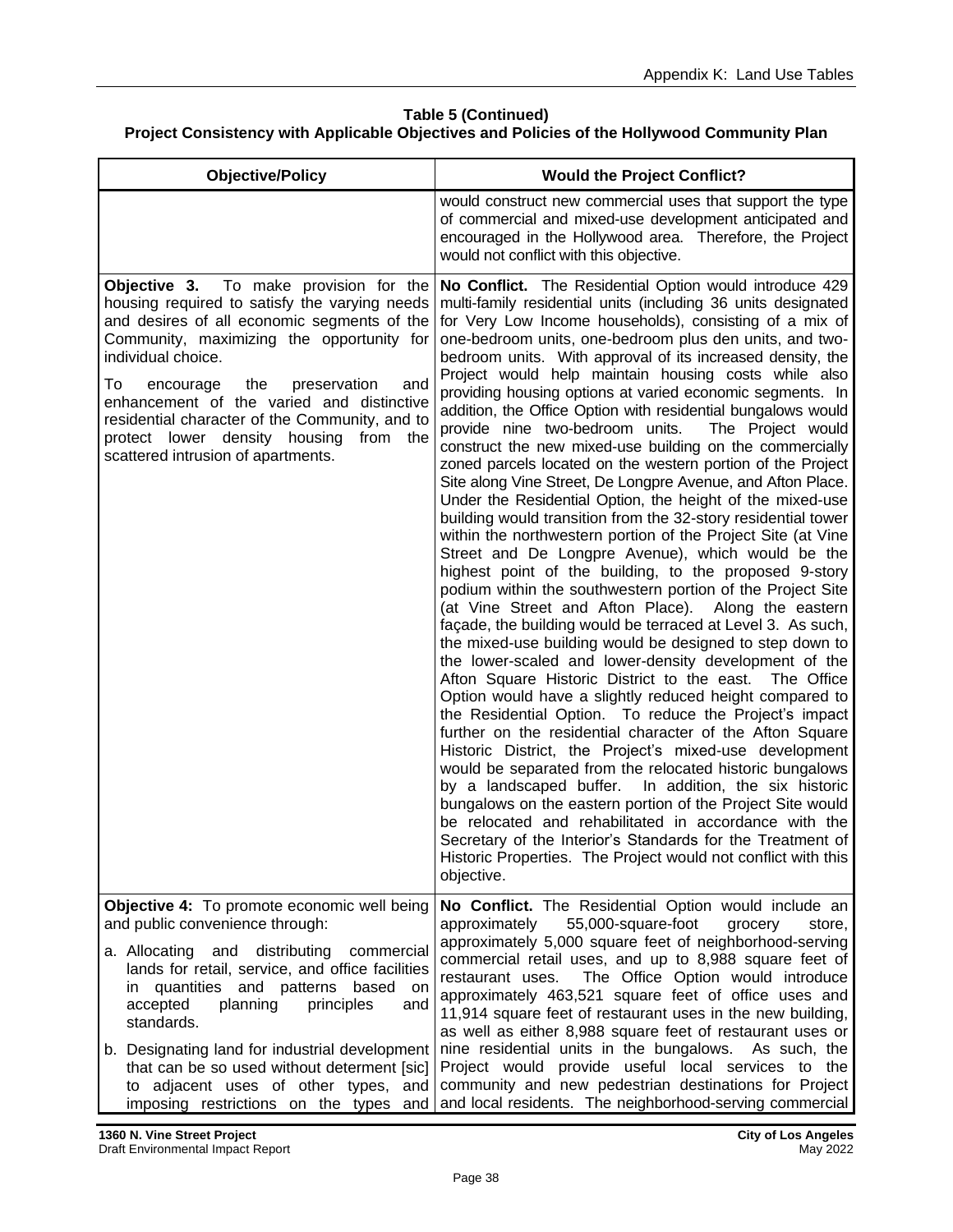| <b>Objective/Policy</b>                                                                                                                                                                                                                                                                                        | <b>Would the Project Conflict?</b>                                                                                                                                                                                                                                                                                                                                                                                                                                                                                                                                                                                                                                                                                                                                                                                                                                                                                                                                                                                                                                                                                                                                                                                                                                                                                                       |
|----------------------------------------------------------------------------------------------------------------------------------------------------------------------------------------------------------------------------------------------------------------------------------------------------------------|------------------------------------------------------------------------------------------------------------------------------------------------------------------------------------------------------------------------------------------------------------------------------------------------------------------------------------------------------------------------------------------------------------------------------------------------------------------------------------------------------------------------------------------------------------------------------------------------------------------------------------------------------------------------------------------------------------------------------------------------------------------------------------------------------------------------------------------------------------------------------------------------------------------------------------------------------------------------------------------------------------------------------------------------------------------------------------------------------------------------------------------------------------------------------------------------------------------------------------------------------------------------------------------------------------------------------------------|
| intensities<br>of<br>industrial<br>uses<br>as<br>are<br>necessary to this purpose.<br>c. Encouraging the revitalization of the motion<br>picture industry.<br>d. Recognizing the existing concentration of<br>medical facilities in East Hollywood as a<br>center serving the medical needs of Los<br>Angeles. | retail, office, restaurant, and/or grocery store uses would<br>serve the community and future businesses and would<br>complement the employment base of the Hollywood area,<br>promoting economic well-being. The Project does not<br>propose industrial uses.<br>Furthermore, the Project's<br>implementation would not adversely affect the revitalization<br>of the motion picture industry or the activities associated<br>with the medical facilities in East Hollywood. Therefore,<br>the Project would not conflict with this objective.                                                                                                                                                                                                                                                                                                                                                                                                                                                                                                                                                                                                                                                                                                                                                                                          |
| To provide a basis for the<br>Objective 5.<br>location and programming of public services<br>and utilities and to coordinate the phasing of<br>public facilities with private development. To<br>encourage open space and parks in both local<br>neighborhoods and in high density areas.                      | No Conflict. While this is a citywide objective, the Project<br>would support its implementation. As discussed in Section<br>IV.I.1, Public Services-Fire Protection; Section IV.I.2,<br>Public Services-- Police Protection; Section IV.I.3, Public<br>Services-Schools; Section IV.I.4, Public Services-<br>Libraries; Section IV.I.5, Public Services-Parks and<br>Recreation; Section IV.J, Transportation; Section IV.L.1,<br>Systems-Water<br><b>Utilities</b><br>and<br>Service<br>Supply<br>and<br>Section<br>Infrastructure;<br>IV.L.2, Utilities<br>and Service<br>Systems-Wastewater; and Section IV.L, Utilities and<br>Service Systems-Energy Infrastructure, of this Draft EIR,<br>the agencies that provide services and utilities to the<br>Project Site would have capacity to serve the Project. As<br>indicated in those sections, the Project's impacts would be<br>less than significant. In addition, as discussed in Section<br>IV.I.5, Public Services-Parks and Recreation, of this Draft<br>EIR, the Project would provide on-site open space and<br>recreational amenities to serve the recreational needs of<br>Project residents, which would reduce the potential for<br>additional demand to be placed on public parks and open<br>The Project would not conflict with this<br>space areas.<br>objective. |
| Objective 6.<br>To make provision for<br>$\alpha$<br>circulation system coordinated with land uses<br>and densities and adequate to accommodate<br>traffic; and to encourage the expansion and<br>improvement of public transportation service.                                                                | No Conflict. While this is a citywide objective, the Project<br>would not conflict with its implementation. As discussed in<br>Section IV.J, Transportation, of this Draft EIR, the Project's<br>VMT impacts would be less than significant. With regard<br>to the mitigation of a potential safety issue at the US-101<br>Northbound Off-ramp to Sunset Boulevard, the Project<br>would implement Mitigation Measure TR-MM-1 to add a<br>protected/permitted left-turn phase with reoptimized signal<br>timing for westbound Sunset Boulevard at Van Ness<br>Avenue. This measure would address the identified safety<br>issue by partially alleviating congestion on Sunset<br>Boulevard that in turn affects the off-ramp, reducing the<br>off-ramp queue onto the freeway mainline and fully<br>mitigating the Project impact. As such, the Project's<br>contribution would not be cumulatively considerable;<br>however, the measure would only partially mitigate impacts<br>from cumulative traffic that would occur irrespective of the<br>Project. Furthermore, the Project Site is located in a highly<br>urbanized area that is well-served by public transit                                                                                                                                                                 |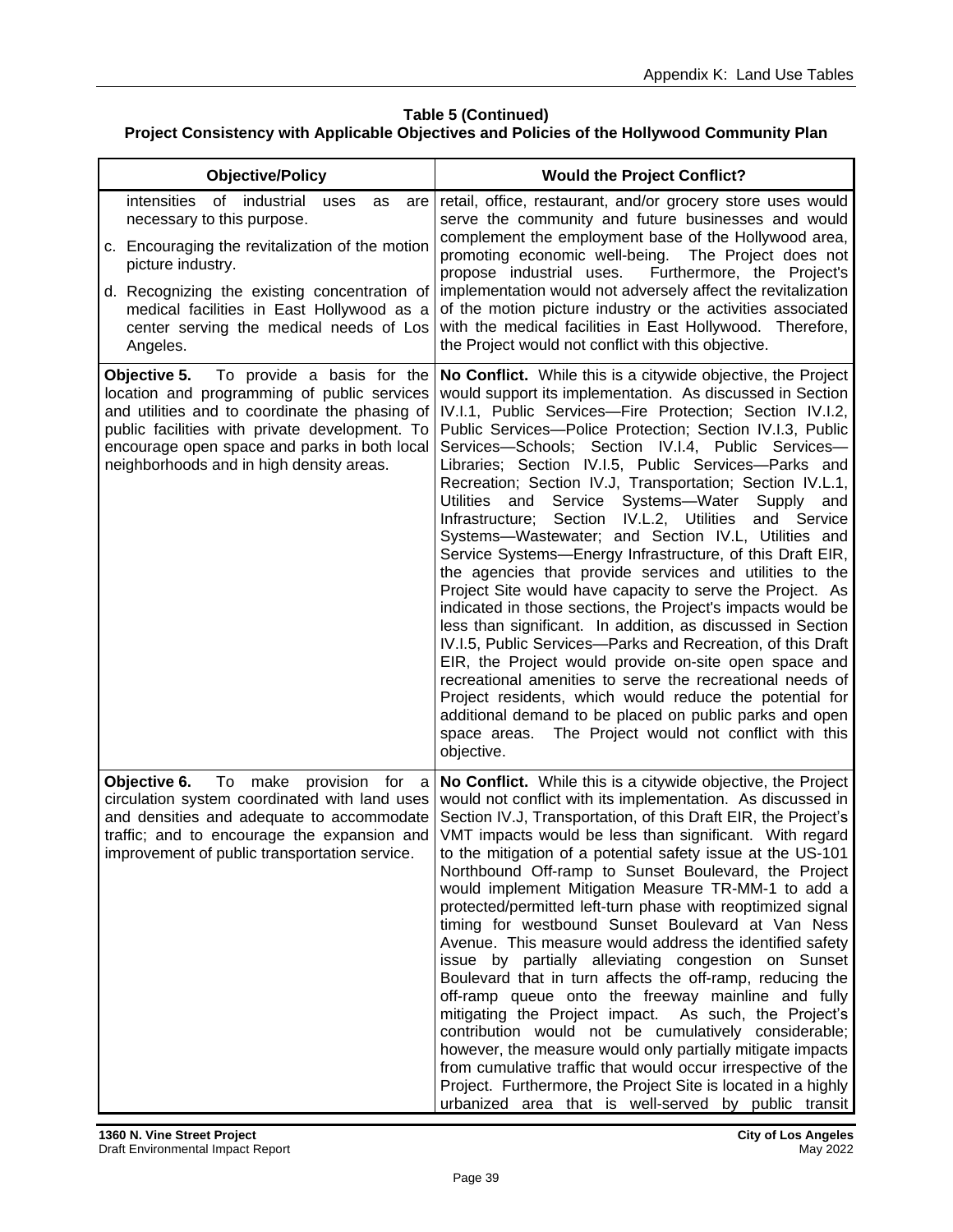| <b>Objective/Policy</b>                                                                                                                                                                                                                                                                                                                                                                                                                                                                                                                                                                                                                                                                                                                                                                    | <b>Would the Project Conflict?</b>                                                                                                                                                                                                                                                                                                                                                                                                                                                                                                                                                                                                                                                                                                                                                                                                                                                                                                                                                                                                                                                                                                                                                                                                                                                                                                                                             |
|--------------------------------------------------------------------------------------------------------------------------------------------------------------------------------------------------------------------------------------------------------------------------------------------------------------------------------------------------------------------------------------------------------------------------------------------------------------------------------------------------------------------------------------------------------------------------------------------------------------------------------------------------------------------------------------------------------------------------------------------------------------------------------------------|--------------------------------------------------------------------------------------------------------------------------------------------------------------------------------------------------------------------------------------------------------------------------------------------------------------------------------------------------------------------------------------------------------------------------------------------------------------------------------------------------------------------------------------------------------------------------------------------------------------------------------------------------------------------------------------------------------------------------------------------------------------------------------------------------------------------------------------------------------------------------------------------------------------------------------------------------------------------------------------------------------------------------------------------------------------------------------------------------------------------------------------------------------------------------------------------------------------------------------------------------------------------------------------------------------------------------------------------------------------------------------|
|                                                                                                                                                                                                                                                                                                                                                                                                                                                                                                                                                                                                                                                                                                                                                                                            | provided by Metro and LADOT, and the Project would<br>include various streetscape improvements such as<br>additional street trees and landscaping, and a private<br>walkway between the proposed mixed-use building and the<br>relocated bungalows to encourage walkability. As such,<br>the Project would also support the improvement of the<br>pedestrian circulation system. In addition, Project would<br>site commercial uses on the ground level and utilize<br>window walls along the storefronts to enhance the<br>pedestrian environment and further encourage pedestrian<br>activity along Vine Street, De Longpre Avenue, and Afton<br>Place. Furthermore, the Project would provide vehicle and<br>bicycle parking in accordance with LAMC requirements.<br>Thus, the Project would promote opportunities for the use<br>of alternative modes of transportation, including use of<br>public transportation, walking, and bicycling, that could<br>help to reduce the amount of vehicle traffic in the Project<br>vicinity. The Project would not conflict with this objective.                                                                                                                                                                                                                                                                                    |
| Objective 7.<br>To encourage the preservation<br>of open space consistent with property rights<br>when privately owned and to promote the<br>preservation of views, natural character and<br>topography of mountainous parts of the<br>Community for the enjoyment of both local<br>residents and persons throughout the Los<br>Angeles region.                                                                                                                                                                                                                                                                                                                                                                                                                                            | No Conflict. The Project would not adversely affect any<br>open space or natural features, and as discussed in the<br>Initial Study of this Draft EIR, included as Appendix A of<br>this Draft EIR, the Project's impacts on views would be<br>less than significant. The Project would not conflict with<br>this objective.                                                                                                                                                                                                                                                                                                                                                                                                                                                                                                                                                                                                                                                                                                                                                                                                                                                                                                                                                                                                                                                   |
| <b>Land Use-Commerce</b>                                                                                                                                                                                                                                                                                                                                                                                                                                                                                                                                                                                                                                                                                                                                                                   |                                                                                                                                                                                                                                                                                                                                                                                                                                                                                                                                                                                                                                                                                                                                                                                                                                                                                                                                                                                                                                                                                                                                                                                                                                                                                                                                                                                |
| The focal point of the Community is the<br>Hollywood Center, located generally on both<br>sides of Hollywood and Sunset Boulevards<br>between La Brea and Gower Street.<br>The<br>Hollywood Center is included in the Hollywood<br>Redevelopment Project area as adopted in<br>May 1986. This center area shall function 1)<br>as the commercial center for Hollywood and<br>surrounding communities and 2) as<br>an<br>entertainment center for the entire region.<br>Future development should be compatible with<br>existing commercial development, surrounding<br>residential<br>neighborhoods,<br>and<br>the<br>transportation<br>and<br>circulation<br>system.<br>combining residential<br>Developments<br>and<br>commercial uses are especially encouraged in<br>this Center area. | No Conflict. The Project Site is located within the Hollywood<br>Redevelopment area approximately 700 feet south of the<br>designated Hollywood Center area. The Project's mix of<br>residential and neighborhood-serving commercial uses would<br>create new housing and employment opportunities near the<br>Hollywood Center, thereby facilitating this area's continuing<br>function as both Hollywood's commercial center and a<br>regional entertainment center. The Project's proposed uses<br>would be compatible with the existing and proposed<br>commercial and mixed-use development patterns along Vine<br>Street. In addition, the Project's maximum building height<br>would be consistent with the Sunset Vine Tower, the Sunset<br>Media Center, and other existing high-rise development along<br>Vine Street and in the Project vicinity. The Residential<br>Option would construct the tallest 32-story portion of the<br>mixed-use high-rise at Vine Street and De Longpre<br>Avenue, and reduce the building height to a 9-story podium<br>towards the rehabilitated historic bungalows on the eastern<br>portion of the Project Site. To reduce the Project's impact<br>further on the residential character of lower-scaled and<br>lower-density development of the Afton Square Historic<br>District to the east, the Project's mixed-use development |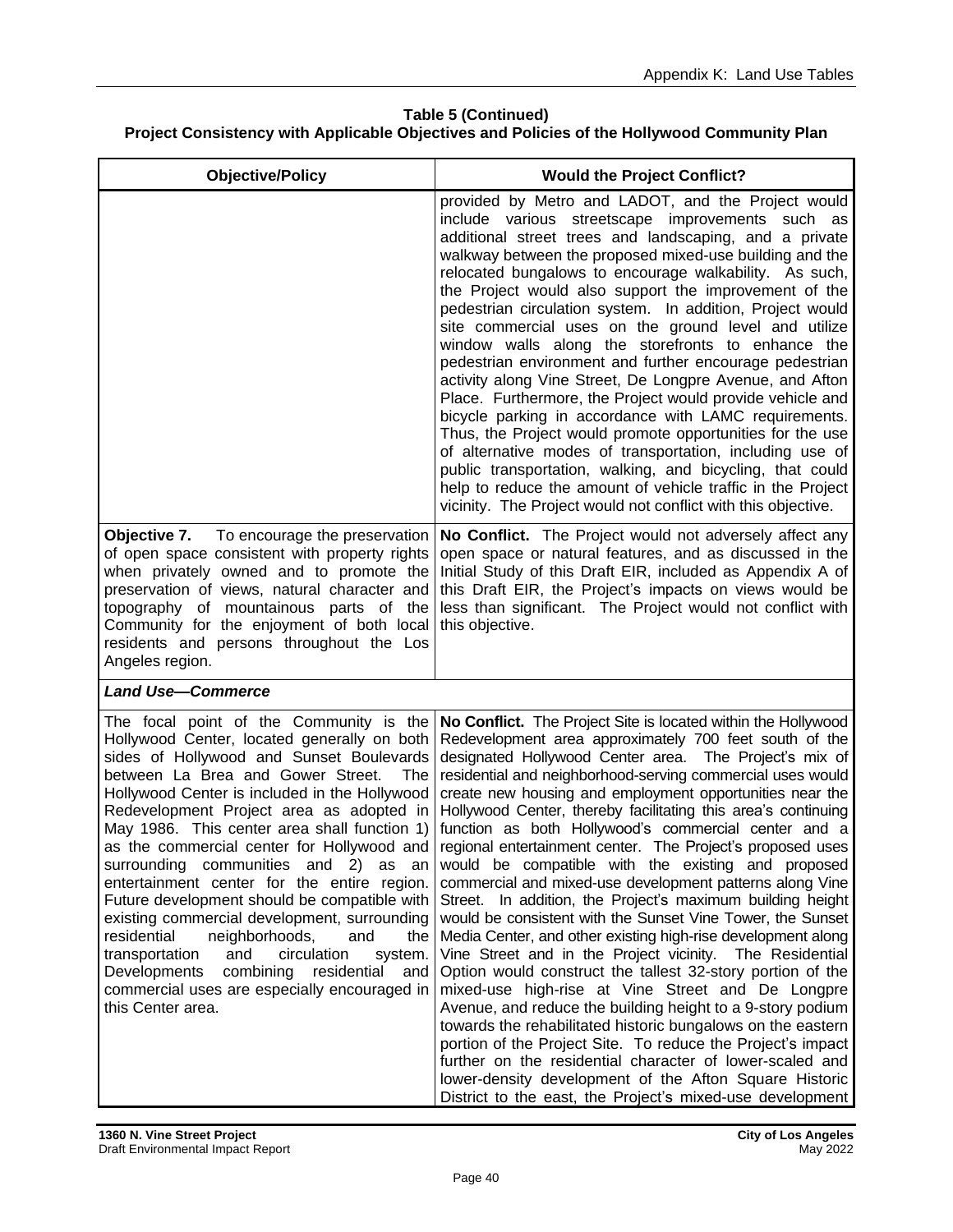| <b>Objective/Policy</b>                                                                                                                                                                                                                                                                                 | <b>Would the Project Conflict?</b>                                                                                                                                                                                                                                                                                                                                                                                                                                                                                                                                                                                                                                                                                                                                                                                                                                                                                                                                                                                                                                                                                                                                                                                                                                                                                                                                                                                                                            |
|---------------------------------------------------------------------------------------------------------------------------------------------------------------------------------------------------------------------------------------------------------------------------------------------------------|---------------------------------------------------------------------------------------------------------------------------------------------------------------------------------------------------------------------------------------------------------------------------------------------------------------------------------------------------------------------------------------------------------------------------------------------------------------------------------------------------------------------------------------------------------------------------------------------------------------------------------------------------------------------------------------------------------------------------------------------------------------------------------------------------------------------------------------------------------------------------------------------------------------------------------------------------------------------------------------------------------------------------------------------------------------------------------------------------------------------------------------------------------------------------------------------------------------------------------------------------------------------------------------------------------------------------------------------------------------------------------------------------------------------------------------------------------------|
|                                                                                                                                                                                                                                                                                                         | would be separated from the historic bungalows by a<br>landscaped buffer, which would be private to tenants. As a<br>mixed-use project with residential dwelling<br>units and<br>neighborhood-serving commercial retail, office, restaurant,<br>and/or grocery store uses, the Project would support the<br>Community Plan's goals for encouraging developments that<br>combine residential and commercial uses within the<br>Hollywood Center. Furthermore, the Project's proximity to<br>significant existing transit infrastructure, provision of bicycle<br>parking spaces, and design features that promote walkability<br>would ensure compatibility with the existing transportation and<br>circulation system. The Project would not conflict with this<br>objective/policy.                                                                                                                                                                                                                                                                                                                                                                                                                                                                                                                                                                                                                                                                          |
| <b>Circulation</b>                                                                                                                                                                                                                                                                                      |                                                                                                                                                                                                                                                                                                                                                                                                                                                                                                                                                                                                                                                                                                                                                                                                                                                                                                                                                                                                                                                                                                                                                                                                                                                                                                                                                                                                                                                               |
| No increase in density shall be effected by<br>zone change or subdivision unless it is<br>determined that the local streets, major and<br>secondary highways, freeways, and public<br>transportation available in the area of the<br>property involved, are adequate to serve the<br>traffic generated. | No Conflict. The Residential Option would require a zone<br>and height district change from C4-2D-SN to [Q]C4-2-SN and<br>from $(T)(Q)C2-2D$ and R4-2D to $[Q]C4-2$ for the eight western<br>parcels of the Project Site within the Regional Center<br>Commercial land use designation, in order to permit the<br>construction of the option. The Office Option would require a<br>zone and height district change from C4-2D-SN to [Q]C4-2-<br>SN for the four westerly parcels, and from $(T)(Q)C2-2D$<br>and R4-2D and R3-1XL to [Q]C4 2 for the remaining nine<br>parcels, and a General Plan Amendment for the five<br>easterly parcels from Medium Residential to Regional<br>Center, in order to provide a consistent designation across<br>the Project Site and permit the construction of the option. As<br>discussed in Section IV.J, Transportation, of this Draft EIR,<br>the Project would result in less-than-significant VMT<br>impacts, and Project impacts would be less than significant<br>with mitigation with regard to a potential safety issue at the<br>US-101 Northbound Off-ramp to Sunset Boulevard. The<br>contribution<br>would<br>Project's<br>not<br>be<br>cumulatively<br>considerable; however, the measure would only partially<br>mitigate impacts from cumulative traffic that would occur<br>irrespective of the Project. Also refer to Objective 6 above.<br>The Project would not conflict with this objective/policy. |
| <b>Service System</b>                                                                                                                                                                                                                                                                                   |                                                                                                                                                                                                                                                                                                                                                                                                                                                                                                                                                                                                                                                                                                                                                                                                                                                                                                                                                                                                                                                                                                                                                                                                                                                                                                                                                                                                                                                               |
| Such development [public facilities] shall be<br>sequenced and timed to provide a workable,<br>efficient, and adequate balance between land<br>use and service facilities at all times.                                                                                                                 | No Conflict. While this is a citywide objective, the Project<br>would support its implementation. The Project would be<br>located in an urbanized area with established service<br>facilities. As discussed in Section IV.I.1, Public Services-<br>Fire Protection; Section IV.I.2, Public Services-Police<br>Protection; Section IV.I.3, Public Services-Schools;<br>Section IV.I.4, Public Services-Libraries; Section IV.I.5,<br>Public Services--- Parks and Recreation; Section IV.J,<br>Transportation; Section IV.L.1, Utilities and Service<br>Systems-Water Supply and Infrastructure; Section IV.L.2,                                                                                                                                                                                                                                                                                                                                                                                                                                                                                                                                                                                                                                                                                                                                                                                                                                               |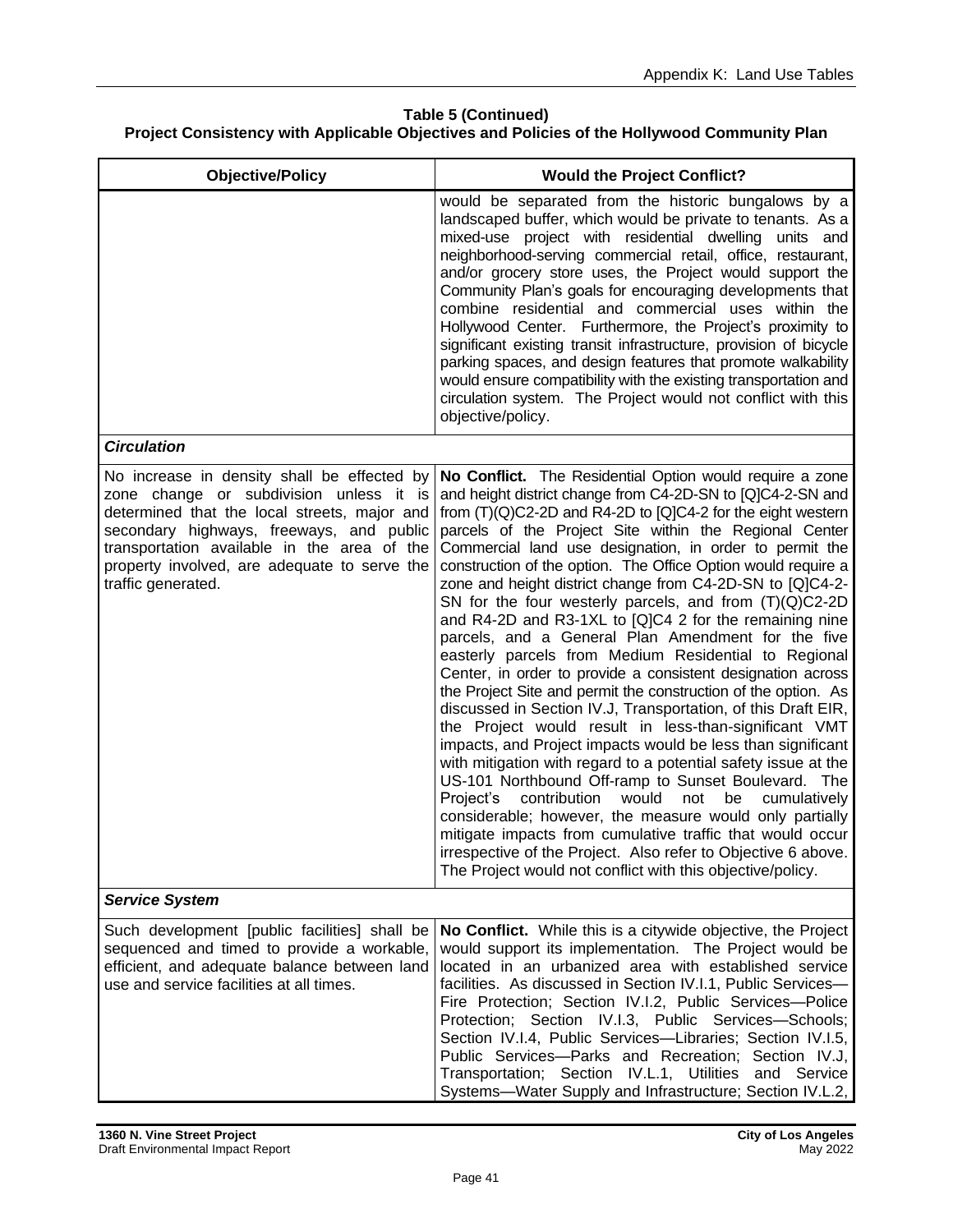| <b>Objective/Policy</b>                                                                                                                                                      | <b>Would the Project Conflict?</b>                                                                                                                                                                                                                                                                                                                                                                                                                                                                                                                                                                                                                                                                                                                                                                                                                                                                                                                                                                                                                                                                                                                                                                                                                                                                                                                                                                                                                                                                                                                                                                                                                                                                                                                                                                                                                                    |
|------------------------------------------------------------------------------------------------------------------------------------------------------------------------------|-----------------------------------------------------------------------------------------------------------------------------------------------------------------------------------------------------------------------------------------------------------------------------------------------------------------------------------------------------------------------------------------------------------------------------------------------------------------------------------------------------------------------------------------------------------------------------------------------------------------------------------------------------------------------------------------------------------------------------------------------------------------------------------------------------------------------------------------------------------------------------------------------------------------------------------------------------------------------------------------------------------------------------------------------------------------------------------------------------------------------------------------------------------------------------------------------------------------------------------------------------------------------------------------------------------------------------------------------------------------------------------------------------------------------------------------------------------------------------------------------------------------------------------------------------------------------------------------------------------------------------------------------------------------------------------------------------------------------------------------------------------------------------------------------------------------------------------------------------------------------|
|                                                                                                                                                                              | Utilities and Service Systems-Wastewater; and Section<br>IV.L.3, Utilities and Service Systems-Energy Infrastructure,<br>of this Draft EIR, public facilities would not be significantly<br>impacted by the Project. Agencies that provide service<br>systems and facilities would have adequate capacity to<br>serve the Project. In addition, in-lieu/fee payments for<br>parks and schools, compliance with regulatory measures<br>for utilities and public services, and implementation of<br>project design features for utilities and public services<br>would further ensure public facilities would have adequate<br>The Project would not conflict with this<br>capacity.<br>objective/policy.                                                                                                                                                                                                                                                                                                                                                                                                                                                                                                                                                                                                                                                                                                                                                                                                                                                                                                                                                                                                                                                                                                                                                               |
| No increase in density shall be effected by<br>zone change or subdivision unless it is<br>determined that such facilities are adequate to<br>serve the proposed development. | No Conflict. The Residential Option would require a zone<br>and height district change from C4-2D-SN to [Q]C4-2-SN and<br>from (T)(Q)C2-2D and R4-2D to [Q]C4-2 for the eight western<br>parcels of the Project Site within the Regional Center<br>Commercial land use designation, in order to permit the<br>construction of the option. The Office Option would require a<br>zone and height district change from C4-2D-SN to [Q]C4-2-<br>SN for the four westerly parcels, and from $(T)(Q)C2-2D$<br>and R4-2D and R3-1XL to [Q]C4 2 for the remaining nine<br>parcels, and a General Plan Amendment for the five<br>easterly parcels from Medium Residential to Regional<br>Center, in order to provide a consistent designation across<br>the Project Site and permit the construction of the option.<br>Furthermore, the Project Site is located in an urbanized<br>area with established service facilities. As discussed in<br>Section IV.I.1, Public Services-Fire Protection; Section<br>IV.I.2, Public Services-Police Protection; Section IV.I.3,<br>Public<br>Services-Schools;<br>Section<br>IV.I.4<br>Public<br>Services-Libraries; Section IV.I.5, Public Services-Parks<br>and Recreation; Section IV.J, Transportation; Section<br>IV.L.1, Utilities and Service Systems-Water Supply and<br>Infrastructure; Section IV.L.2, Utilities and Service<br>Systems-Wastewater; and Section IV.L.3, Utilities and<br>Service Systems-Energy Infrastructure, of this Draft EIR,<br>the Project would not result in significant impacts to public<br>In addition, compliance with<br>services and utilities.<br>regulatory measures, and implementation of project design<br>features would ensure that public services and utilities<br>would have adequate capacity to service the Project. The<br>Project would not conflict with this objective/policy. |
| <b>Other Public Facilities</b>                                                                                                                                               |                                                                                                                                                                                                                                                                                                                                                                                                                                                                                                                                                                                                                                                                                                                                                                                                                                                                                                                                                                                                                                                                                                                                                                                                                                                                                                                                                                                                                                                                                                                                                                                                                                                                                                                                                                                                                                                                       |
| It is the City's policy that, where feasible, new<br>power lines be placed underground and that<br>the undergrounding of existing<br>lines<br>be<br>continued and expanded.  | No Conflict. Project connections to existing power lines<br>would be placed underground, where feasible. The Project<br>would not conflict with this objective/policy.                                                                                                                                                                                                                                                                                                                                                                                                                                                                                                                                                                                                                                                                                                                                                                                                                                                                                                                                                                                                                                                                                                                                                                                                                                                                                                                                                                                                                                                                                                                                                                                                                                                                                                |